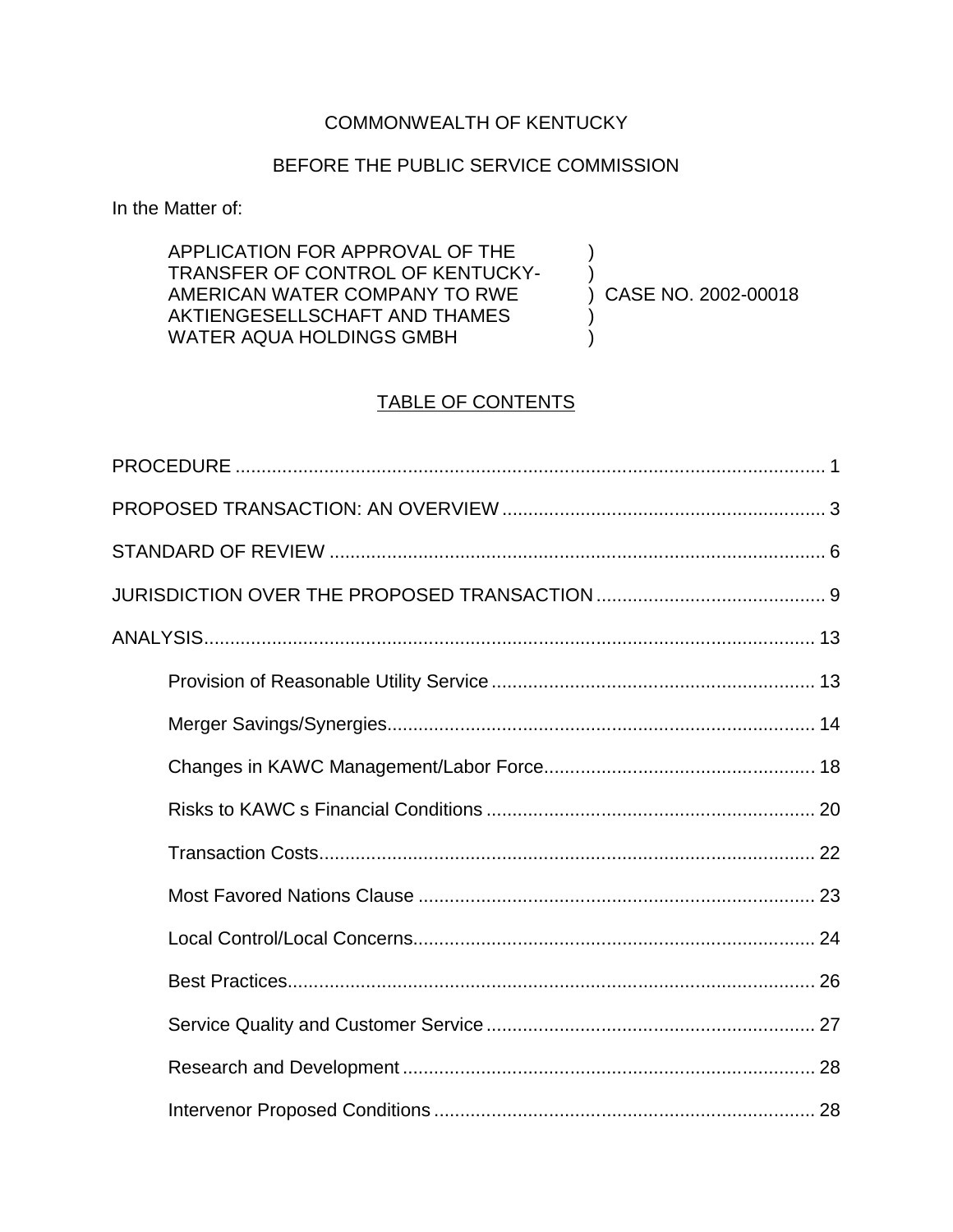| <b>APPENDIX A</b> |  |
|-------------------|--|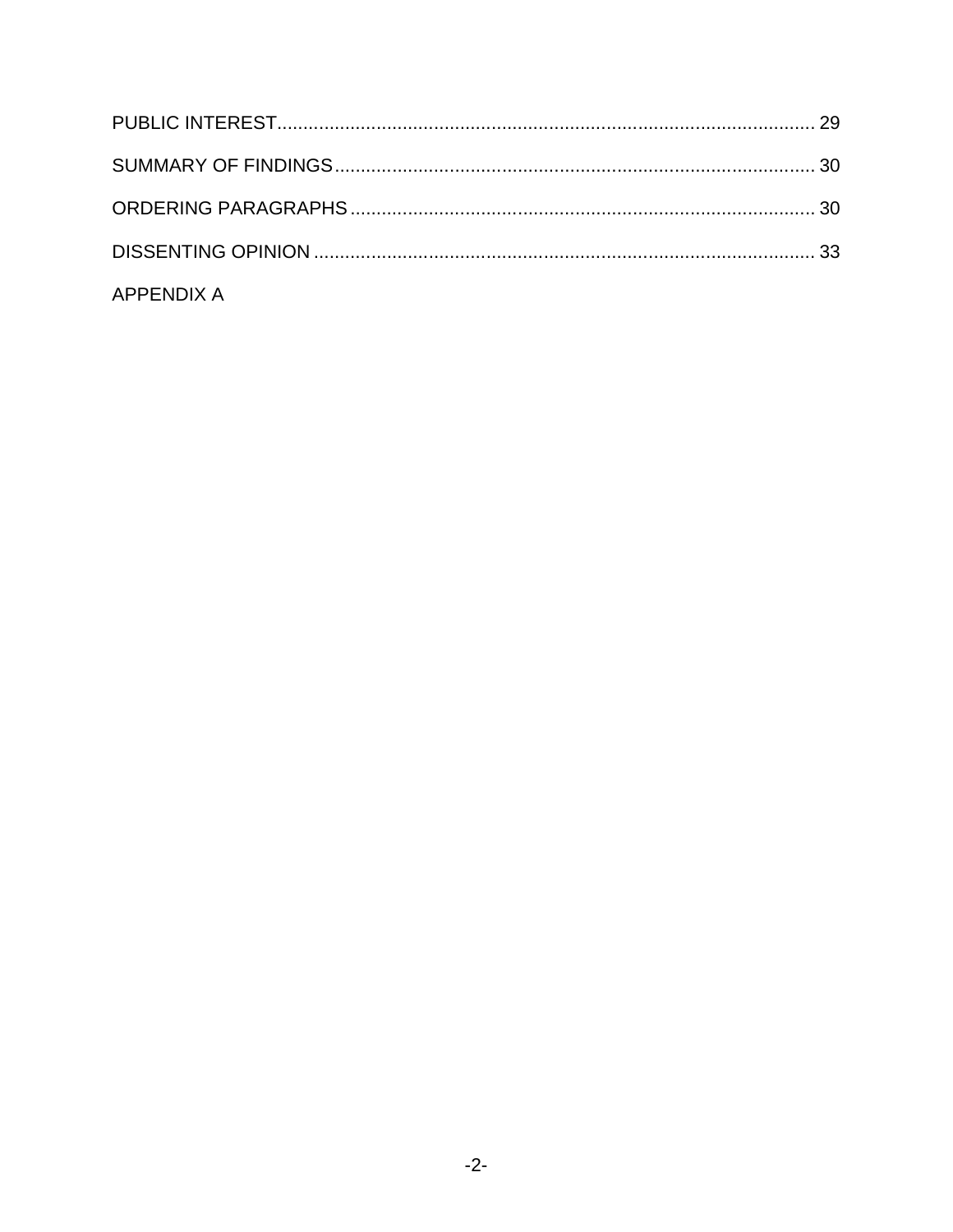### COMMONWEALTH OF KENTUCKY

## BEFORE THE PUBLIC SERVICE COMMISSION

In the Matter of:

APPLICATION FOR APPROVAL OF THE TRANSFER OF CONTROL OF KENTUCKY-AMERICAN WATER COMPANY TO RWE AKTIENGESELLSCHAFT AND THAMES WATER AQUA HOLDINGS GMBH ) ) ) CASE NO. 2002-00018 ) )

### O R D E R

Kentucky-American Water Company ( KAWC ) and Thames Water Aqua Holdings GmbH ( Thames ) (collectively Joint Applicants ) have applied for Commission approval of the transfer of control of KAWC to Thames and to RWE Aktiengesellschaft ( RWE ), Thames corporate parent. At issue is whether Thames and RWE have the managerial, technical and financial ability to provide reasonable utility service and whether the proposed transfer of control is in the public interest. We find in the affirmative on the former issue, but conclude that a finding in the affirmative on the latter issue is dependent upon the acceptance of certain conditions by the Joint Applicants, RWE and American Water Works Company ( AWWC ).

#### PROCEDURE

On January 14, 2002, the Joint Applicants advised the Commission of their intent to apply for Commission approval of the transfer of control of KAWC to Thames and to RWE and requested that electronic filing procedures be used in our review of that application. On January 30, 2002, we established this docket to review the proposed transaction and further established procedures for the electronic filing of documents and pleadings in this docket. The next day the Joint Applicants filed their application.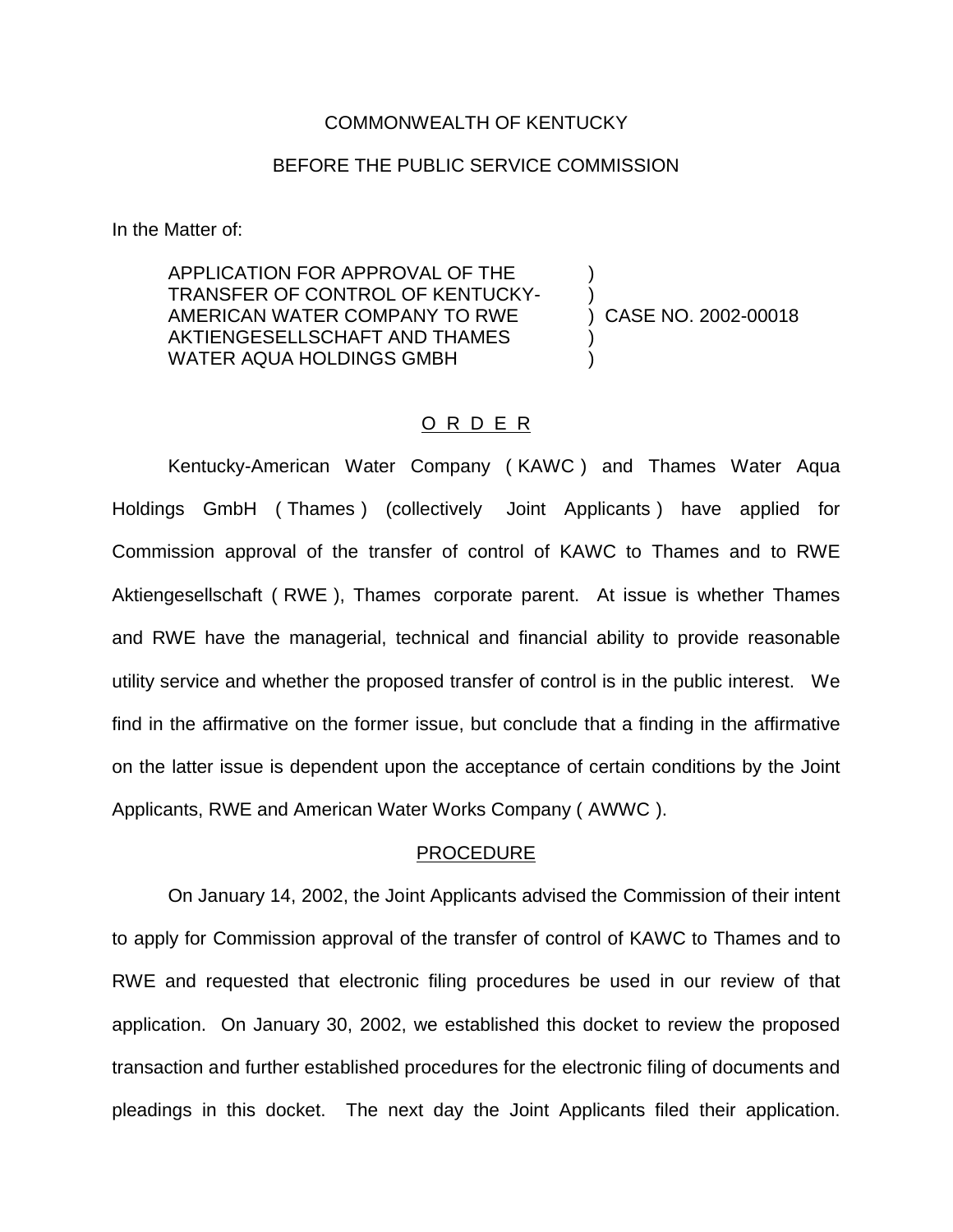Shortly thereafter, they moved for the establishment of a procedural schedule that allowed for a 120-day review period.<sup>1</sup>

On February 15, 2002, the Commission established a procedural schedule for this docket. Recognizing this case s complexity and its significance to the economy of central Kentucky, we found that good cause existed to extend the review period to 90 days and established a procedural schedule to meet this time requirement. Because of disputes between the parties over the production of documents and the level of public access to certain documents, the Commission subsequently extended the review period to 120 days.

The following parties have been granted leave to intervene in this proceeding: Attorney General s Office of Rate Intervention ( AG ); Lexington-Fayette Urban County Government ( LFUCG ); and, Bluegrass FLOW, Inc. ( Bluegrass FLOW ).

Following extensive discovery by the parties in this matter, the Commission held a public hearing on April 2 and 10, 2002 and May 1-2, 2002, at our offices in Frankfort, Kentucky. The following persons testified at these hearings: James McGivern, Managing Director, Thames Water Plc; Roy W. Mundy II, president of KAWC; Charles F. Haywood, consultant; Linda C. Bridwell, Director of Engineering, KAWC; Daniel L. Kelleher, Vice President, AWWC; Michael Carmedy, Senior Vice President and Commercial Director, Thames Water Americas; and Scott J. Rubin, attorney and consultant. The Commission also solicited and heard public comments on the proposed

 $1$  KRS 278.020(5) requires the Commission to complete its review of any application for transfer of control of a utility within 60 days of the application s filing. The Commission may if it is necessary, for good cause shown, . . . continue the application for up to sixty (60) additional days.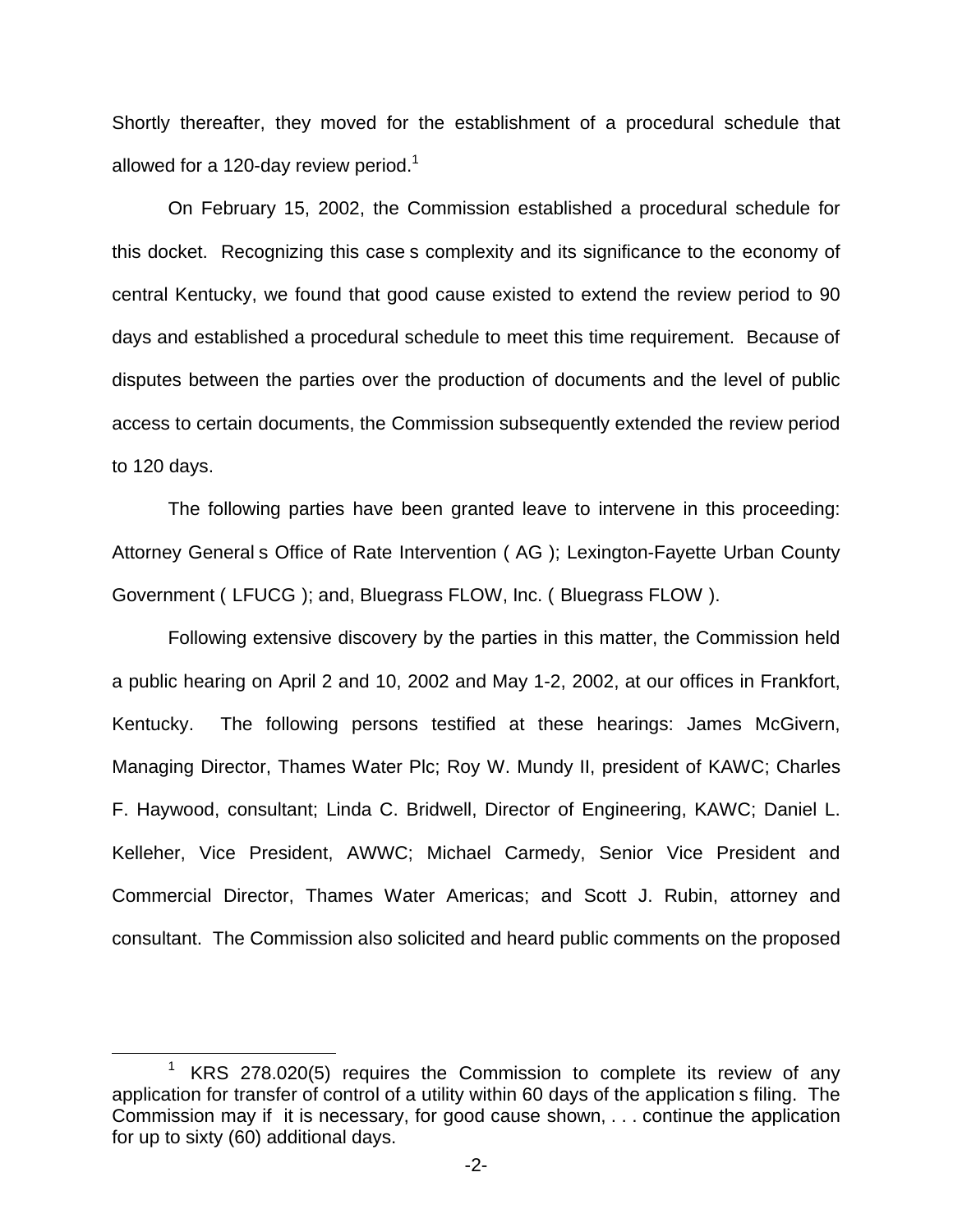transaction at these hearings. $2$  Following the hearing, all parties submitted written briefs.

## THE PROPOSED TRANSACTION: AN OVERVIEW

KAWC is a Kentucky corporation that serves approximately 100,000 water customers in Fayette, Bourbon, Clark, Harrison, Owen, Scott, and Woodford counties, Kentucky. It provides wholesale water service to the cities of Midway, North Middleton, Georgetown, and Versailles, Kentucky; Jessamine-South Elkhorn Water District; and Spears Water Company. KAWC also owns and operates wastewater collection and treatment facilities that serve approximately 80 customers in Clark County, Kentucky. KAWC was originally incorporated in 1882 as Lexington Water Company and has provided continuous service to Lexington, Kentucky and its surrounding area since shortly after its incorporation.

AWWC, a Delaware corporation, owns all of KAWC s common stock. AWWC is a publicly traded water and wastewater services company. It owns and operates regulated utility subsidiaries that provide water or wastewater service to approximately 10 million persons in 23 states. It also owns subsidiaries that provide water and wastewater management services to municipal and other governmental entities. Through these subsidiaries, it manages and operates 1,000 water or wastewater facilities that serve approximately 5 million persons in 18 states and three Canadian provinces.

 $2$  The following persons made public comments: Joanne Bell; Chetan Talwalkar; James Peck; Andy Slone; Governor Edward T. Breathitt; Thomas P. Dupree; Emma Tibbs; Joe Graves; Richard Moloney; William L. Quisenberry; Mayor Foster Pettit; Don Slagel; Joan Crowe; Don Pratt; and Don Dampier. No KAWC employee spoke at these hearings or submitted written comment against the proposed merger.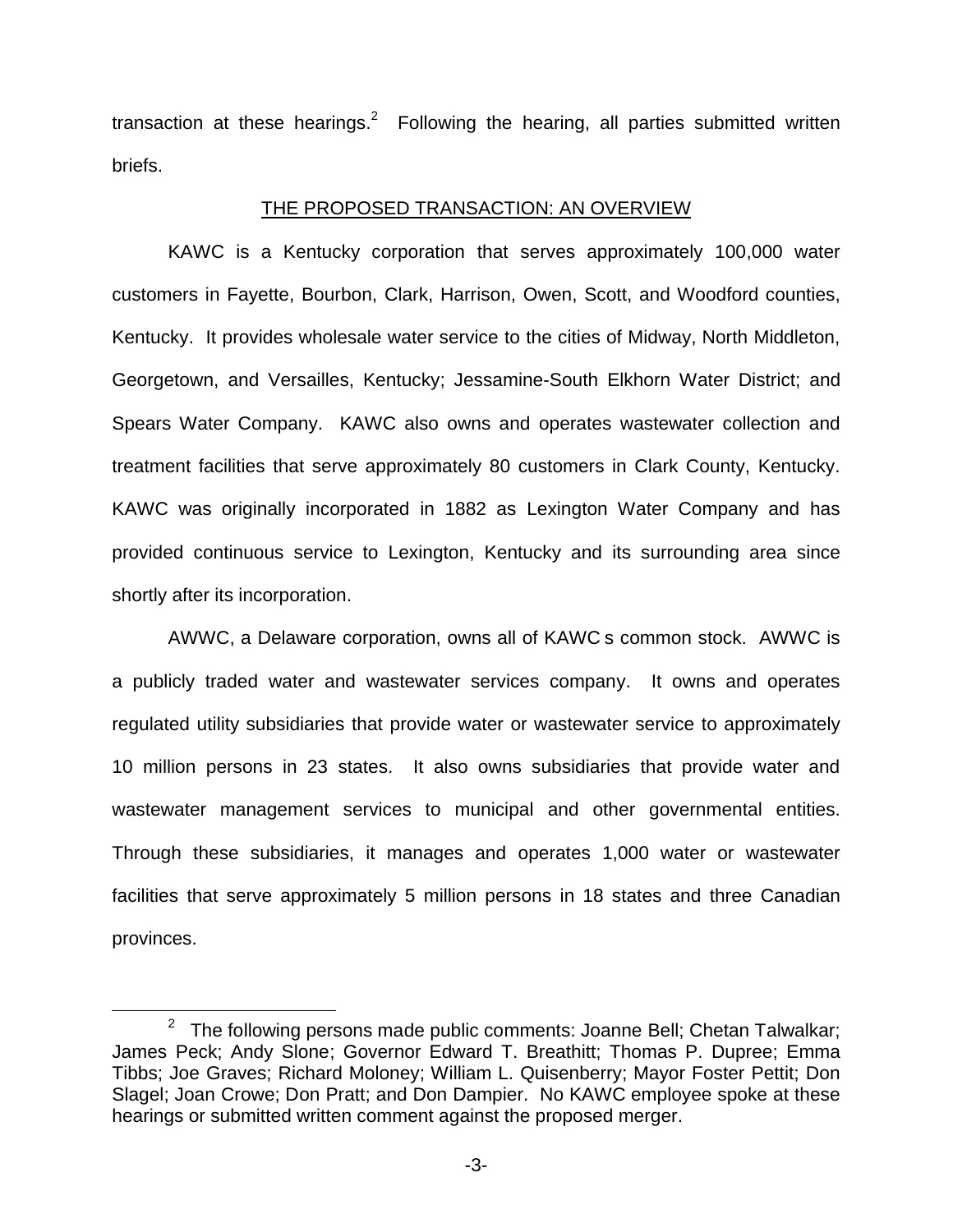RWE, a corporation formed under the laws of the Federal Republic of Germany, is a management holding company. It is Germany s fifth largest industrial group and is a leading international multi-utility provider with core businesses in electricity, water, gas and waste management and utility-related services. RWE has 12 major operating subsidiaries in more than 120 countries on six continents and employs 170,000 persons worldwide, of which 16,000 are based in the United States. It reported \$43.7 billion in sales for the fiscal year ending June 30, 2000.<sup>3</sup> Moody s Investors Service reported in 2001 that RWE has a strong financial profile.  $4$  Standard & Poor s and Moody s Investors Service currently give RWE credit ratings of AA- and A1, respectively.5

Thames, a corporation formed under the laws of the Federal Republic of Germany, is a wholly-owned subsidiary of RWE and serves as the holding company for RWE s water and wastewater operations. As of December 31, 2000, it had assets with a book value of  $$6.4$  billion.<sup>6</sup> For the fiscal year ending June 30, 2001, Thames reported external net sales of 1,690 million euros, generating 821 million euros in earnings before interest, taxes, depreciation, and amortization and 563 million euros in operating results. As of December 31, 2002, Standard & Poor s and Moody s Investors Service give Thames credit ratings of AA- and A1, respectively.<sup>7</sup>

<sup>3</sup> Joint Applicants Response to the Commission s Order of January 30, 2002, Item 1(a) at 1.

<sup>4</sup> Joint Applicants Brief at 6.

 $5$  Id.

 $6$  Joint Applicants Response to the Commission s Order of January 30, 2002, Item 7 at 17.

 $7$  Joint Applicants Response to the Commission s Order of January 30, 2002, Item 7 at 18.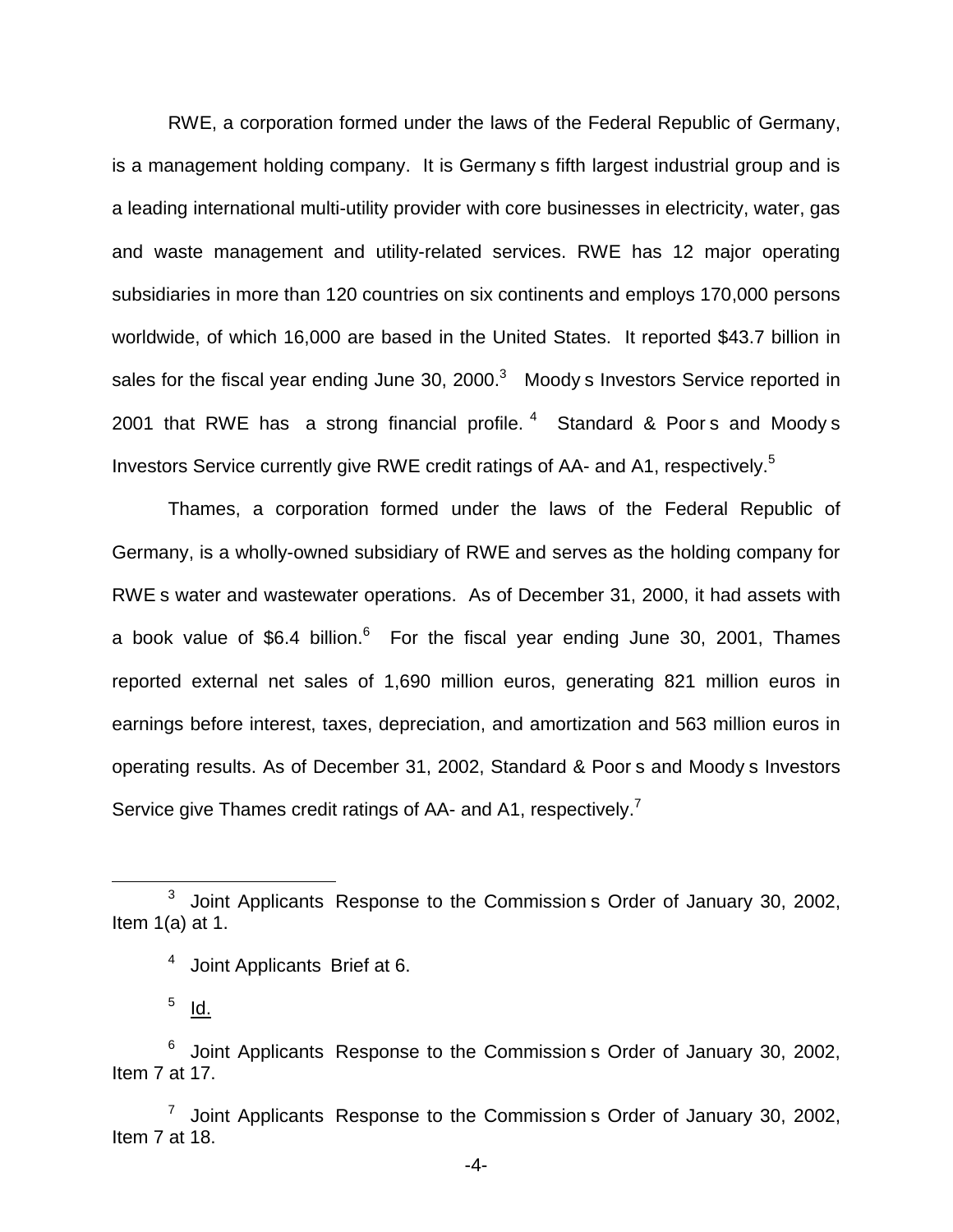Thames has delegated the full power and authority to operate Thames subsidiaries, including its current and future subsidiaries in America, to Thames Water Plc ( Thames Water ). Thames Water, a public limited corporation organized under the laws of the United Kingdom, is the largest water and wastewater utility in the United Kingdom and one of the three largest water/wastewater services companies in the world. It provides water-related services to over 43 million people by managing and operating over 540 water/wastewater facilities in 44 countries. Thames holds all of Thames Water s stock.<sup>8</sup>

On September 16, 2001, RWE, Thames, AWWC and Apollo Acquisition Company ( Apollo ), a wholly-owned subsidiary of Thames, executed an Agreement and Plan of Merger ( Acquisition Agreement ). This agreement provides that AWWC will merge into Apollo and, upon completion of the merger, become the surviving corporate entity. At the merger closing, Thames will pay \$46 for each share of outstanding AWWC common stock that is not owned either by Thames or AWWC.<sup>9</sup> Based upon the number of outstanding shares of AWWC common stock as of December 31, 2001, Thames total payment for this stock will be \$4,600,661,572. RWE intends to finance this payment through the issuance of bonded debt.

The redemption price specified in the Acquisition Agreement represents a significant increase over the market price of AWWC stock at the time of the Acquisition Agreement s execution. The market price of AWWC stock at the close of 2000 was

 $8$  Because of their close corporate relationship, any reference in this Order to Thames water operations refers to the activities of Thames and Thames Water.

 $9$  The Acquisition Agreement requires AWWC to redeem all outstanding shares of preferred and preference stock for \$25 and \$35, respectively, prior to the closing date.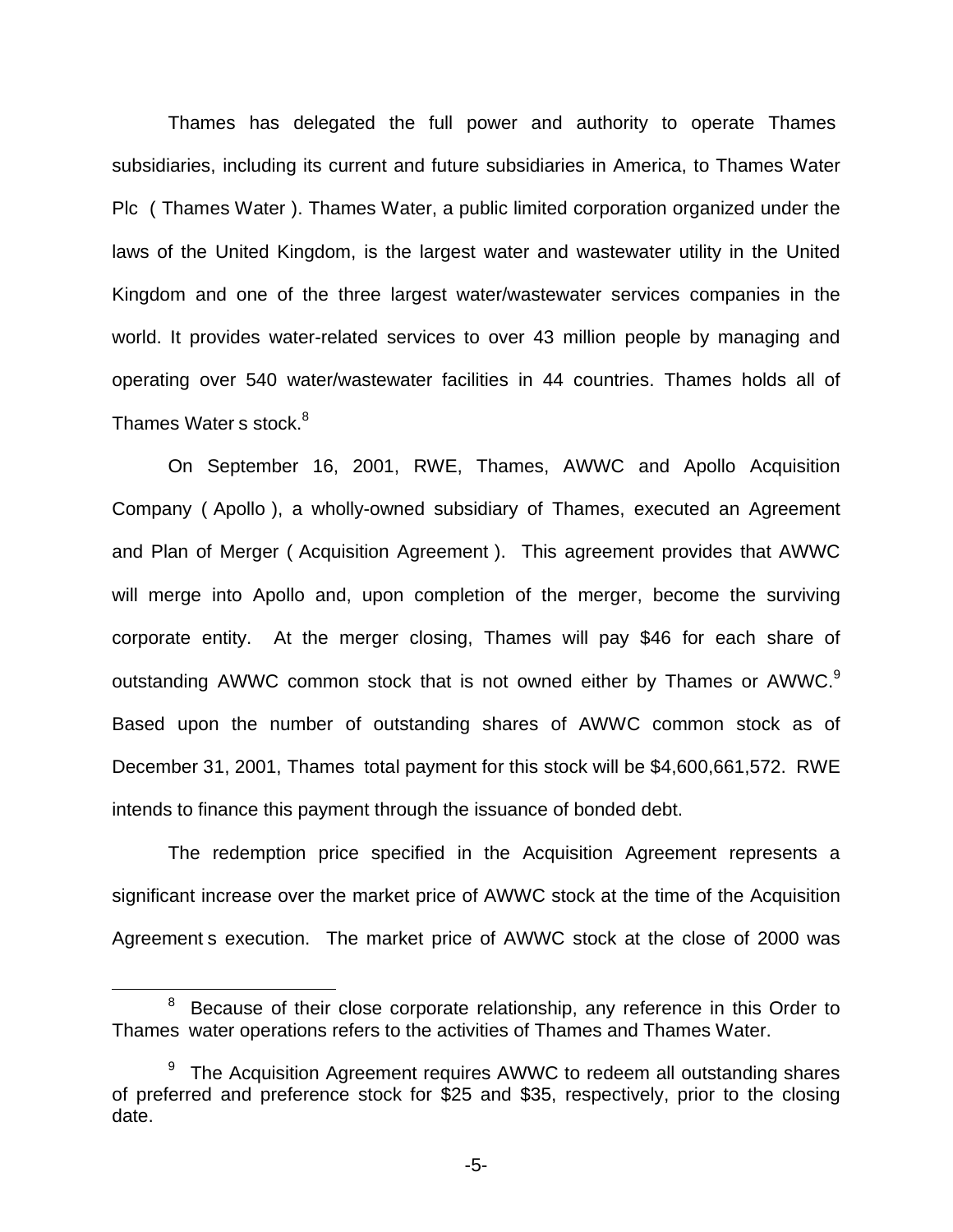\$29.38 per share. Prior to the merger announcement, AWWC s share price was \$34.12. In the two-week to three-week period prior to the first public revelation of negotiations between RWE and AWWC, AWWC s share price ranged from \$33.68 to \$33.29.

A special meeting was held on January 17, 2002, asking the stockholders of AWWC to consider and vote upon a proposal to adopt the Acquisition Agreement and plan of merger between AWWC and Thames.<sup>10</sup> At the special meeting, the AWWC stockholders voted to approve the Acquisition Agreement.<sup>11</sup>

The proposed merger has no immediate or direct effect upon KAWC. None of its stock or debt is involved. The Acquisition Agreement requires no change in KAWC s financial or management structure. As AWWC owns all of KAWC s outstanding common stock, however, RWE and Thames will effectively acquire control of KAWC when the proposed merger is completed.

#### STANDARD OF REVIEW

KRS 278.020 requires Commission review and approval of any change in or transfer of control<sup>12</sup> of a utility. KRS 278.020(4) provides:

> No person shall acquire or transfer ownership of, or control, or the right to control, any utility under the jurisdiction of the

<sup>10</sup> Proxy Statement for the Special Meeting of Stockholders January 17, 2002 at 5.

<sup>11</sup> Press Release, AWWC, American Water Works Stockholders Give Resounding Approval to RWE AG Merger Agreement (Jan. 17, 2002) *available at* http://www.amwater .com / awpr /news/news1317.html.

 $12$  KRS 278.020(5) defines control as the possession, directly or indirectly, of the power to direct or cause the direction of the management and policies of a utility, whether through the ownership of voting securities, by effecting a change in the composition of the board of directors, by contract or otherwise. Clearly the proposed merger represents a transfer of control of KAWC.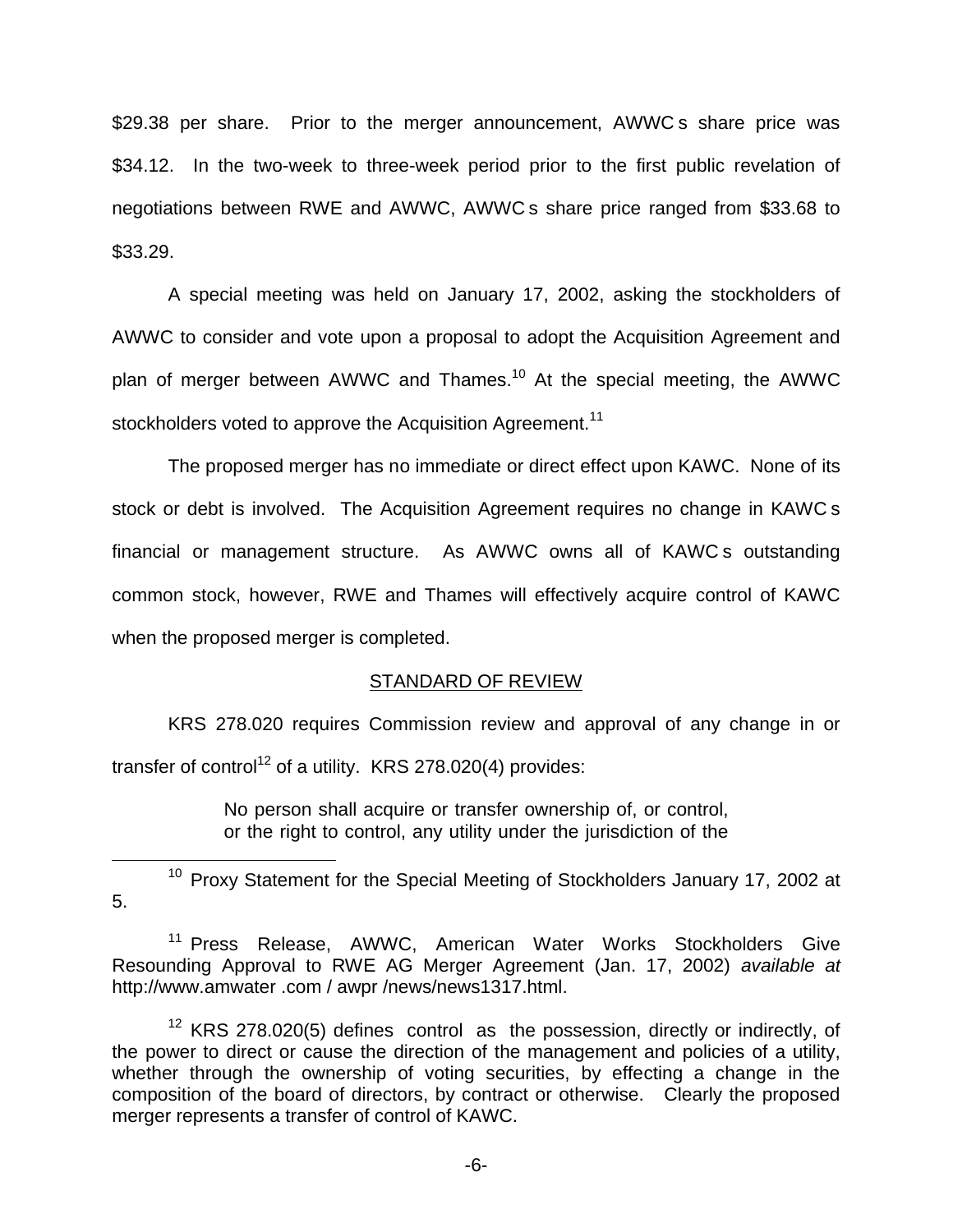commission by sale of assets, transfer of stock, or otherwise, or abandon the same, without prior approval by the commission. The commission shall grant its approval if the person acquiring the utility has the financial, technical, and managerial abilities to provide reasonable service.

KRS 278.020(5) provides in part:

No individual, group, syndicate, general or limited partnership, association, corporation, joint stock company, trust, or other entity (an "acquirer"), whether or not organized under the laws of this state, shall acquire control, either directly or indirectly, of any utility furnishing utility service in this state, without having first obtained the approval of the commission. Any acquisition of control without prior authorization shall be void and of no effect. . . . The commission shall approve any proposed acquisition when it finds that the same is to be made in accordance with law, for a proper purpose and is consistent with the public interest.

Our review of the proposed transaction must address two issues. First, we must

determine whether the party acquiring control has the requisite abilities to provide reasonable utility service. Second, we must determine whether the proposed transfer is consistent with the public interest.

KRS 278.020 does not define public interest. The parties agree that a proposed transfer of control is in the public interest when the proposed transfer produces some benefits for the public and does not adversely affect the utility or the quality of its service. They disagree over whether the benefits resulting from the proposed transfer must be immediate and readily quantifiable.

The Commission finds that any party seeking approval of a transfer of control must show that the proposed transfer will not adversely affect the existing level of utility service or rates or that any potentially adverse effects can be avoided through the Commission s imposition of reasonable conditions on the acquiring party. The acquiring party should also demonstrate that the proposed transfer is likely to benefit the public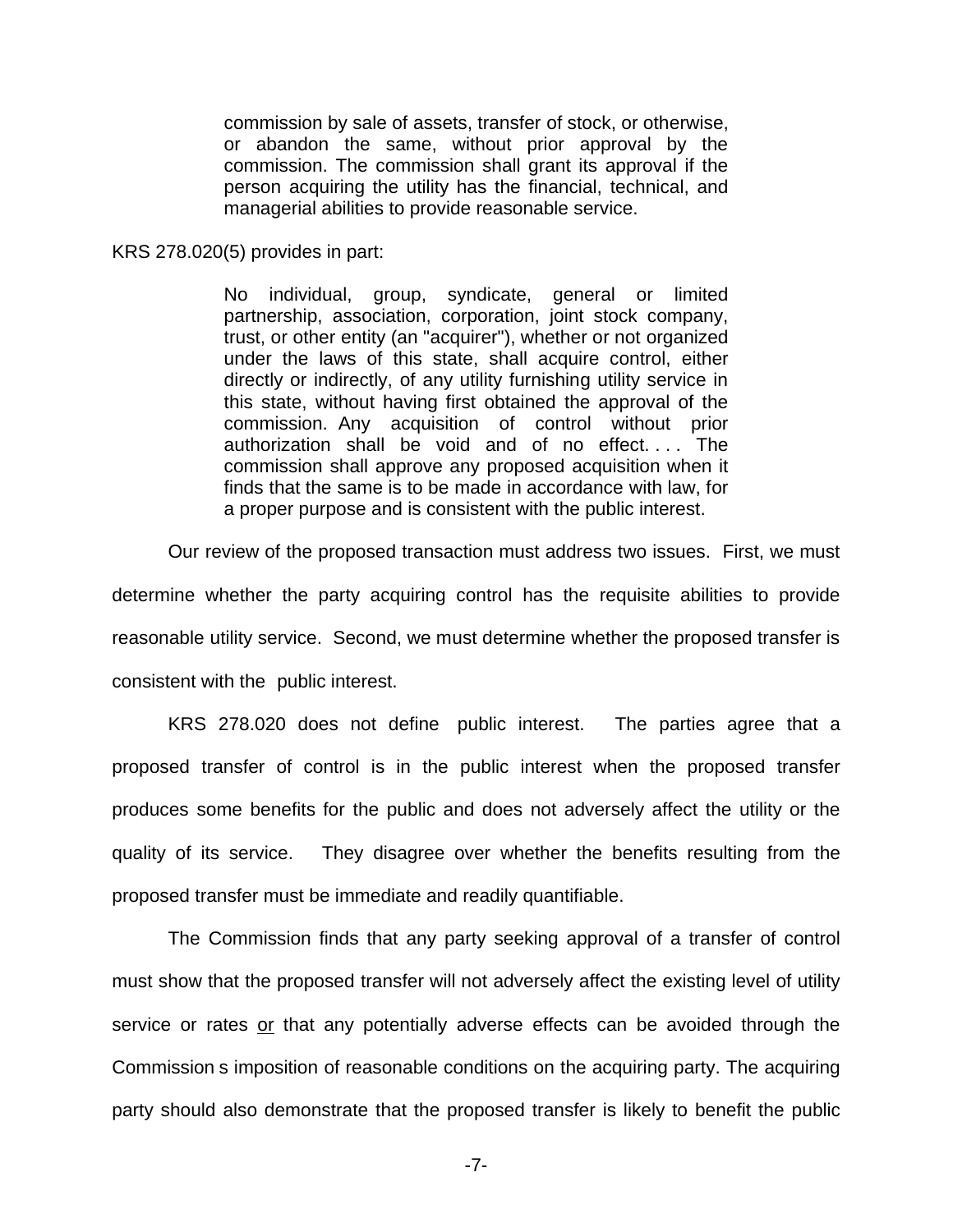through improved service quality, enhanced service reliability, the availability of additional services, lower rates, or a reduction in utility expenses to provide present services.<sup>13</sup> Such benefits, however, need not be immediate or readily quantifiable.<sup>14</sup>

Bluegrass FLOW and LFUCG assert that any determination of the public interest must consider the possibility of public ownership of the utility facilities and the efforts of local governments to acquire such facilities. In some circumstances, these considerations may be relevant.<sup>15</sup> Generally, however, the Commission s focus must be upon the qualifications of the acquiring party and the potential effects of the proposed transfer. We find no legal authority to support Bluegrass FLOW s assertion that the presence of a local government s willingness to acquire a utility s facilities is sufficient basis for the Commission to delay or deny a private entity s application for approval of transfer of control. To the extent that a local government may wish to acquire a public utility s facilities, the Legislature has provided the necessary means for accomplishing such acquisition without any Commission involvement. See KRS 106.220.

LFUCG asserts that a determination of the public interest also requires a comparison of benefits that the proposed transaction produces for AWWC s

<sup>&</sup>lt;sup>13</sup> Potential benefits that fall within these categories include improved security of utility facilities, increased availability of capital for infrastructure improvement, and greater employee training opportunities, and enhanced research and development opportunities.

<sup>&</sup>lt;sup>14</sup> See, e.g., Case No. 2000-00129, Joint Application of NiSource, Inc., New NiSource, Inc., Columbia Energy Group, and Columbia Gas of Kentucky for Approval of a Merger (Ky. P.S.C. June 30, 2000).

 $15$  For example, the transfer of control of utility facilities to a person or persons with marginal ability to provide reasonable service, which might not otherwise be in the public interest, may be in the public interest if no local government is willing to acquire the facilities and the only alternative to the transfer is the abandonment of utility service. Clearly, in ruling upon an application for such transfer, we must carefully weigh the lack of any local government effort.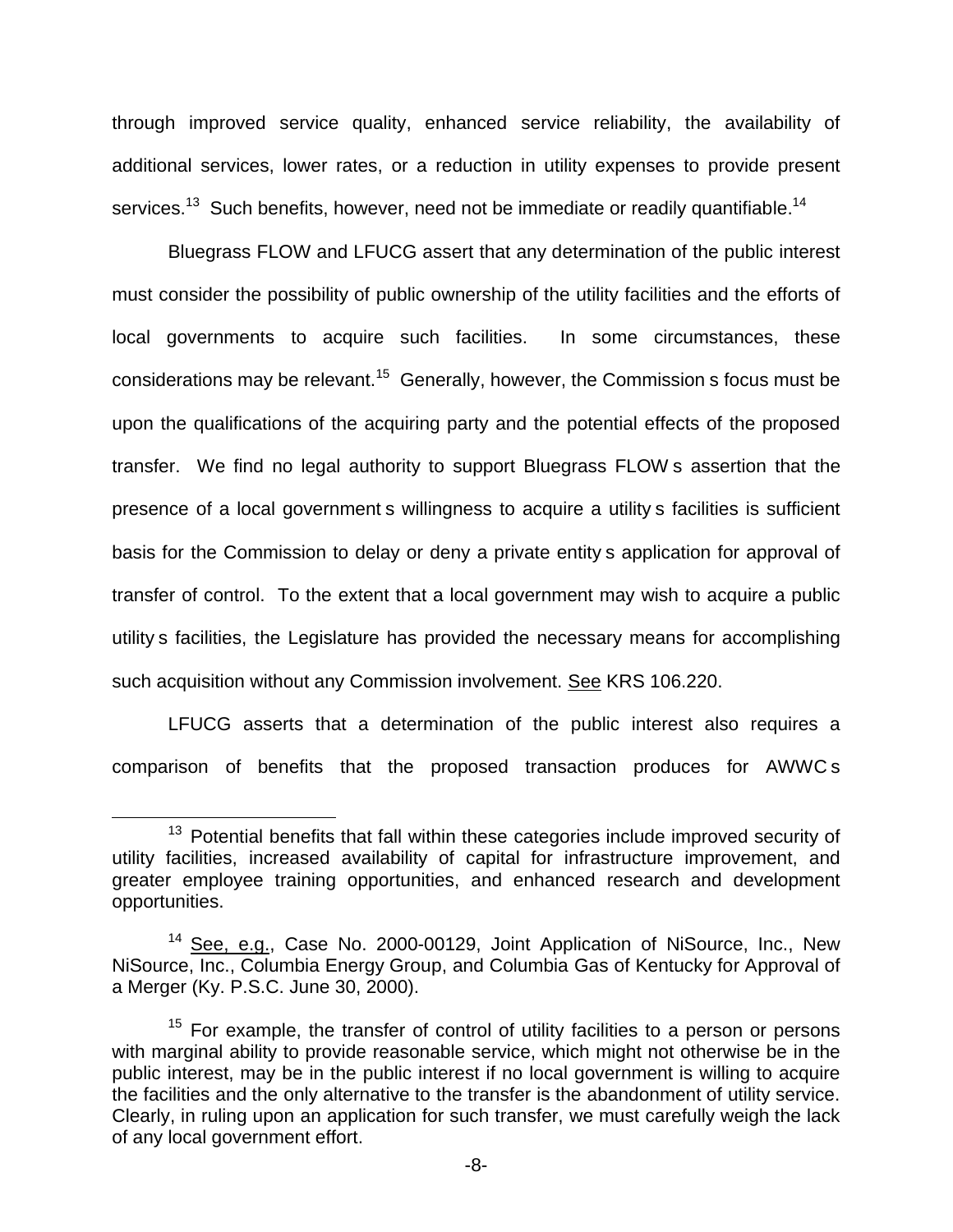shareholders with those produced for KAWC s ratepayers. It further suggests that the public interest requires AWWC s shareholders to share the enormous cash benefits created by the proposed transaction with KAWC shareholders. LFUCG Brief at 8.

We find no legal support for this proposition. Courts have long recognized that ratepayers are not entitled to a share of a proportion of the proceeds of the sale of capital stock simply because they are the users of the service furnished by the utility. Democratic Central Committee of D.C. v. Washington Metropolitan Area Transit Comm n, 485 F.2d 786, 805 (D.C. Cir. 1973).<sup>16</sup> To the extent that KAWC s ratepayers bore no risk as to fluctuations in the price of AWWC s shares, we find no basis to support any claim to entitlement to any share of the increase in that stock s price as a result of the merger.<sup>17</sup> Any sharing of benefits must be based upon reductions in costs or savings resulting from the proposed merger transaction.

#### JURISDICTION OVER THE PROPOSED TRANSACTION

Contending that the real parties in interest are not before the Commission Bluegrass FLOW has moved to dismiss the Joint Application for lack of jurisdiction. It asserts that, as AWWC currently owns all of KAWC s stock and as RWE is the owner of all of Thames voting stock, AWWC currently controls KAWC and that RWE will control KAWC upon completion of the proposed transaction. Neither entity is a party to the

<sup>&</sup>lt;sup>16</sup> See also Board of Public Utility Commissioners v. New York Telephone Co., 271 U.S. 23, 32 (1926) ( Customers pay for service, not for the property used to render it. Their payments are not contributions to depreciation or other operating expenses or to capital of the company. By paying bills for service they do not acquire any interest, legal or equitable, in the property used for their convenience or in the funds of the company. Property paid for out of moneys received for service belongs to the company just as does that purchased out of proceeds of its bonds and stock.).

<sup>&</sup>lt;sup>17</sup> Democratic Central Committee of D.C., 485 F.2d at 806 ( the right to capital gains on utility assets is tied to the risk of capital losses ).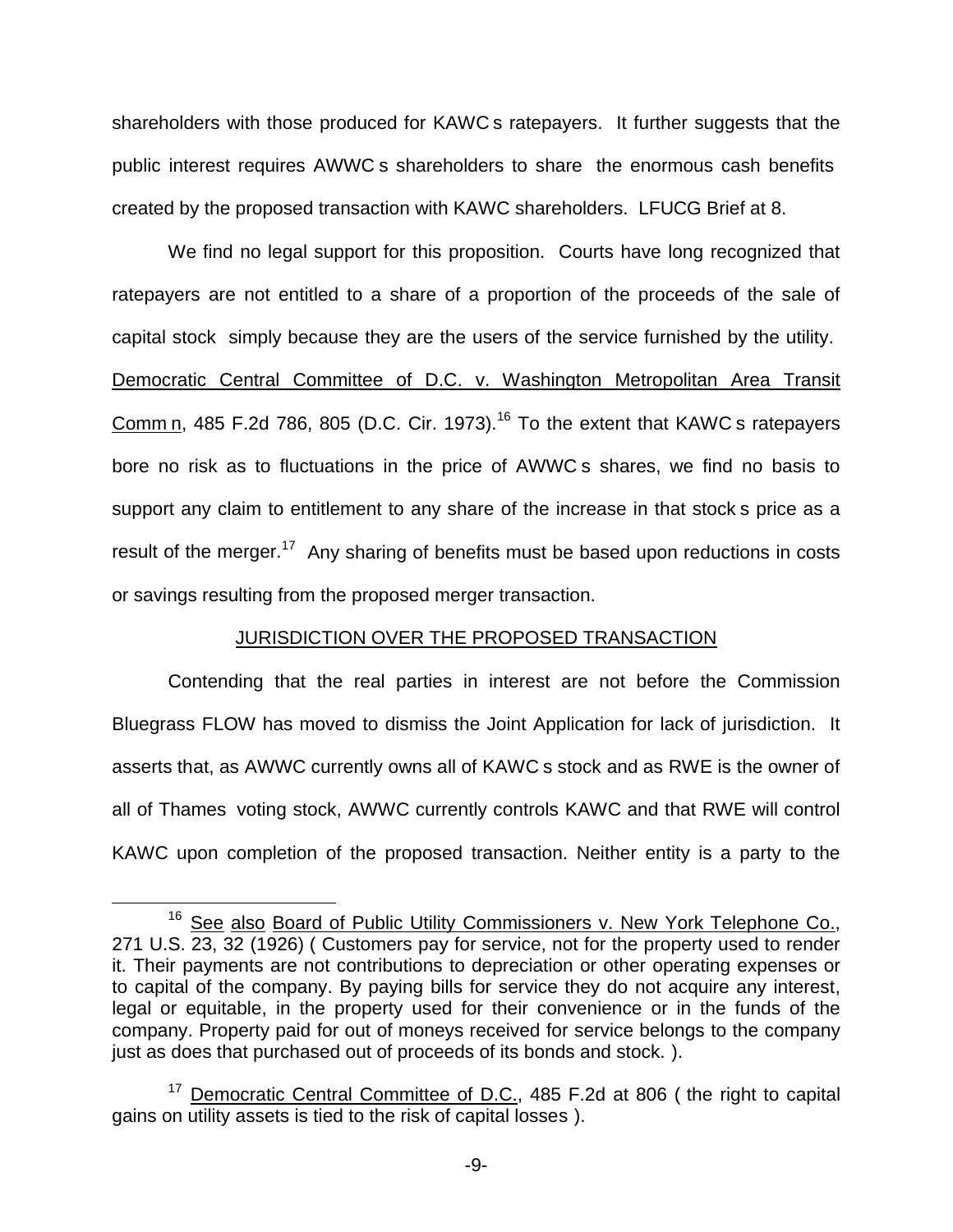current proceeding or has applied to the Commission for approval. KRS 278.020(4) and (5), Bluegrass FLOW asserts, require them to take such action. That corporate subsidiaries of each entity have applied to the Commission for approval of the transaction, Bluegrass FLOW argues, is insufficient. They are not real parties in interest.

Bluegrass FLOW suggests that the absence of RWE and AWWC renders the Commission powerless to impose conditions to our approval of the proposed transaction that related to AWWC or RWE. See Bluegrass FLOW s Motion at 11 ( It is not legally possible to bind AWWC and RWE to any condition, restriction, covenant or commitment if they are not parties ).

Supporting this motion, the AG argues that the most obvious of parties is absent and that their absence is a jurisdiction flaw. AG s Brief at 3. He states that KRS 278.020 reflects a clear legislative intent for the party with ultimate authority to seek Commission approval and that RWE and AWWC s absences violate the fundamental principle . . . that a party that is the focus or the subject of the Commission s power or jurisdiction is the party that has the obligation and responsibility to appear and participate in the proceedings in front of the Commission.  $Id.$  at 4 - 5.

Echoing the AG s position, LFUCG asserts that KRS 278.020(4) expressly requires the entities transferring or acquiring control of a utility, AWWC and RWE, to apply to the Commission for approval of such transfer or acquisition. They cannot . . . be given approval to acquire or transfer ownership when they are not properly before the Commission. LFUCG s Response to Motion to Dismiss at 1 2.

Our review of KRS 278.020 fails to disclose this filing requirement. KRS 278.020 clearly confers jurisdiction upon the Commission over any transfer of control of a utility.

-10-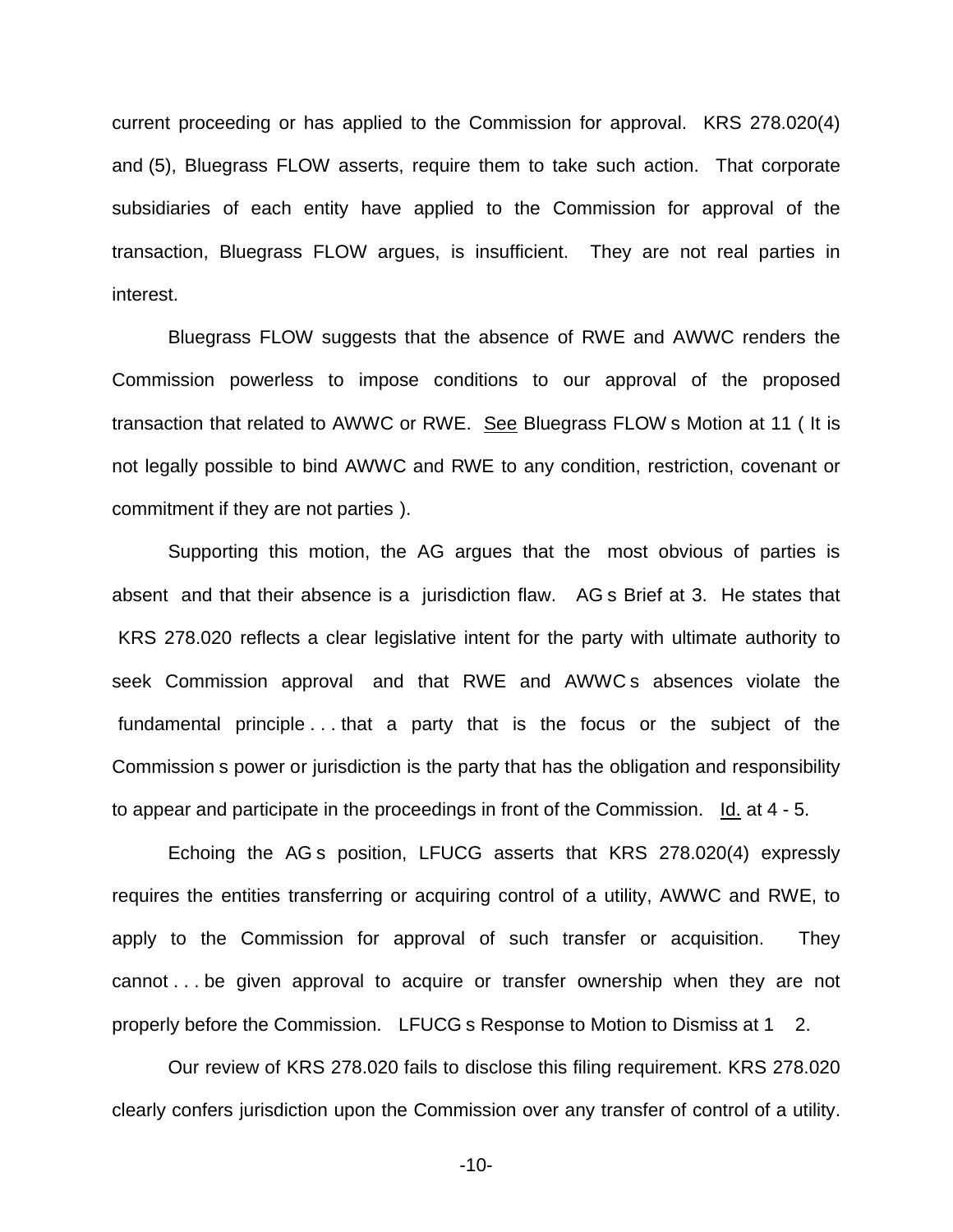It requires an application for Commission approval and Commission review of the proposed transfer and the acquirer s ability to provide reasonable utility service. KRS 278.020 further provides that the lack of Commission approval, as well as any failure to apply for Commission approval, will render a transfer void. It, however, does not expressly require that a transferor or acquirer apply for Commission approval nor does it prohibit a corporate subsidiary from doing so on behalf of a corporate parent.

We find no legal authority to support the Intervenors contention that the absence of RWE and AWWC deprives the Commission of jurisdiction over the proposed transfer of control or the Joint Application and therefore deny the Motion to Dismiss. The Commission has acted previously upon applications for transfer of control in which an acquirer or transferor was absent from the proceeding.<sup>18</sup> KRS 278.020 confers jurisdiction over the transaction regardless of the parties. This jurisdiction is based upon KAWC s status as a utility and the nature of the proposed transaction. Commission approval of the transaction must be obtained. Regardless of whether an entity associated with the transaction personally appears before us, the failure of that entity to accept reasonable conditions that we attach to our approval will deprive the transaction of our approval.

Of course, the better practice is for all corporate entities to jointly apply for Commission approval. In other cases involving transfers or acquisitions of a similar nature and complexity, the corporate parents applied to the Commission for approval of

<sup>&</sup>lt;sup>18</sup> See, e.g., Case No. 2001-00399, Petition by Alltel Corporation to Acquire the Kentucky Assets of Verizon South, Incorporated (Ky. PSC Feb. 13, 2002); Case No. 1999-00496, The Application of Covered Bridge Utilities, Inc. For Approval of the Transfer of the Covered Bridge Wastewater Treatment Plant to the Oldham County Sanitation District (Ky. PSC Mar. 13, 2000); Case No. 1997-00300, Joint Application of Louisville Gas and Electric Company and Kentucky Utilities Company for Approval of Merger (Ky. PSC Sep. 12, 1997).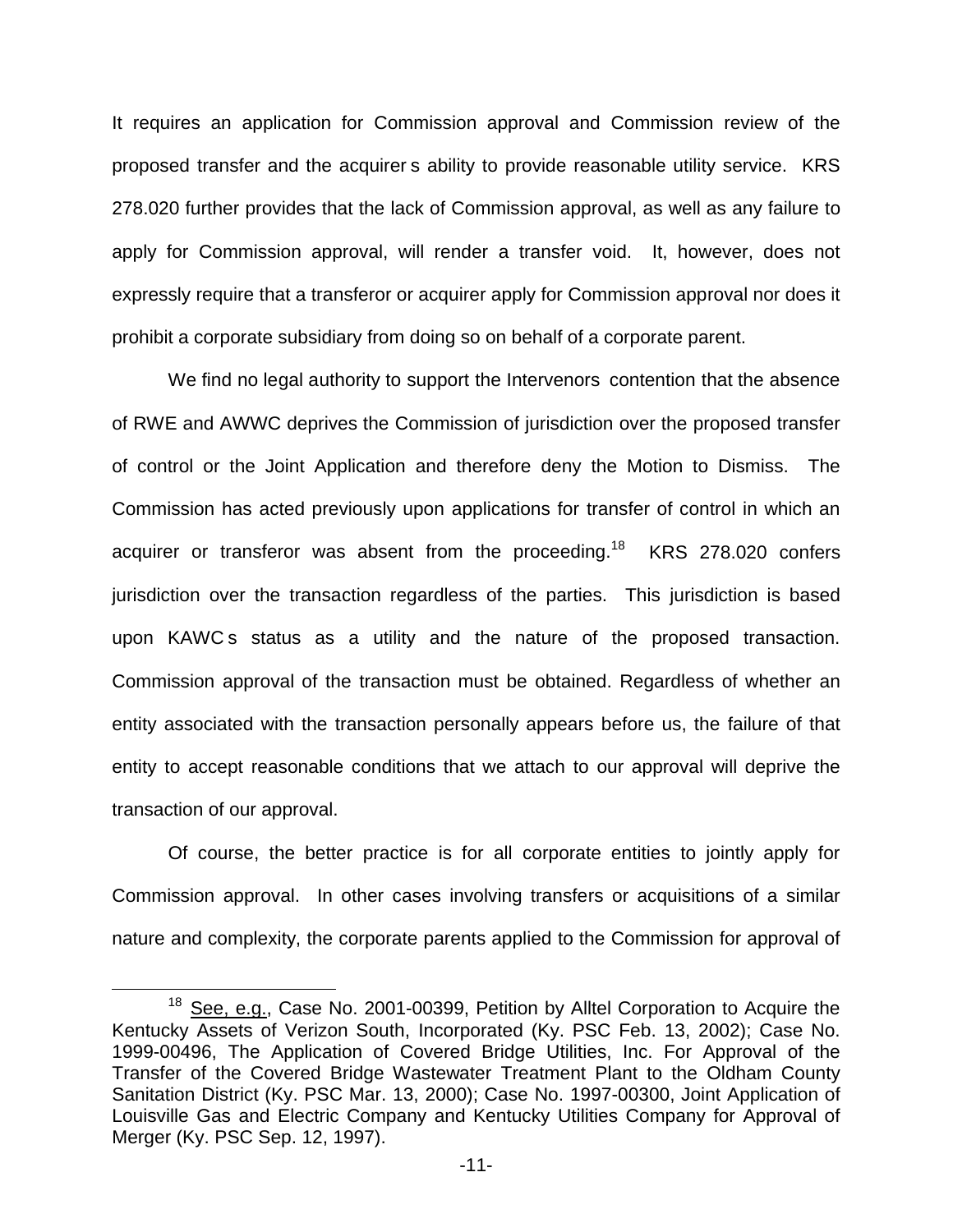the transaction and participated as parties.<sup>19</sup> AWWC s and RWE s failure to appear have led us to craft carefully the conditions to our acceptance of the proposed merger to ensure that all appropriate parties are bound.

We find that the absence of AWWC and RWE neither interfered with nor impeded our review nor deprived any party of its right to due process. Although RWE and AWWC failed to appear as parties to this proceeding, the Intervenors and Commission Staff questioned the Joint Applicants extensively about each entity s operations. The Joint Applicants made available AWWC and RWE officials to respond to questions regarding these operations. No intervenor requested the appearance or testimony of any AWWC or RWE employee or official. No intervenor identified any area of inquiry that it was prevented from pursuing by AWWC s and RWE s absence.

While not a party, RWE actively participated in this proceeding. Thames filed the Joint Application on RWE s behalf. RWE conferred authority upon Thames representative to make commitments on its behalf, and this representative has made such commitments. RWE, moreover, has directly made commitments on several issues to the Commission.<sup>20</sup>

<sup>&</sup>lt;sup>19</sup> See, e.g., Case No. 2001-00104, Joint Application for Transfer of Louisville Gas and Electric Company and Kentucky Utilities Company in Accordance with E.On AG s Planned Acquisition of Powergen Plc (Ky. PSC Aug. 6, 2001); Case No. 2000- 00129, Joint Application of NiSource, Inc., New NiSource, Inc., Columbia Energy Group, and Columbia Gas of Kentucky for Approval of a Merger (Ky. P.S.C. June 30, 2000).

 $20$  See, e.g., Joint Applicants Response to the Commission s Order of January 30, 2002, Item 44.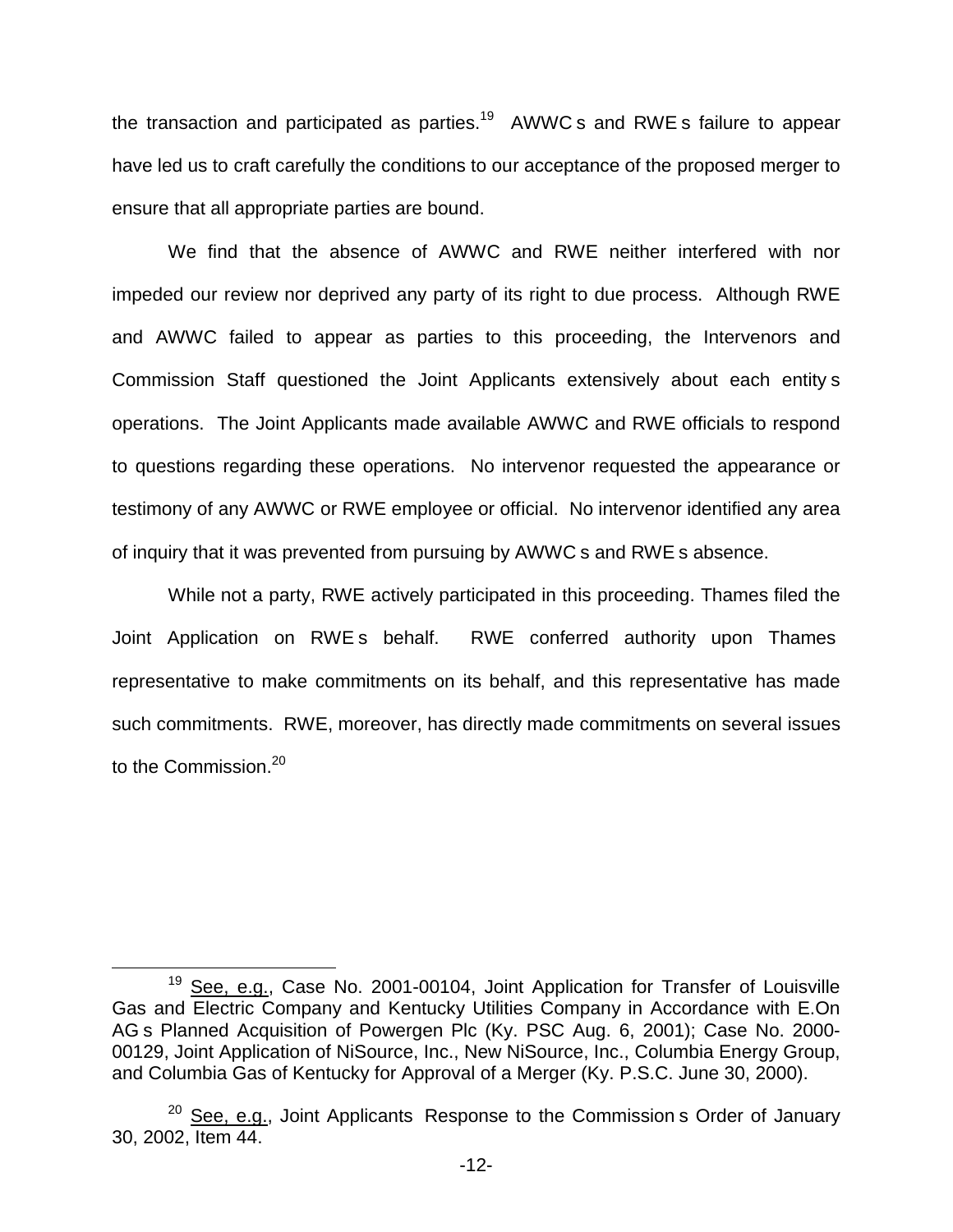#### ANALYSIS

#### Provision of Reasonable Utility Service

The proposed merger will not impair or have any immediate effect upon KAWC s ability to provide reasonable utility service to its customers. The Acquisition Agreement requires no change in KAWC s management, labor force, operating practices, or financial structure. Thames Managing Director testified that no changes in KAWC s operations were immediately planned in any of these areas.

The proposed merger will enhance KAWC s ability to provide reasonable utility service at reasonable rates. Upon completion of the transaction, KAWC will have access to Thames resources and expertise. It will allow KAWC to share best operating practices, increase KAWC s access to technical resources, enhance KAWC s access to capital markets, and derive the benefits of Thames research and development programs.

The proposed merger will allow KAWC to draw upon RWE s extensive borrowing power. It will permit KAWC to access world capital markets. As RWE has higher bond ratings than AWWC, capital will likely be available to KAWC at a cost lower than AWWC s. Given the increasing capital expenditures needed to replace aging water infrastructure, $^{21}$  access to capital at the lowest possible cost will be critical to KAWC maintaining its present system at the lowest possible rates.

 $21$  The U.S. Environmental Protection Agency estimates that the total cost to replace and repair water infrastructure needs in the United States for the next 20 years is \$150.9 billion. Kentucky s share of this amount was \$283 million. See Office of Water, U.S. EPA, Drinking Water Infrastructure Needs Survey: Second Report to Congress 12 and 71 (2001).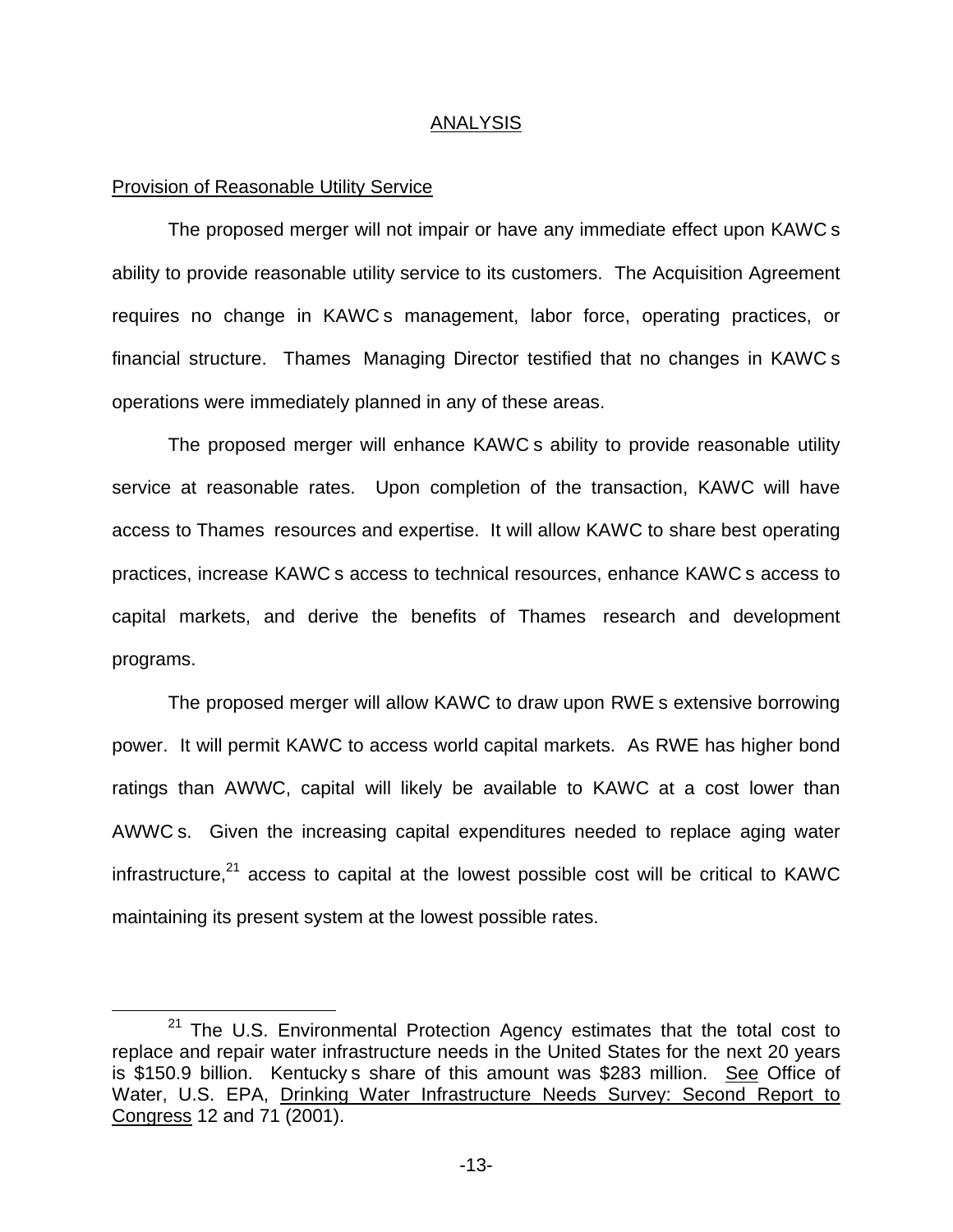Both RWE and Thames have a strong commitment to research and development ( R&D ). In 2001 RWE spent over \$400 million on R&D. Thames has an annual budget of \$13 million.<sup>22</sup> Thames has developed cutting-edge technologies in the area of water distribution and transmission. These technologies include alternative water treatment solutions, burst pipe prediction methodology, and trenchless technologies. $^{23}$ 

Of some significance, given current concerns of terrorist attacks against water infrastructure sites, the proposed merger will permit KAWC to access Thames experience in the area of security. Thames Water has operated water facilities in regions of the world that have heightened security concerns. As a result, it has developed an expertise in these matters. Having operated in a relatively risk free environment in the United States, AWWC and KAWC, in contrast, have little experience in this area.

# Merger Savings/Synergies

The AG is highly critical of the Joint Application because of its silence on potential savings and synergies resulting from the proposed merger. He notes that, while the Joint Applicants have emphasized that the merger s purpose is to provide a platform for RWE and Thames growth in the water utility sector, RWE has recognized the potential for savings from the merger of AWWC s and Thames operations.<sup>24</sup> He

<sup>&</sup>lt;sup>22</sup> Joint Applicants Brief at 19.

<sup>&</sup>lt;sup>23</sup> Direct Testimony of James McGivern at 9.

 $24$  See Joint Applicants Response to AG s Initial Requests for Information, Item 98 at 3; Joint Applicants Response to AG s Initial Requests for Information, Item 69 at 4 (a Transition Implement Plan that identifies two broad categories of efficiencies and synergies between Thames and AWWC, [b]est practice where process improvements can be achieved from combining the strengths of the two business and [i]mplementation of new process to improve efficiency, effectiveness and business performance ).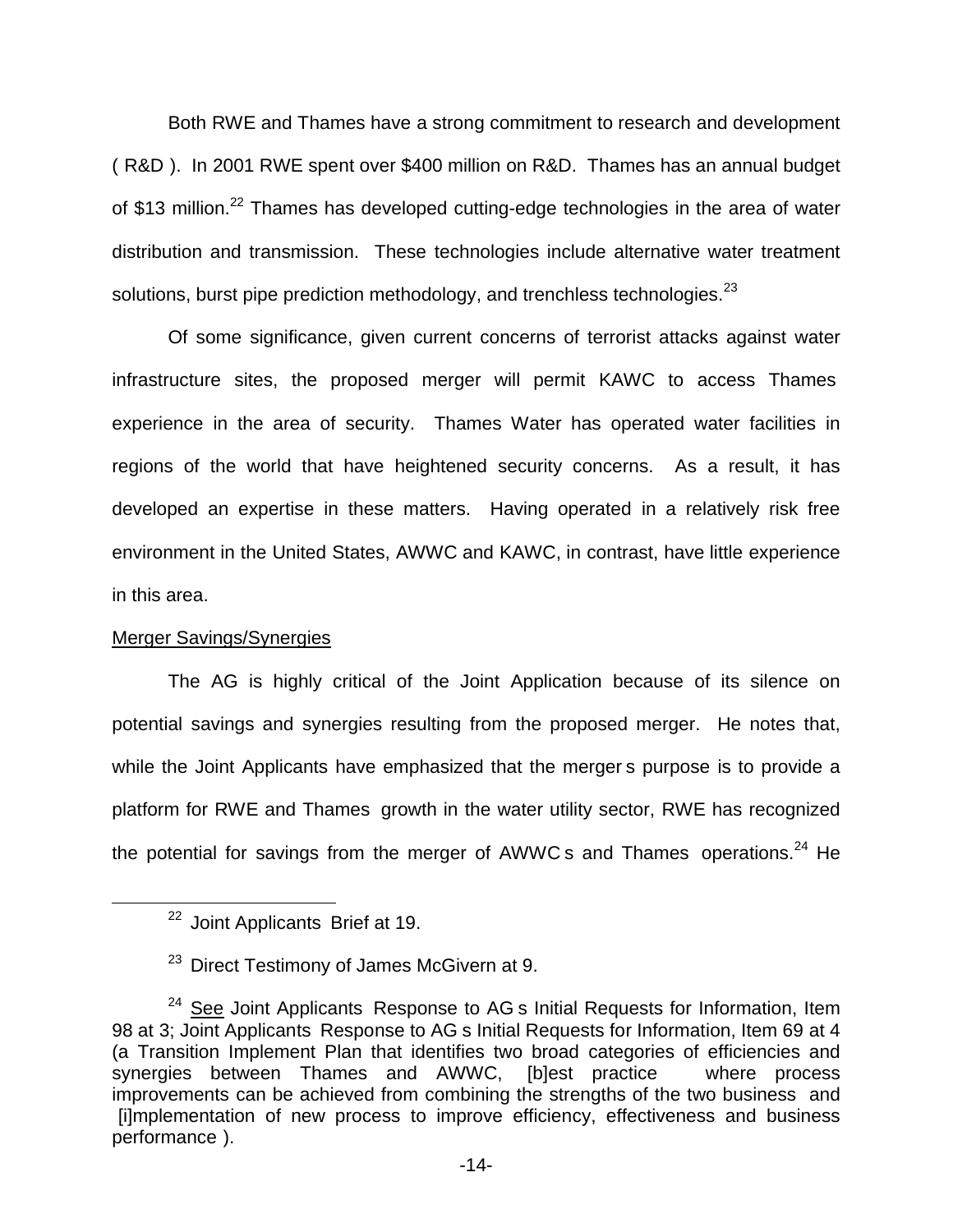asserts that RWE and Thames have deliberately chosen to minimize this potential to avoid attracting the attention of utility regulators.<sup>25</sup> The AG argues that, if the transaction is to be in the public interest, these synergy savings should be calculated and then shared with ratepayers.

AG witness Scott Rubin presented five methods for allocating synergy savings of the transaction to KAWC. While conceding that these methods are imprecise, he contends that they produce a reasonable estimate of savings from merger synergies. Mr. Rubin estimates a range of expected savings to KAWC of \$0.9 million to \$3.5 million. To ensure KAWC s ratepayers benefit from the merger, Rubin proposes that the Commission require KAWC to reduce its base rates by \$1.5 million within 5 business days of the merger closing and prohibit KAWC from applying for an increase in its base rates for 17 months from the transaction closing date.<sup>26</sup>

The Joint Applicants dismiss the AG s calculations of merger savings as speculative. They assert that a 2-year moratorium on any rate increase when combined with a required revenue reduction of \$3 million over the 2 years following the merger,

 $25$  AG Brief at 28. The AG specifically refers to statements of RWE and Thames officials during conference calls with investor analysts. For example, during a conference call on September 17, 2001, RWE s Chief Financial Officer, Dr. Klaus Sturany, indicated his reluctance to comment upon any merger synergies because [a]s you may know, if there are synergies they would be clawed back by the Regulator, so obviously there could be good cooperation but it is not time now. Joint Applicants Response to AG s Initial Requests for Information, Item 98 at 14. At the same conference call, Thames Group Finance Director, Chris Bunker, stated in response to a question regarding synergies: The important thing to understand which you will appreciate these are highly regulated businesses, therefore we are not doing this from the point of view of synergies. In a sense, if we were to do that the Regulator would then seek to claw back those benefits. But what we clearly will be trying to do is ensure we share best practice from our world-wide operations (I m speaking for Thames in that regard) which hopefully will improve the quality and the service for American s customers base. Id. at 19.

<sup>&</sup>lt;sup>26</sup> Testimony of Scott J. Rubin at 46-47.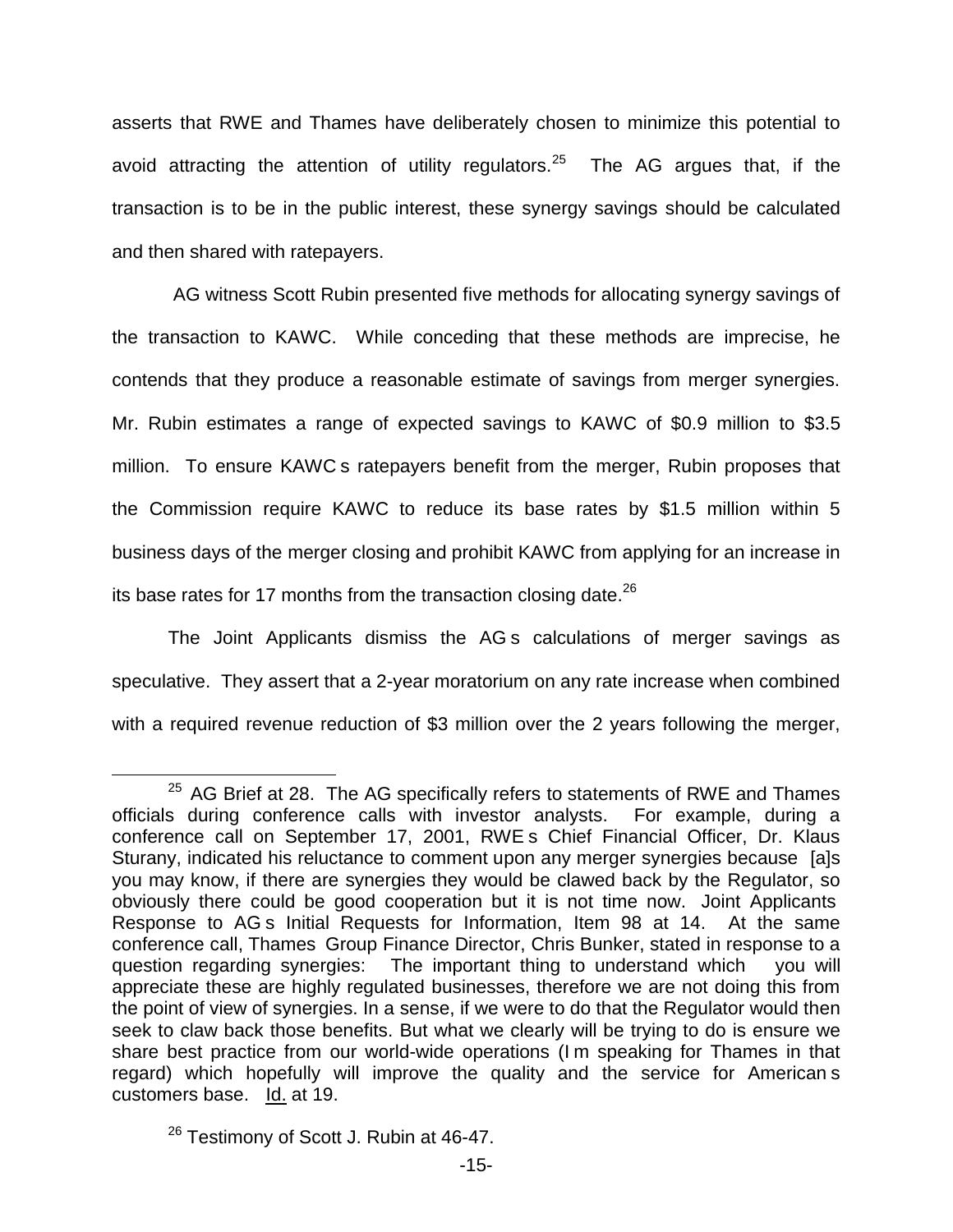the cost of required capital improvements and investments, and increased security costs would severely damage KAWC s financial integrity and would, in fact, constitute confiscation.<sup>27</sup>

The Joint Applicants further contend that the AG s proposal is unlawful on two grounds. First, they argue that speculative savings predicated on uncertain events that may occur in the future and are not known and measurable, fail to meet the legal standard that all pro forma adjustments must meet. Second, they argue that the proposed reduction constitutes retroactive rate-making.<sup>28</sup>

The Joint Applicants have proposed two alternatives to the AG s proposals. First, they state their willingness to accept a 2-year moratorium on any rate increase intended to recover any increased costs except those necessary to recover the mandated capital investment to increase water storage facilities and the capital investment and operating expenses associated with enhanced security measures.<sup>29</sup> Alternatively, the Joint Applicants propose that KAWC be required to file for a rate adjustment within 2 years following the merger closing to provide an opportunity to examine any merger savings/synergies and to adjust KAWC s rates to reflect such savings.<sup>30</sup>

Based upon our review of the record, we find that neither party s proposal is reasonable. The record clearly shows that the proposed merger will result in benefits and savings to KAWC. Most of these benefits cannot be readily quantified or will not

<sup>&</sup>lt;sup>27</sup> Joint Applicants Brief at 43-44.

 $28$  Id. at 44.

 $29$  Transcript of May 1, 2002 Hearing, Vol. I at 185-189.

 $30$  Id. at 189.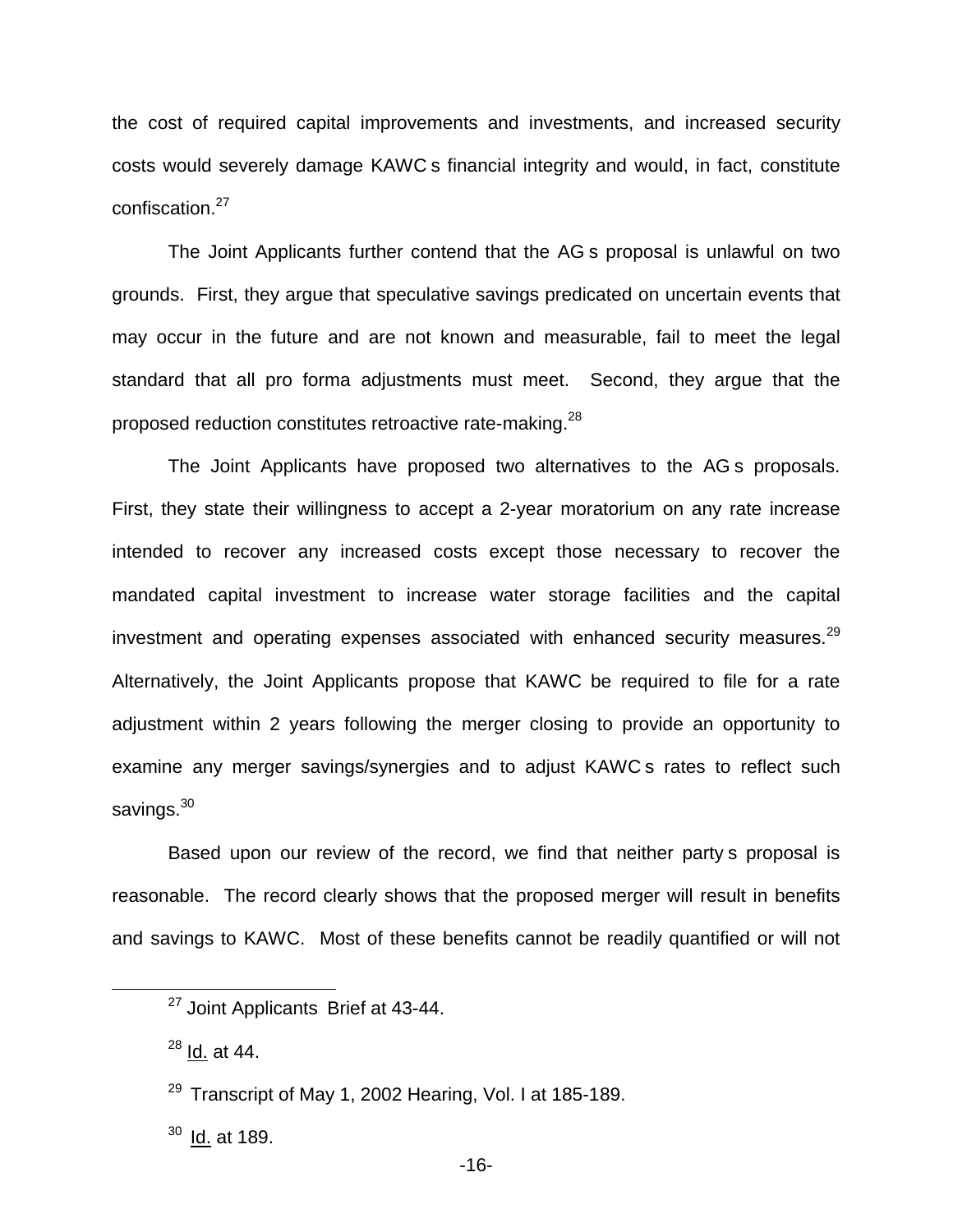result in immediate savings. Because of RWE s strong credit ratings, for example, KAWC will have access to capital at interest rates that are substantially lower than those currently available from AWWC. These savings, however, will not be realized until KAWC refinances its current debt obligations or funds new capital construction. The proposed rate reduction, which is based upon the assumption of immediate savings as of the closing date of the merger, is not reasonable.

The Commission strongly believes that KAWC s ratepayers should receive their fair share of any savings that the proposed merger produces. Any adjustment in rates based upon these savings must be supported by the evidence, not mere speculation. Recognizing the difficulties in projecting merger savings and synergies, the Commission finds that as a condition for approval of the proposed merger, the Joint Applicants should be required to develop a mechanism to track the merger savings and costs, as well as a methodology to allocate a proportionate share of those savings and costs to KAWC s ratepayers.

The Commission also recognizes that, given the organization changes that the proposed merger is likely to produce, any adjustment in KAWC s base rates until the merger transition is completed is inappropriate. Changes in operating practices are likely to produce changes in the cost of service. Maintaining the status quo, therefore, is in the best interests of KAWC and its ratepayers. Accordingly, we find that the public interest requires that as a condition to our approval of the proposed merger, KAWC should forego any right to apply for any rate adjustment from the date of this Order until March 16, 2004, or one year following the date of the merger closing, whichever occurs

-17-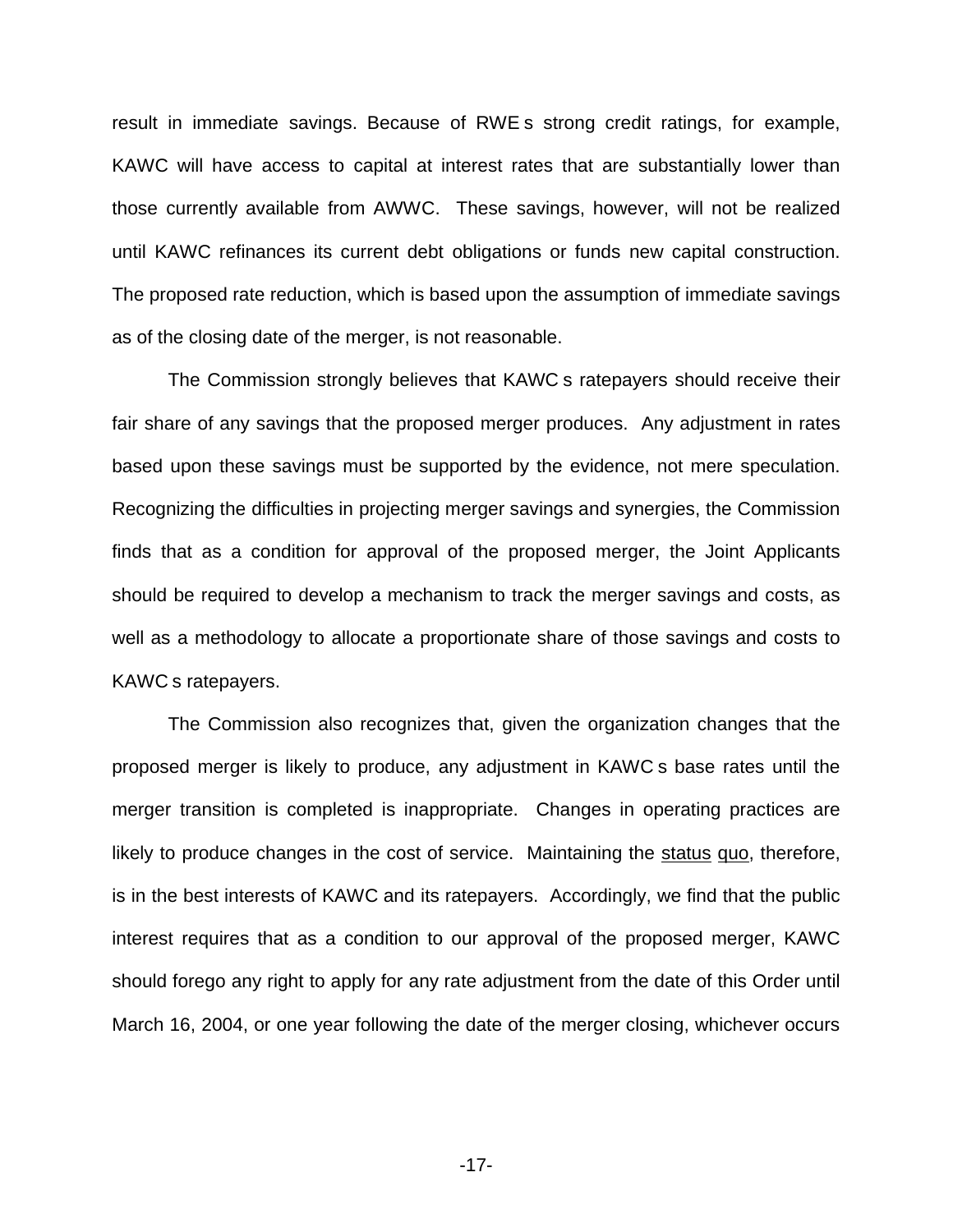later. This moratorium will provide the Joint Applicants with adequate time to identify and implement any merger savings/synergies.<sup>31</sup>

The Joint Applicants have asserted that a significant benefit of the proposed merger will be in the area of infrastructure security. Thames is already assisting and will be providing more assistance in this area. The record strongly suggests that the merger is likely to affect significantly KAWC s security costs. Accordingly, we further find that the introduction of any new rate mechanism regarding security costs at this time is inappropriate and that KAWC s proposal for such mechanism, which is currently under review in Case No. 2001-00440, $32$  should be withdrawn until KAWC s integration within Thames is complete. We conditioned our approval of the proposed merger upon such action by KAWC.

#### Changes in KAWC Management/Labor Force

The AG argues that the proposed merger threatens KAWC s current level of service because of potential changes in its current management team. He notes that Thames may make such changes or that existing managers may choose to leave KAWC. He suggests that approval of the proposed merger be conditioned upon the inclusion of current KAWC managers in any retention bonus program and upon Thames commitment to notify the Commission of any change in officers, managers, or other key employees.

<sup>&</sup>lt;sup>31</sup> The Commission recognizes that certain unforeseen circumstances or events (e.g., significant revisions in federal taxation laws, a natural disaster) may require KAWC to request a rate adjustment before the moratorium ends. If such circumstances occur, we will consider a request to modify this condition.

 $32$  Case No. 2001-00440, Proposed Revisions to the Filed Rate Schedules of Kentucky-American Water Company to Permit the Assessment of an Asset Protection Charge.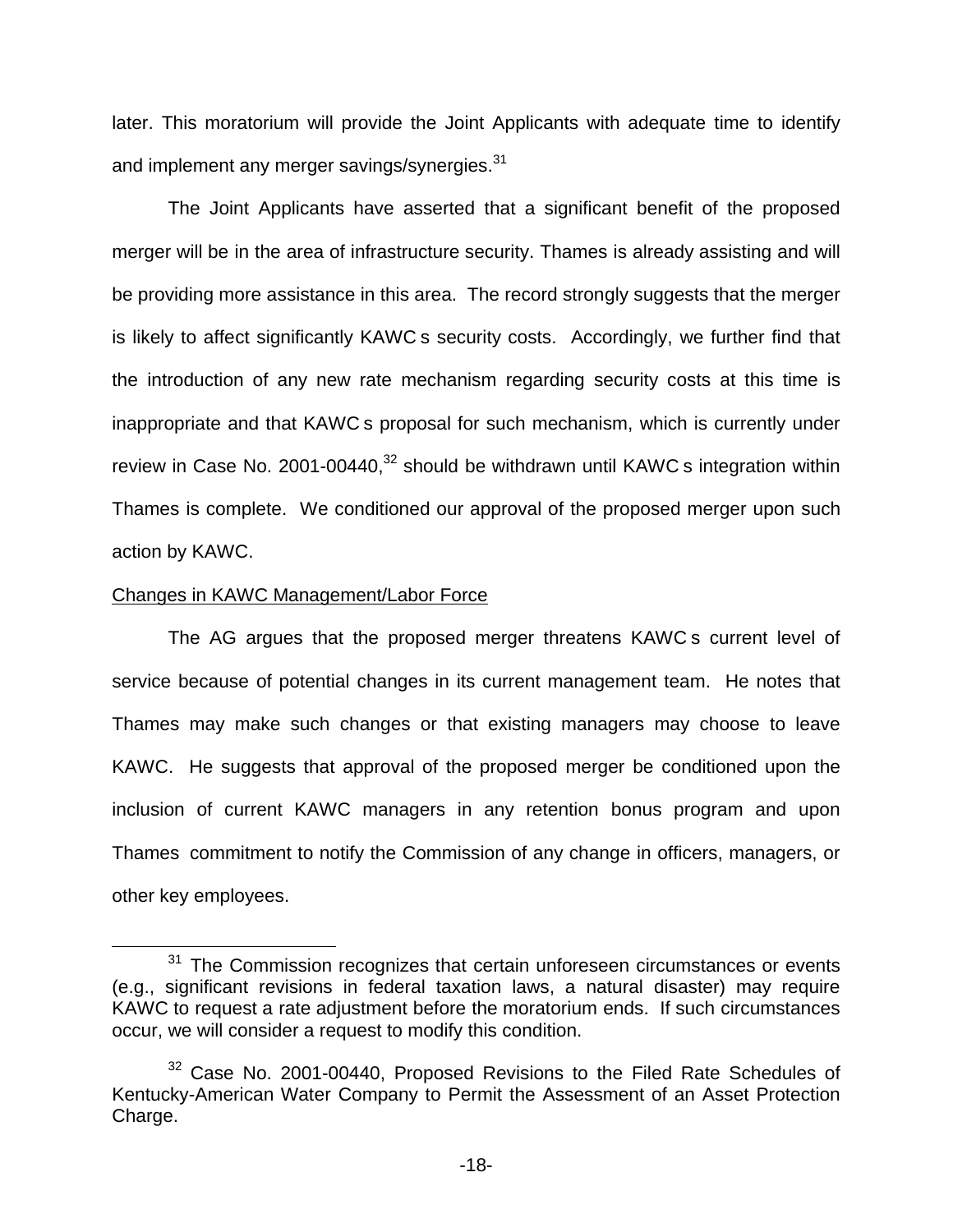The Commission shares the AG s concerns on this issue. KAWC has achieved a high level of service due to the efforts of its current management team. While Thames and RWE cannot compel these persons to remain in their positions, it should take appropriate actions to encourage their retention. Thames has acknowledged the high level of expertise that exists in KAWC s technical staff and agreed that such expertise should be retained. It has agreed to retain existing management in place through March 2004. AWWC has agreed to modify its retention bonus program to include KAWC s officers. 33

We find that the public interest requires that all reasonable efforts be made to keep present management in place at least through the transition. We therefore condition our approval of the proposed merger upon the Joint Applicants making efforts to retain existing management and initiating a retention bonus program. We further find that, as a condition to our approval of the proposed merger, the Joint Applicants, RWE and AWWC should provide us with written notification of any changes in management personnel for the first year following consummation of the merger.

LFUCG has expressed concerns about the reductions in KAWC s nonmanagement and union work force. It notes that 12 to 13 positions will be lost when certain KAWC customer service functions are transferred to AWWC s national call center. It suggests that efforts be made to protect the jobs of KAWC employees.

 $33$  Joint Applicants May 17, 2002 Supplemental Response to Item  $3(d)$  of the Commission Staff Second Set of Interrogatories and requests for Production of Documents of March 11, 2002.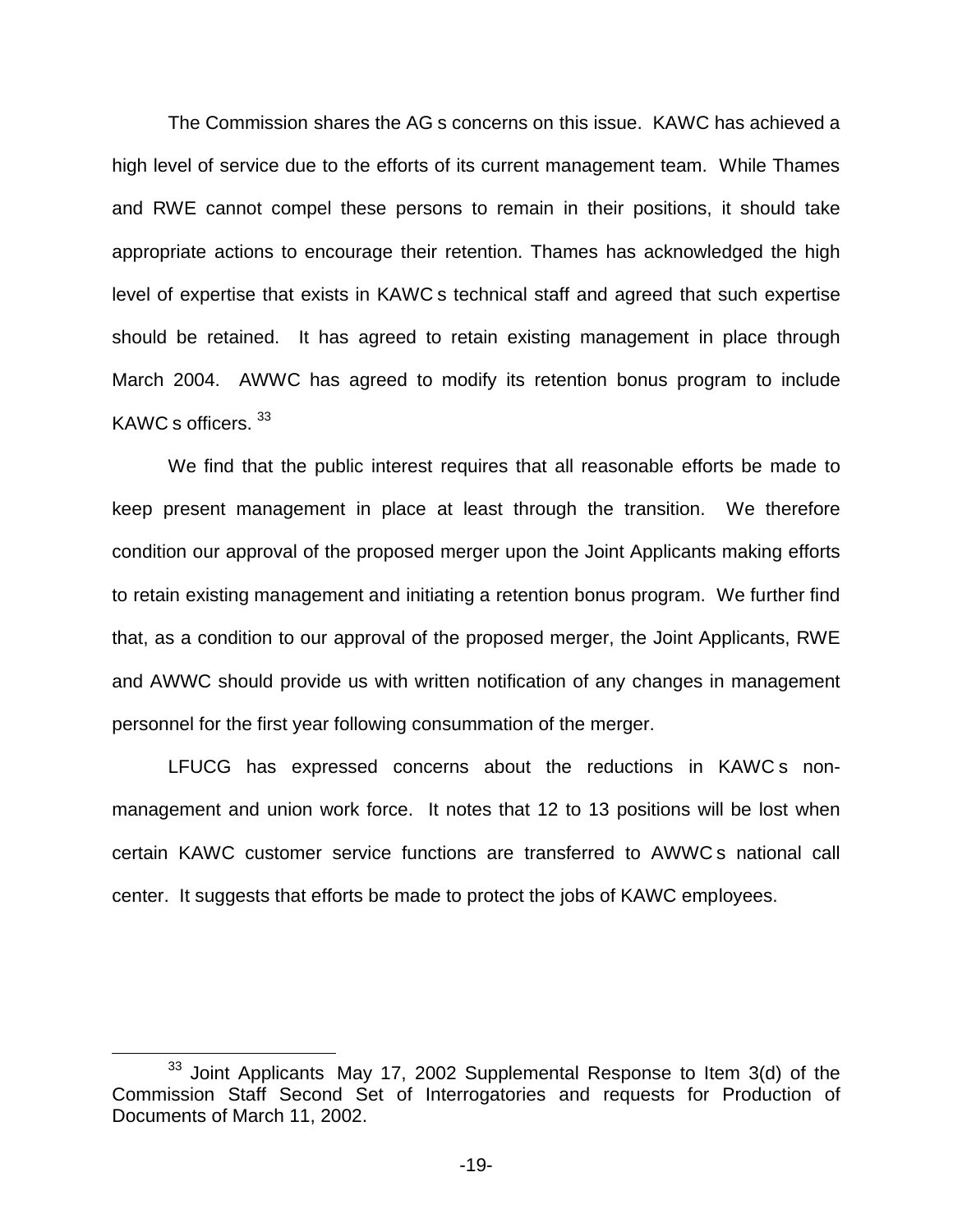The Commission notes that the labor union representing KAWC s union employees has expressed support for the merger. $34$  While we recognize that cost savings measures should be implemented when possible, we also recognize the need to retain a skilled and highly motivated work force. To this end, we find that, at least during the transition period following the consummation of the merger, KAWC should be required to maintain its present work force at existing levels. We condition our approval of the proposed merger on this point. As changes related to customer service employees were planned before any merger discussions, and as these personnel were hired with the knowledge that their positions would be transferred, we have excluded these positions from the terms of the condition. $35$ 

#### Risks to KAWC s Financial Condition

Maintaining KAWC s financial condition is of critical importance when considering the effects of a proposed acquisition. Both the AG and LFUCG have raised concerns about the possible detrimental effects on KAWC of the proposed merger. Both assert that pressures created by RWE s increased debt burden to finance the proposed merger could require KAWC to take measures to generate sufficient cash flow. These measures may include a reduction in preventive maintenance, the transfer of funds from KAWC to Thames and other RWE subsidiaries, and the failure to adequately fund KAWC s necessary capital expenditures.

<sup>&</sup>lt;sup>34</sup> Letter from Donald E. Wightman, President, Utility Workers Union of America, to Thomas M. Dorman, Executive Director, Kentucky Public Service Commission (May 17, 2002).

 $35$  This condition also does not include retention of the positions that were planned for elimination as a result of the nationwide consolidation of AWWC accounting functions.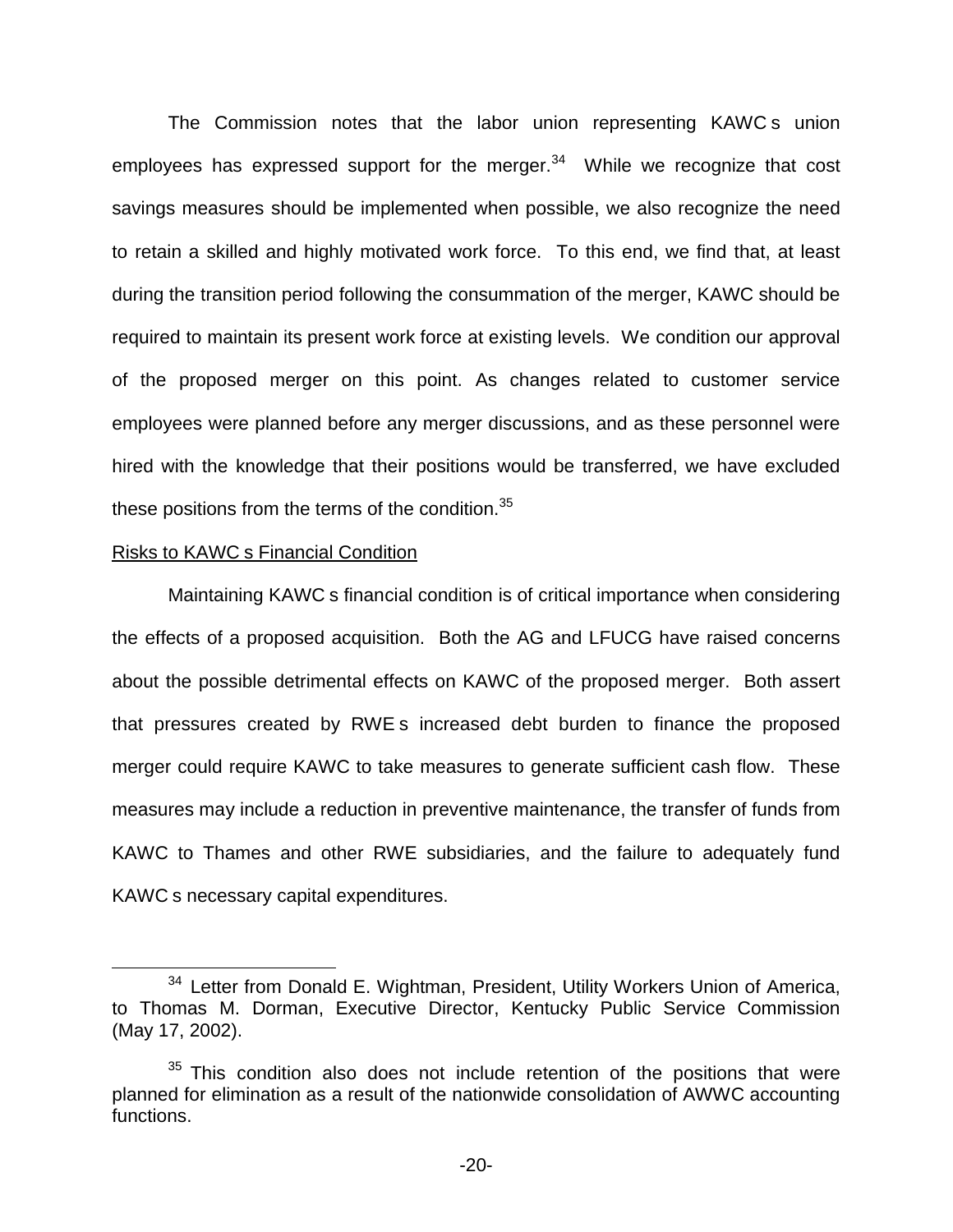The Commission shares these concerns. We have previously noted that these concerns take on a heightened level of importance when a foreign company with international operations acquires a U.S. utility.  $36$  To address these concerns, we have imposed several conditions upon the proposed merger addressing financial resource issues of balanced capital structures, dividend policy, provision of capital resources, and debt guarantees.

The Joint Applicants have represented that KAWC and its ratepayers will not directly or indirectly incur any additional costs, liabilities, or obligations in conjunction with the proposed acquisition by, and transfer of ownership and control of AWWC to Thames. They further represented that no costs associated with the acquisition will be recorded on KAWC s books and that KAWC will not incur any additional debt, issue any additional securities, or pledge any assets to finance Thames purchase of AWWC stock. We have incorporated these representations into our conditions for approving the proposed merger.

The Commission also has concerns regarding RWE, Thames and AWWC s potential use of push down accounting. Push down accounting would require KAWC to record a portion of the goodwill resulting from the premium that Thames paid for the AWWC stock. We find that, due to its potential adverse financial effect on KAWC and KAWC ratepayers, the use of this accounting treatment to record such transactions as that currently before us is contrary to the public interest. We find that the proposed merger, therefore, should be conditioned upon RWE, Thames, AWWC and KAWC not using this accounting method.

<sup>&</sup>lt;sup>36</sup> Case 2001-104, Joint Application for Transfer of Louisville Gas and Electric Company and Kentucky Utilities Company in Accordance with E.ON AG s Planned Acquisition of Powergen PLC Order (Aug. 6, 2001) at 15.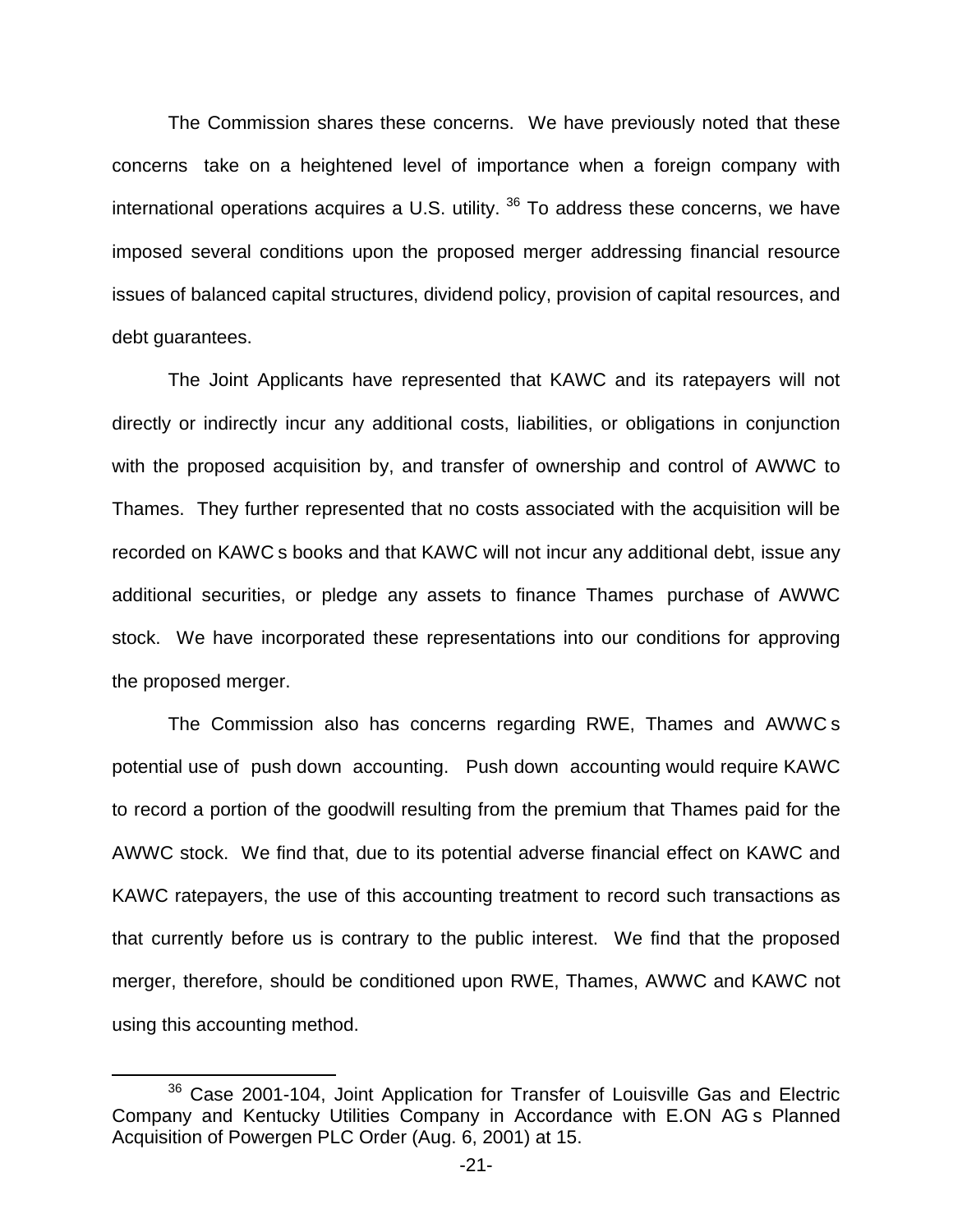We further find that approval of the proposed merger should be conditioned upon RWE, Thames, AWWC and KAWC adequately funding and maintaining KAWC s treatment, transmission and distribution systems. $37$  Based upon the number of customers, KAWC represents only 5 percent of the AWWC system. Upon consummation of the proposed merger, it will represent a much smaller percentage of the Thames system. As its relative size is reduced, we are concerned that the capital needs of KAWC may not receive the proper priority in Thames capital budgeting and capital investment allocation processes. To monitor RWE, Thames, AWWC and KAWC s commitment in this area, the Commission finds that KAWC should on or before March 31 of each year submit to us its current 2-year capital and operations and maintenance budgets and an explanation of each reduction of a capital budget item that exceeds a 10 percent change from the prior year.

#### Transaction Costs

As of January 30, 2002, Thames and AWWC had costs related to the proposed merger of \$8.5 million<sup>38</sup> and \$10 million, respectively.<sup>39</sup> The Joint Applicants have represented to the Commission that all transaction-related costs, including the cost of purchase and the premium paid for AWWC, should be excluded for rate-making purposes from KAWC rates. $40\,$  We find that the public interest requires that, as a condition of approving the proposed merger, RWE, Thames, AWWC and KAWC waive

 $37$  For additional discussion of this issue, see Service Quality and Customer Service supra p. 27.

 $38$  Joint Applicants Response to the Commission s Order of January 30, 2002, Item 18(a).

 $39$  Id. at Item 18(b).

 $40$  Id. at Item 44(k).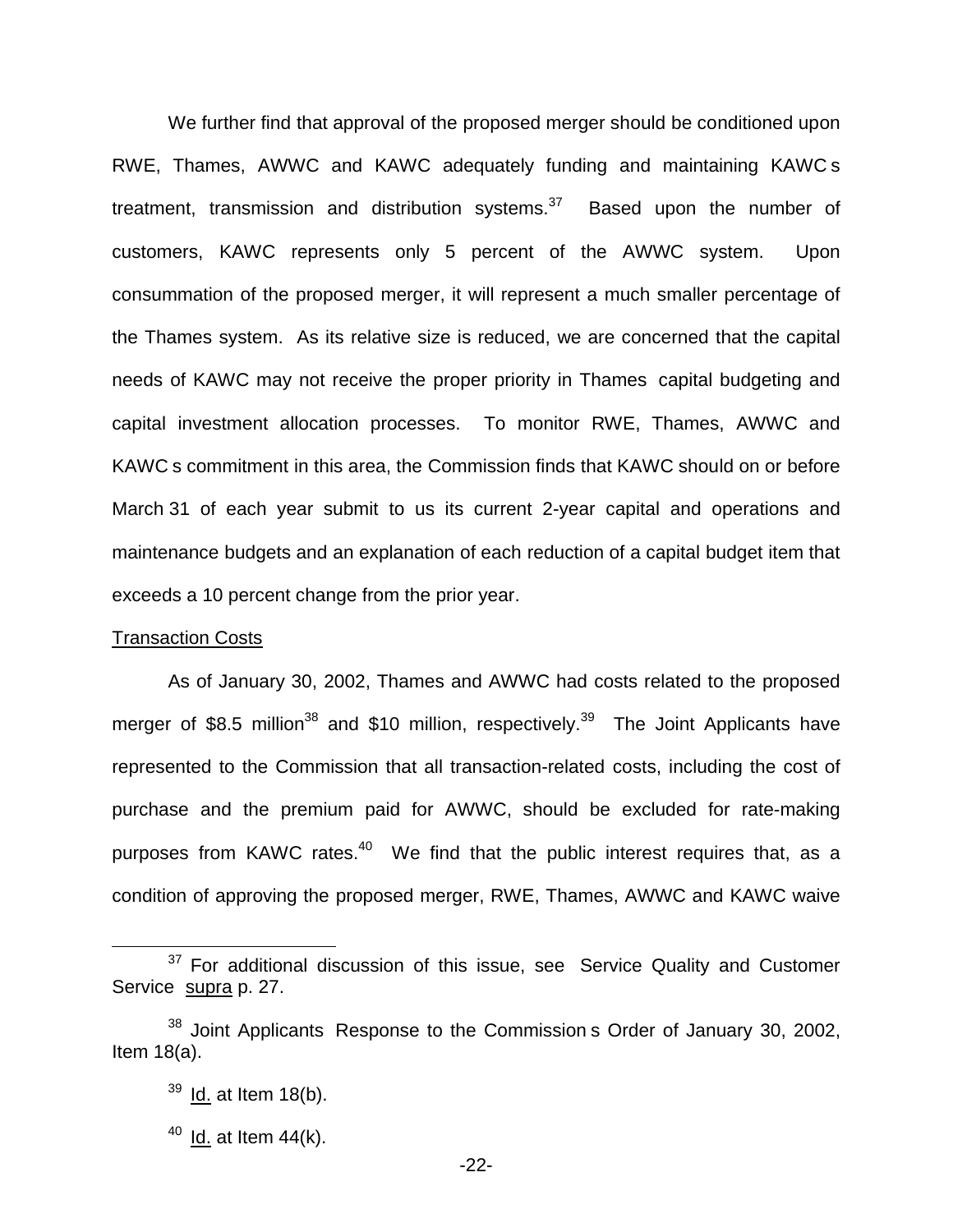any right to recover these costs through KAWC rates and that they file information sufficient to allow adequate monitoring of the costs associated with the proposed merger.

To permit reasonable monitoring of transaction costs, we find that Thames should file a schedule of its actual cumulative acquisition costs in the same level of detail set forth in its response to discovery requests. $41$  Thames should specifically identify any costs that have been allocated to AWWC. We further find that AWWC should file a schedule of its actual cumulative transaction costs, including any costs that Thames has allocated to it, in the same level of detail set forth in its response to discovery requests.<sup>42</sup> AWWC should identify any costs allocated to a subsidiary or affiliate, provide the name of the subsidiary or affiliate and the accounting entries made on its books, and identify the basis for the allocation. These reports should be filed semi-annually for the periods ending June 30 and December 31. Any costs that are allocated to KAWC should be fully documented and described in detail in KAWC s next rate adjustment filing.

#### Most Favored Nations Clause

The Commission finds that since AWWC has operating subsidiaries in numerous jurisdictions, a most favored nations clause would ensure that KAWC ratepayers receive all of the merger benefits that RWE, Thames, and AWWC make available to other jurisdictions. We find that the public interest requires our approval of the proposed merger be conditioned upon RWE, Thames, AWWC, and KAWC extending to

<sup>&</sup>lt;sup>41</sup> See Joint Applicants Response to Commission Staff s First Set of Interrogatories and Requests for Production of Documents, Item 12.

 $42$  Id. at Item 11.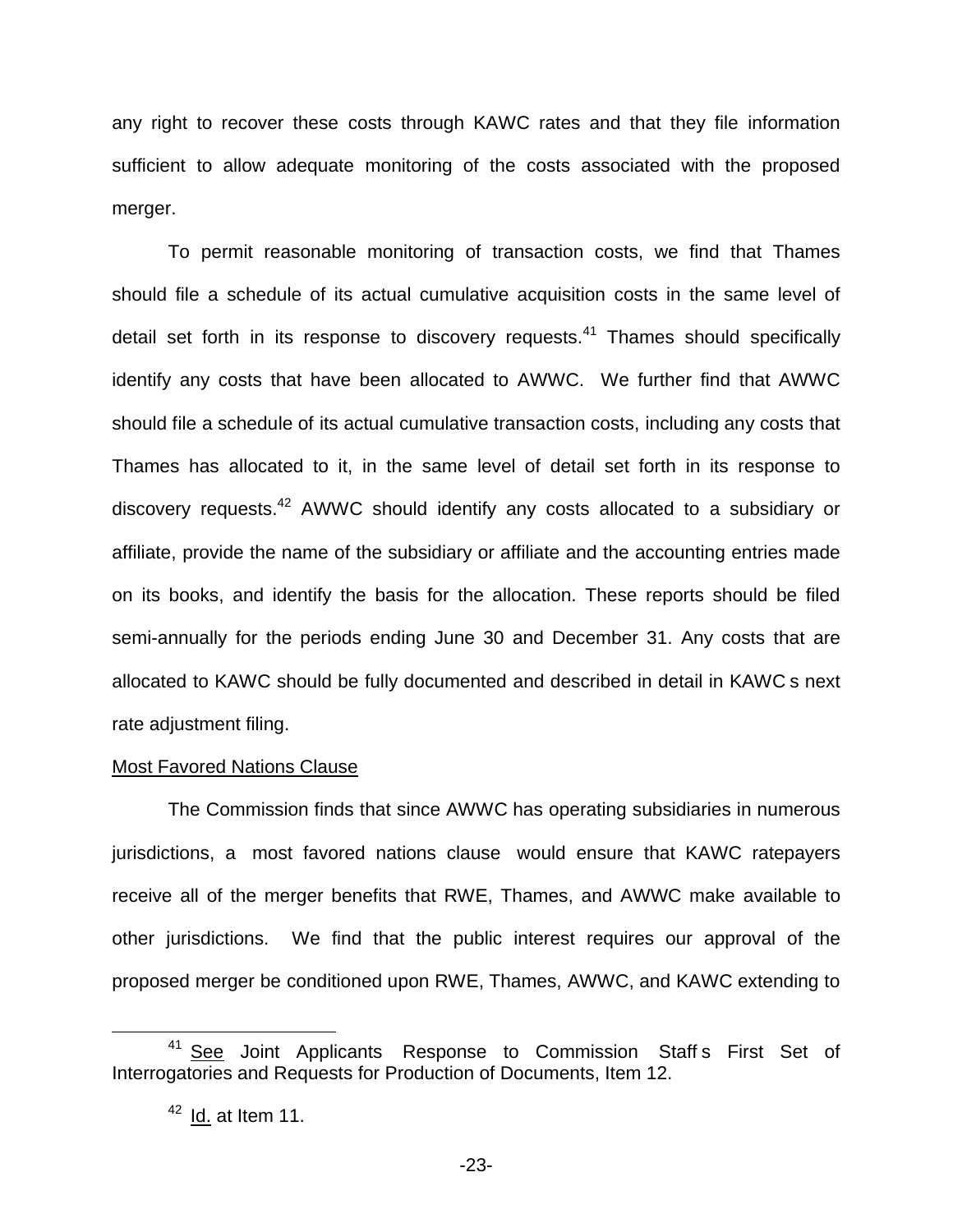KAWC ratepayers proportionate net benefits of each condition imposed by another state regulatory commission that will benefit ratepayers in another jurisdiction. Recognizing that unique circumstances may exist in those jurisdictions in which both Thames and AWWC are located, we have excluded those jurisdictions from the required commitment.

#### Local Control/Local Concerns

The Intervenors have raised several concerns about the proposed merger s effect on local control and responsiveness of KAWC after the merger. LFUCG has requested assurances that KAWC s local management will have the necessary authority and autonomy to make decisions on a local level. It proposes that a majority of KAWC s Board of Directors be comprised of local residents and selected by a process that ensures that local control is a top priority for KAWC. LFUCG has proposed that KAWC be required to maintain its current level of involvement in local charitable and civic organizations upon completion of the proposed merger. Bluegrass FLOW has expressed concerns that the proposed merger, by creating another layer of corporate review, will stifle local autonomy and reduce KAWC s responsiveness to local issues.

The Commission is also concerned about the potential effects of the proposed merger on KAWC s responsiveness to local needs. To ensure that KAWC remains responsive and retains some measure of local autonomy, we have, as a condition to our approval of the proposed merger, crafted several protections to ensure local control. These protections include requiring KAWC to:

- Actively support economic development and social and charitable activities throughout the areas in which KAWC serves.
- Maintain a substantial level of involvement in community activities, through annual charitable and other contributions, on a level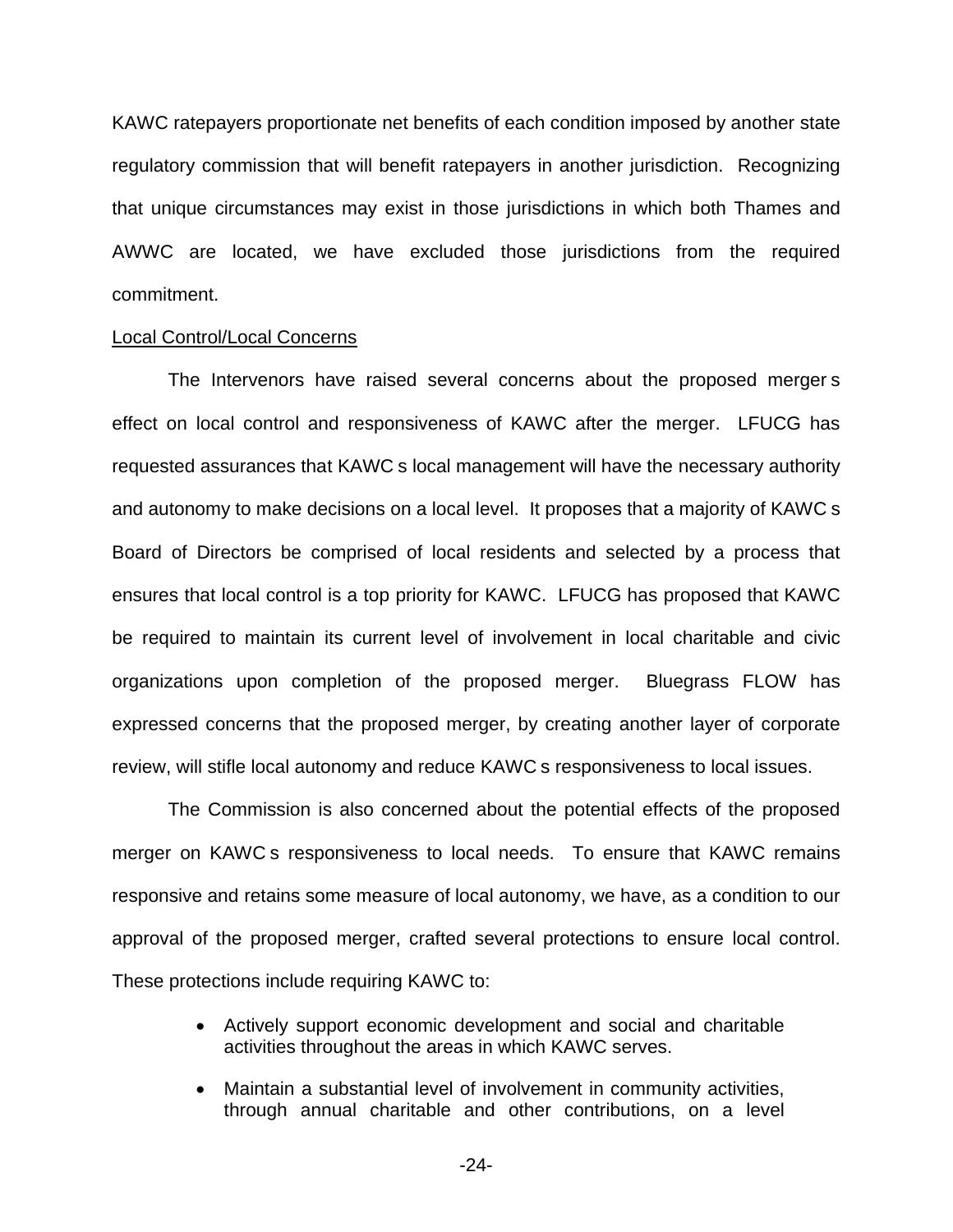comparable to or greater than the participation levels experienced prior to the merger.

■ Ensure that at least 40 percent of the members of its board of directors are persons who reside within the area that KAWC serves and are not employees or officers of RWE, Thames, AWWC or any RWE affiliated entity.

Recognizing LFUCG s concerns about the future of Jacobson Park, we condition our approval of the proposed merger on KAWC s agreement that no transfer of ownership or control of Jacobson Park will occur without prior Commission approval.

The Commission further finds that the public interest requires as a condition to our approval of the proposed merger that, if RWE establishes a headquarters for its North American operations, such headquarters will be located in Kentucky. The location of such headquarters in this state will ensure appropriate attention to KAWC needs and the communities that KAWC serves.

Bluegrass FLOW urges the Commission to void those provisions of the Acquisition Agreement that prohibit KAWC and AWWC from negotiating with LFUCG for the sale of KAWC s assets. We respectfully decline this request. Given the complexity and scale of the proposed merger, we find nothing about these provisions that is unlawful or unreasonable or contrary to public policy. Moreover, Kentucky law provides adequate means for LFUCG to pursue the acquisition of KAWC s assets if it chooses to do so. See KRS 106.220.

Bluegrass FLOW suggests that the proposed merger is contrary to the public interest because it places Central Kentucky s water supply at risk from foreign manipulation.<sup>43</sup> We find no evidence in the record to support such concern. The Commission is troubled by this argument particularly in light of the Commonwealth s

<sup>43</sup> Bluegrass FLOW Brief at 4.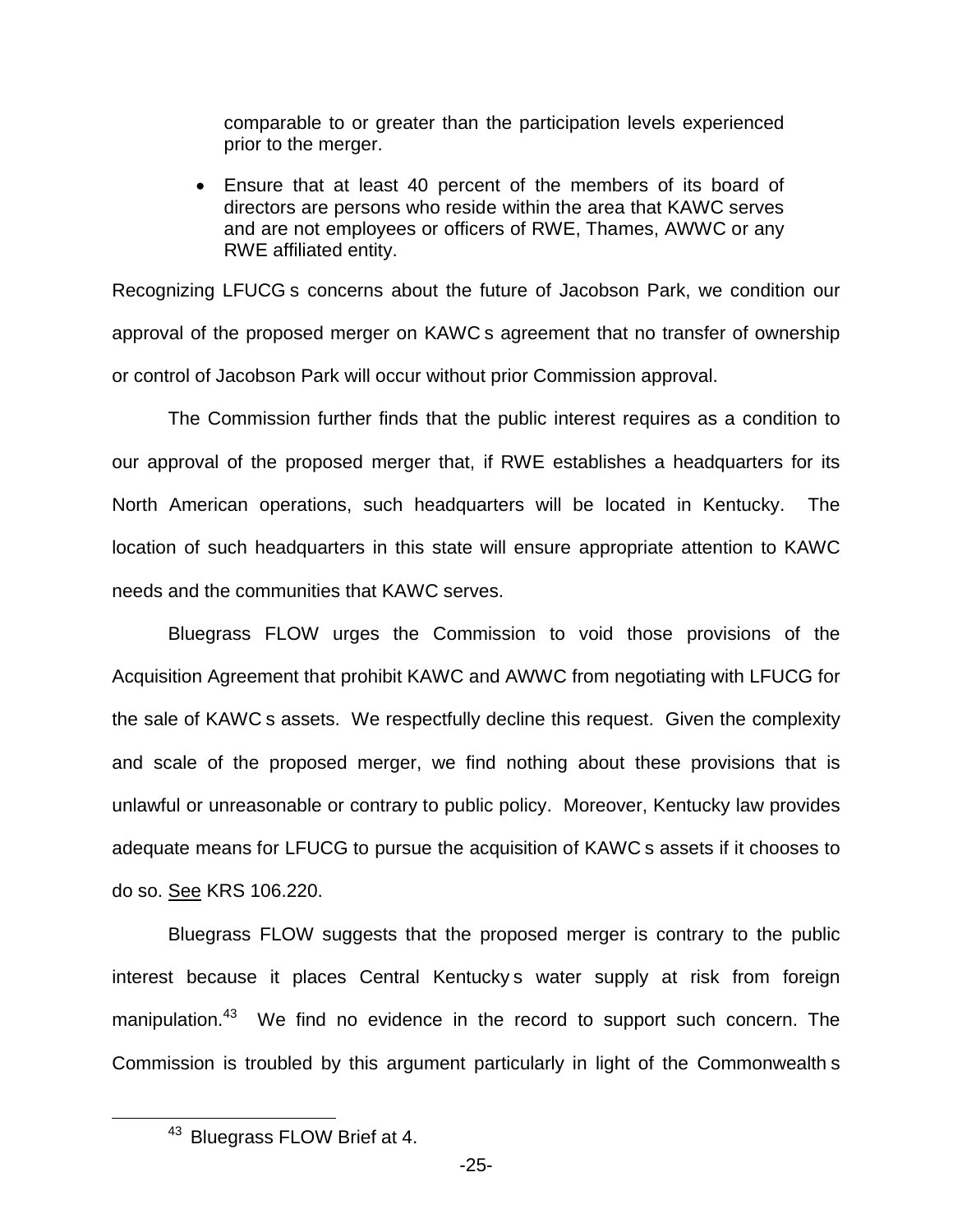efforts over the last two decades to encourage foreign development and investment in this state. This concern ignores that, while KAWC s ultimate owners may be citizens of a foreign nation, KAWC will remain subject to the laws of this Commonwealth.

Finally, the Commission takes no position on the issue of public ownership of water utilities. The Joint Applicants application does not present that issue. As of this date, we have no knowledge of any public entity offering to purchase KAWC s facilities or wishing to negotiate for such purchase.

#### Best Practices

The Joint Applicants state that, following the consummation of the proposed merger, an ongoing review will be conducted of their operations using various methods of benchmarking, all of which are designed to improve and increase the efficiency of their operational processes. By applying best practices, the utility seeks out other companies who perform similar types of functions or tasks to ascertain how the process operates and whether there are techniques that can be adopted or modified and applied to its own processes. This process is likely to lead to cost savings, more competitive customer prices, improved customer service and greater customer satisfaction.

While the Commission encourages the Joint Applicants efforts to apply best practices to their operations, we caution them to do so in a judicious manner. When the savings or increased revenues that will result from the implementation of such practices do not exceed the cost of such practices, they should not be implemented without a compelling justification. We find that the public interest requires that the application of best practices and their results should be closely monitored and tracked.

We therefore require as a condition of our approval of the proposed merger that the Joint Applicants submit annual progress reports on these efforts to us. For each

-26-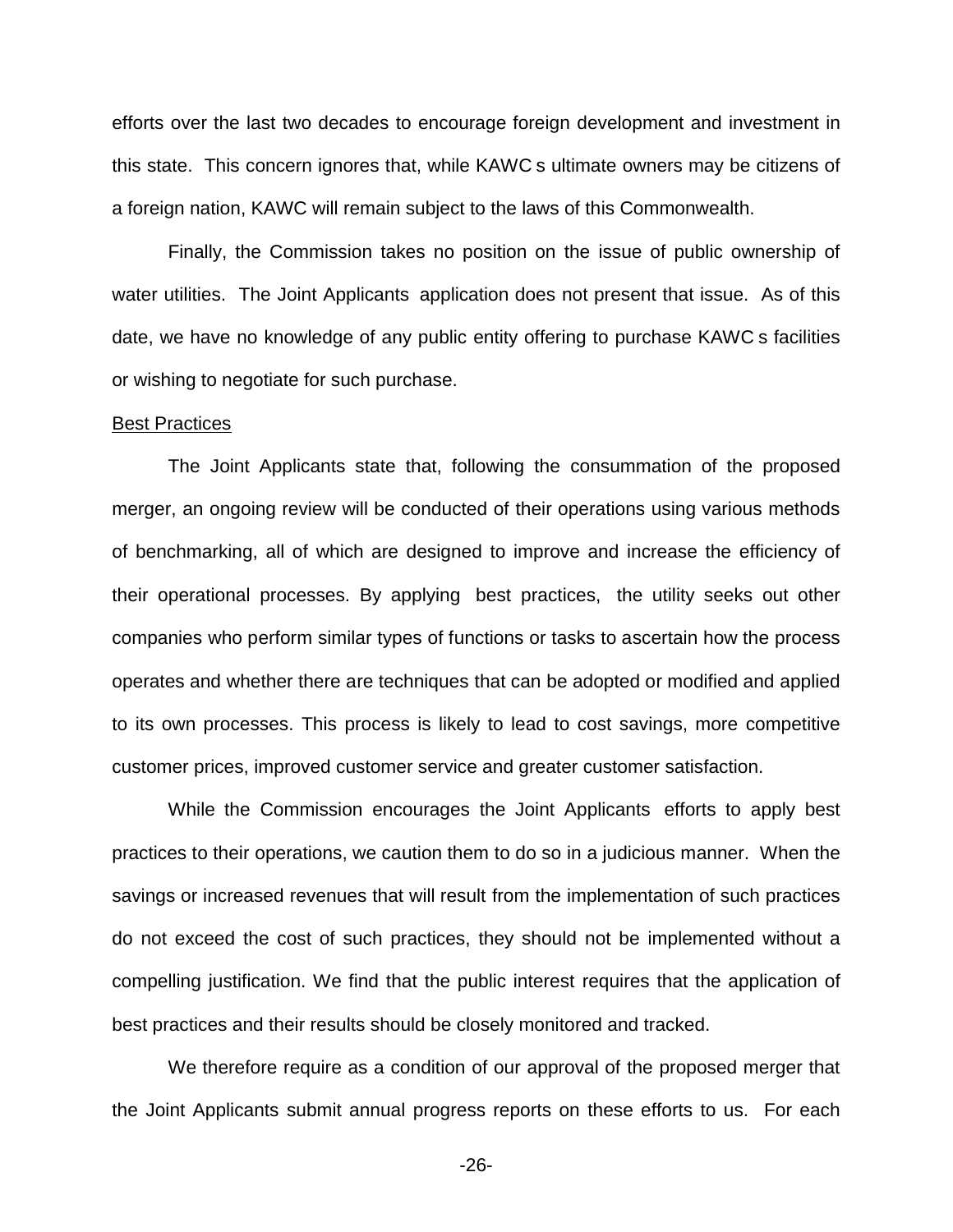area reviewed for application of best practices at KAWC or an affiliate whose costs are charged to KAWC, these reports should document the investigating team, its mission and area of investigation, current status, estimated costs, expected results including savings, and all results actually achieved.

#### Service Quality and Customer Service

One of the Commission s principal concerns is the possible degradation of service quality after consummation of the proposed merger. The Joint Applicants have pledged to maintain the high quality of KAWC service for the ratepayers of KAWC.<sup>44</sup> RWE and Thames have further pledged that AWWC s and KAWC s work force levels will be maintained at their current levels until March 2004. Despite these pledges, we find additional protections are necessary. A common theme throughout the public comment on the proposed transaction was the perceived decline in the level of customer service that can occur upon the merger of utilities.

We find that the public interest requires as a condition for approving the proposed merger that KAWC report annually on its water quality standard, the number of water service interruptions, the average employee response time to water service interruptions, the number of customer complaints, and the customer inquiry response time for each calendar year from 2000. We intend to use these reports as one tool to monitor the quality of KAWC s service and to discover any decline in that quality. We further find that approval of the proposed merger should be conditioned upon RWE, Thames, AWWC and KAWC allocating adequate resources to Kentucky operations to maintain and improve the existing high level of service quality and safety.

<sup>44</sup> Joint Applicants Response to the Commission s Order of January 30, 2002, Item 44.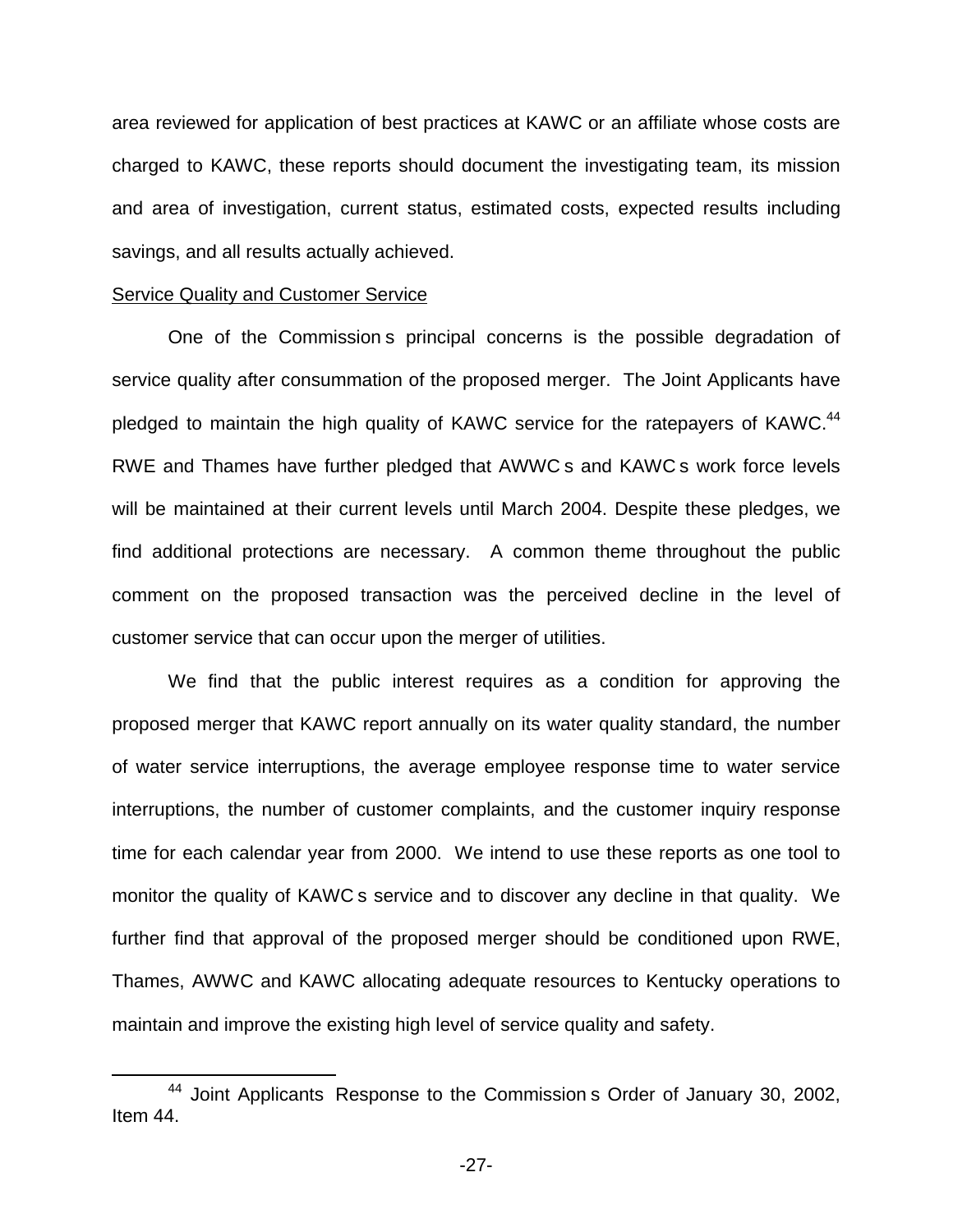#### Research and Development

As mentioned previously, Thames places a high emphasis on its R&D by developing cutting-edge technologies. The Commission encourages Thames to continue its efforts in the R&D area because such efforts produce a myriad of benefits to KAWC ratepayers. We recognize, however, that most new technologies require several years to develop and successfully implement. We are concerned that as a result of economic pressures, Thames may implement cost cutting that adversely affects R&D spending. As reducing R&D spending may be shortsighted and adverse to ratepayers long-term interests, we urge Thames to act cautiously when considering any reduction to R&D spending.

The Commission strongly supports R&D and commends the Applicants for their commitments to such programs. Benefits can be realized whether research is sponsored solely by one utility or through a larger organization funded by multiple utilities or stakeholders. The benefits of R&D may well help the Applicants in fulfilling their commitments to ensure rate stability and high quality service.

To assist the Commission in its efforts to monitor this commitment, the Applicants should provide written notice of any material changes in their level of participation or funding for R&D 30 days prior to the proposed change. This includes any change in R&D funding equal to or greater than 5 percent of the previous year s budget. The written notice should include an explanation and justification for the change in policy.

#### **Intervenor Proposed Conditions**

The Intervenors have proposed that several conditions be placed upon our approval of the proposed merger. Many of these conditions have been discussed previously in this Order and have been incorporated into those set forth in Appendix A.

-28-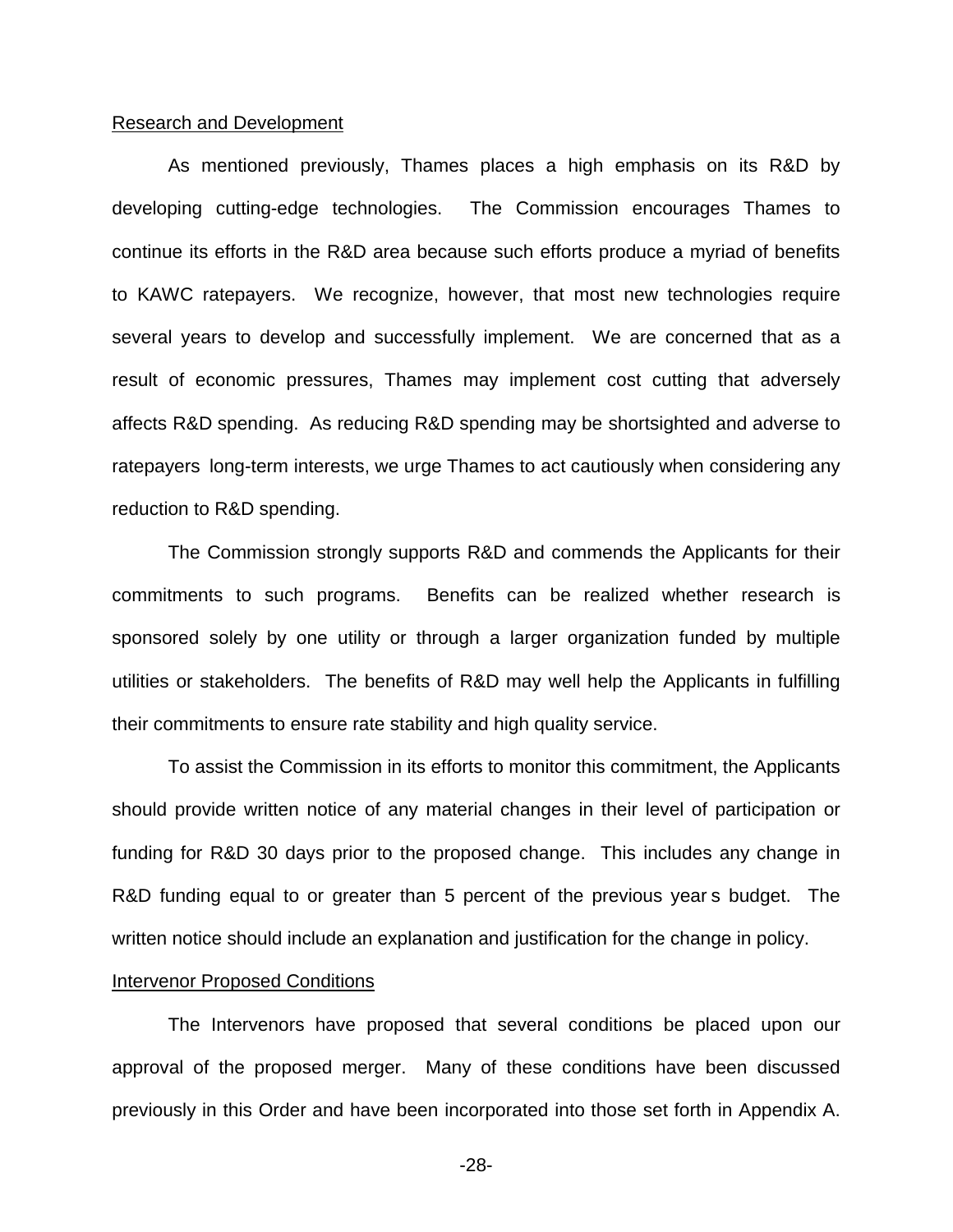Of the 20 conditions that the AG proposed, we have declined to accept only two.<sup>45</sup> The remaining proposals have been accepted in toto or with modifications. Similarly, LFUCG submitted 14 proposed conditions, of which 10 were accepted in some form.<sup>46</sup> For the reasons previously stated in this Order, we have rejected the three conditions that Bluegrass FLOW proposed.

# PUBLIC INTEREST

Our review of the record leads us to conclude that, if the Joint Applicants, AWWC and RWE accept the conditions and commitments set forth in Appendix A, the proposed merger is in the public interest. It will not result in any increase in utility rates or reduction in the quality of water service. By placing KAWC into a larger company system, the proposed merger will increase KAWC s access to capital, cutting edge technologies, and enhanced R&D. It will allow KAWC to draw upon Thames experience in the area of security practices and to better protect its facilities at lower cost. It will permit greater employee training opportunities and should result in a bettertrained work force.

<sup>&</sup>lt;sup>45</sup> We find that AG Conditions No. 3 and No. 11 are too restrictive and too intrusive on management and would add little protection for KAWC ratepayers. For a listing of the AG s conditions, see Testimony of Scott J. Rubin at 30-32.

<sup>&</sup>lt;sup>46</sup> We find that LFUCG Conditions No. 4 and 5, which related to the relocation of KAWC employees due to the creation of AWWC s national call center and the consolidation of its accounting functions, were planned well before any merger discussions and are unrelated to the proposed merger. We decline to accept LFUCG Condition No. 11 because we find no legal basis for conditioning ratepayer benefits upon the compensation that AWWC shareholders will receive for their stock. We chose not to accept LFUCG Condition No. 10, because this commitment merely restates existing federal and state law.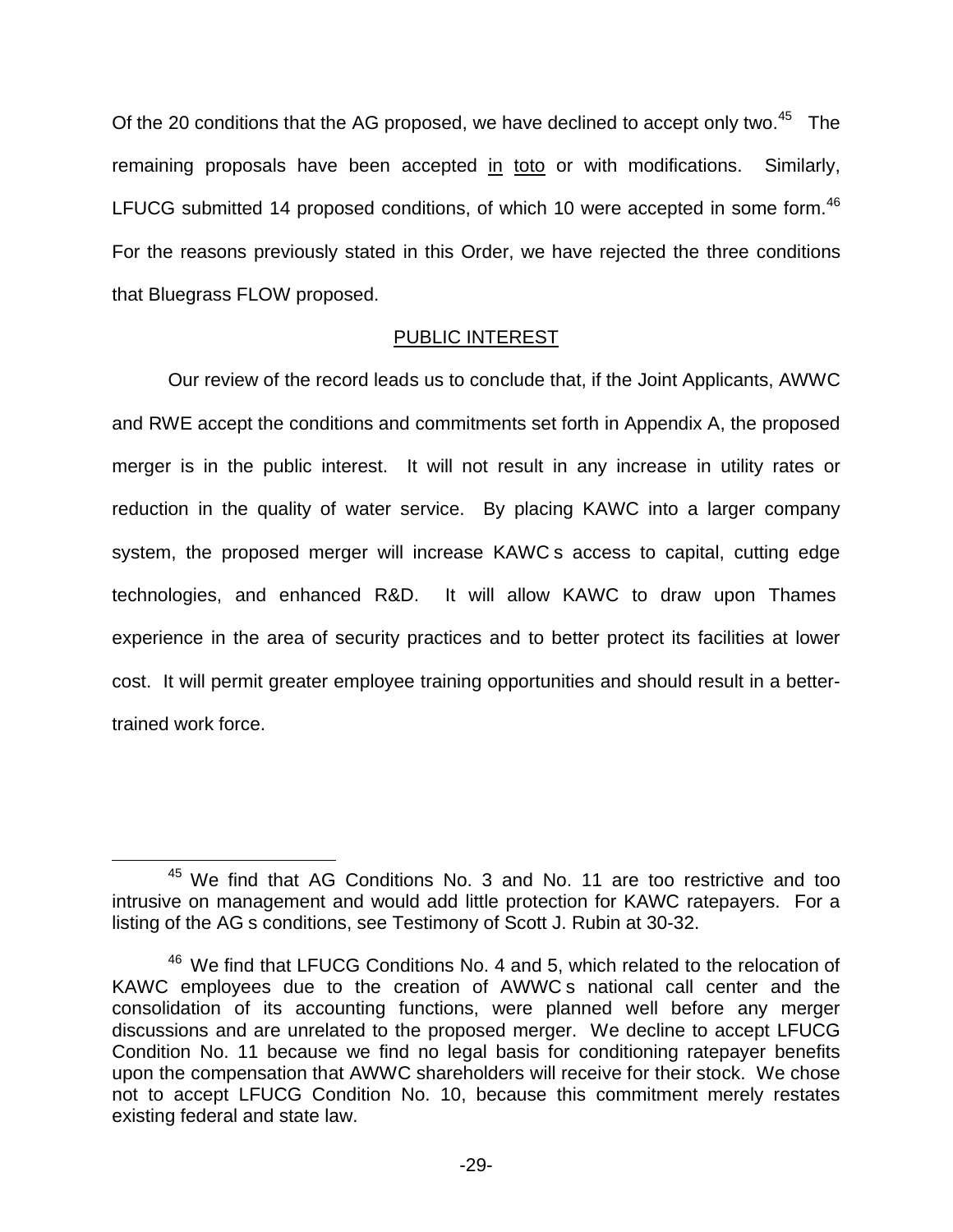#### SUMMARY OF FINDINGS

After considering the evidence of the record and being other sufficiently advised, the Commission finds that:

1. RWE, Thames, AWWC and KAWC will, after the consummation of the proposed merger, have the financial, technical, and managerial abilities to provide reasonable utility service.

2. RWE s and Thames proposed acquisition of AWWC and the proposed transfer of control of KAWC from AWWC to Thames are in accordance with law and for a proper purpose; they will, however, be consistent with the public interest only if the Joint Applicants, AWWC, and RWE accept and agree to the commitments and conditions set forth in Appendix A to this Order.

3. RWE will not, by reason of its ownership of all outstanding shares of common stock of Thames, be a utility as defined in KRS 278.010(3).

4. Thames will not, by reason of its ownership of all outstanding shares of common stock of AWWC, be a utility as defined in KRS 278.010(3).

5. AWWC will not, by reason of its ownership of all outstanding shares of common stock of KAWC, be a utility as defined in KRS 278.010(3).

IT IS THEREFORE ORDERED that:

1. Bluegrass FLOW s Motion to Dismiss is denied.

2. The transfer of control of KAWC from AWWC to RWE and Thames through Thames acquisition of ownership and control of AWWC is approved, subject to the filing, within 7 days of the date of this Order, of the written acknowledgements on behalf of RWE, Thames, AWWC, and KAWC by each entity s chief executive officer that

-30-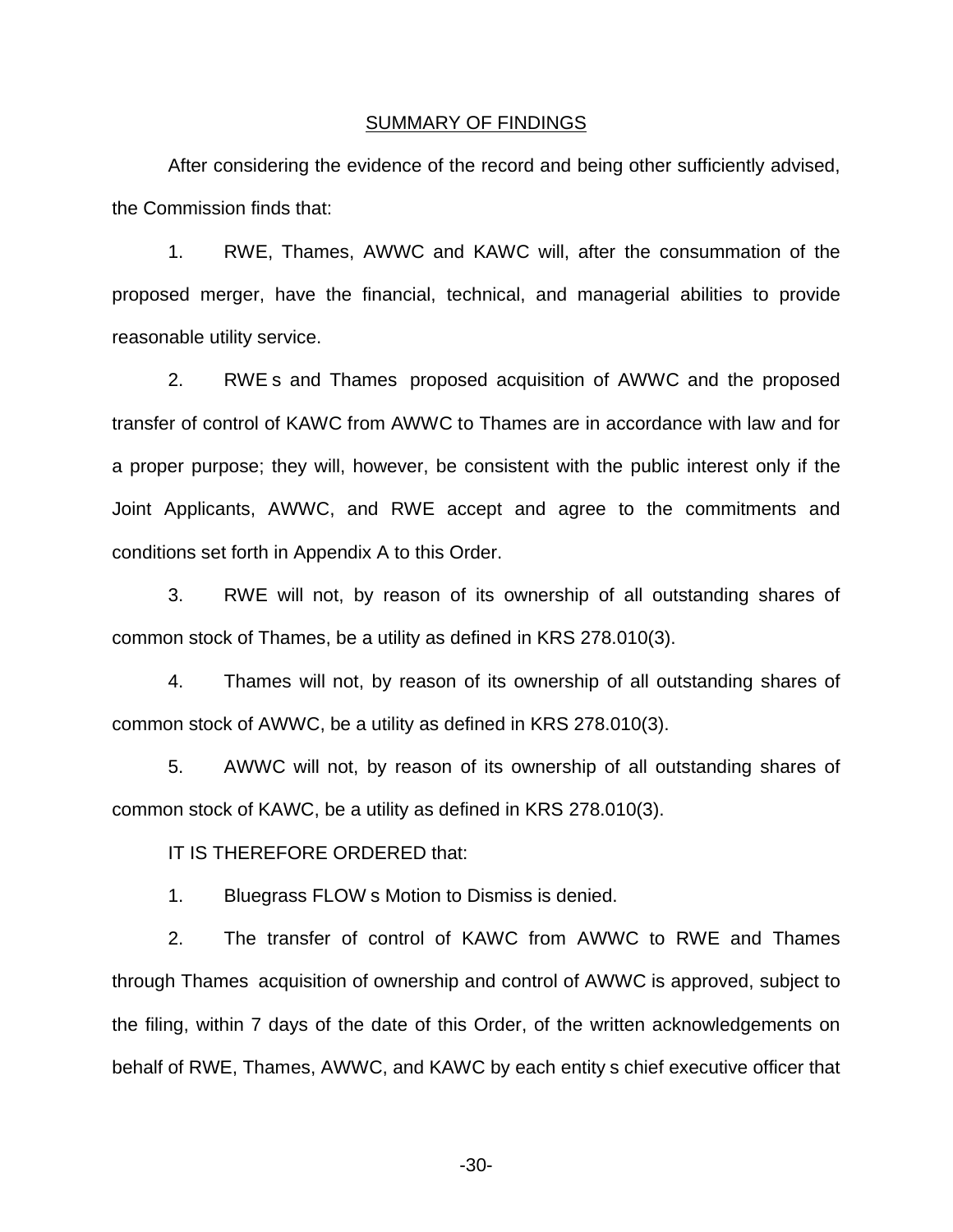these entities each accept and agree to be bound by the commitments set forth in Appendix A to this Order.

3. Neither RWE nor Thames nor AWWC shall impair KAWC s capacity to meet its obligations to provide adequate, efficient, and reasonable utility service.

4. KAWC is prohibited from guaranteeing the debt of RWE, Thames, AWWC, or any of their affiliates or subsidiaries without the prior approval of the Commission.

5. The Joint Applicants shall file with the Commission a copy of the final decision or order or other forms of regulatory notification regarding the proposed merger that each state regulatory authority with jurisdiction over the proposed merger issues within 20 days of the issuance of such order or notification.

6. The Joint Applicants shall notify the Commission in writing of any material change in KAWC s participation in, or funding for, research and development 30 days prior to any proposed change.

7. KAWC shall, for calendar year 2002 and for the next five years thereafter, include with its annual report to the Commission a table that shows each water quality standard imposed by law, the number of water service interruptions, the average employee response time to water service interruptions, the number of customer complaints, and the customer inquiry response time for each calendar year from 2000.

8. Beginning with calendar year 2003, the Joint Applicants shall file annually with the Commission a report that details the adoption and implementation of best practices at KAWC.

9. Within 30 days of the date of this Order, KAWC shall file with the Commission a report that states its actual expenditure levels for economic development activities and civic and charitable activities for the past 3 calendar years.

-31-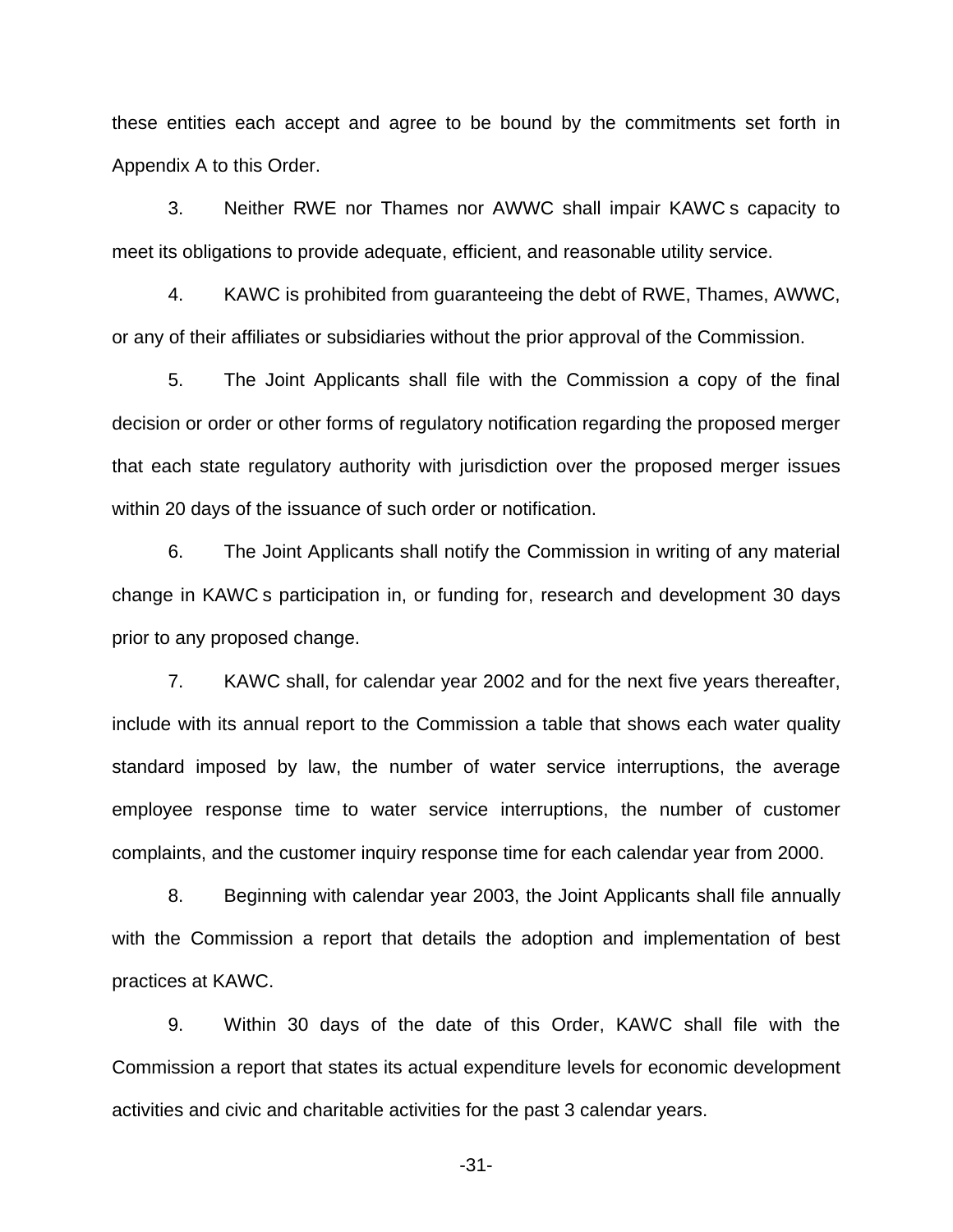10. KAWC shall report annually to the Commission its economic development activities and its actual expenditures for economic development activities and civic and charitable activities.

11. KAWC shall annually file with the Commission its current 2-year capital and operation and maintenance budgets and an explanation for any reduction in a budgeted item.

12. Thames and AWWC shall at 6-month intervals submit to the Commission written reports on the actual cumulative costs of the proposed merger until all transaction costs have been incurred. These reports shall be for the periods ending June 30 and December 31, with the first report submitted no later than August 15, 2002 and all subsequent reports submitted within 45 days of the end of the reporting period.

13. RWE, Thames, AWWC and KAWC shall comply with all reporting and filing requirements described herein. Unless otherwise noted, all quarterly reports shall be filed within 45 days of the close of the reporting quarter, while all annual reports shall be filed by March 31 of the year following the reporting period.

14. Within 5 days of the consummation of the merger, KAWC shall file a written notice setting forth the date of merger.

Done at Frankfort, Kentucky, this 30<sup>th</sup> day of May, 2002.

By the Commission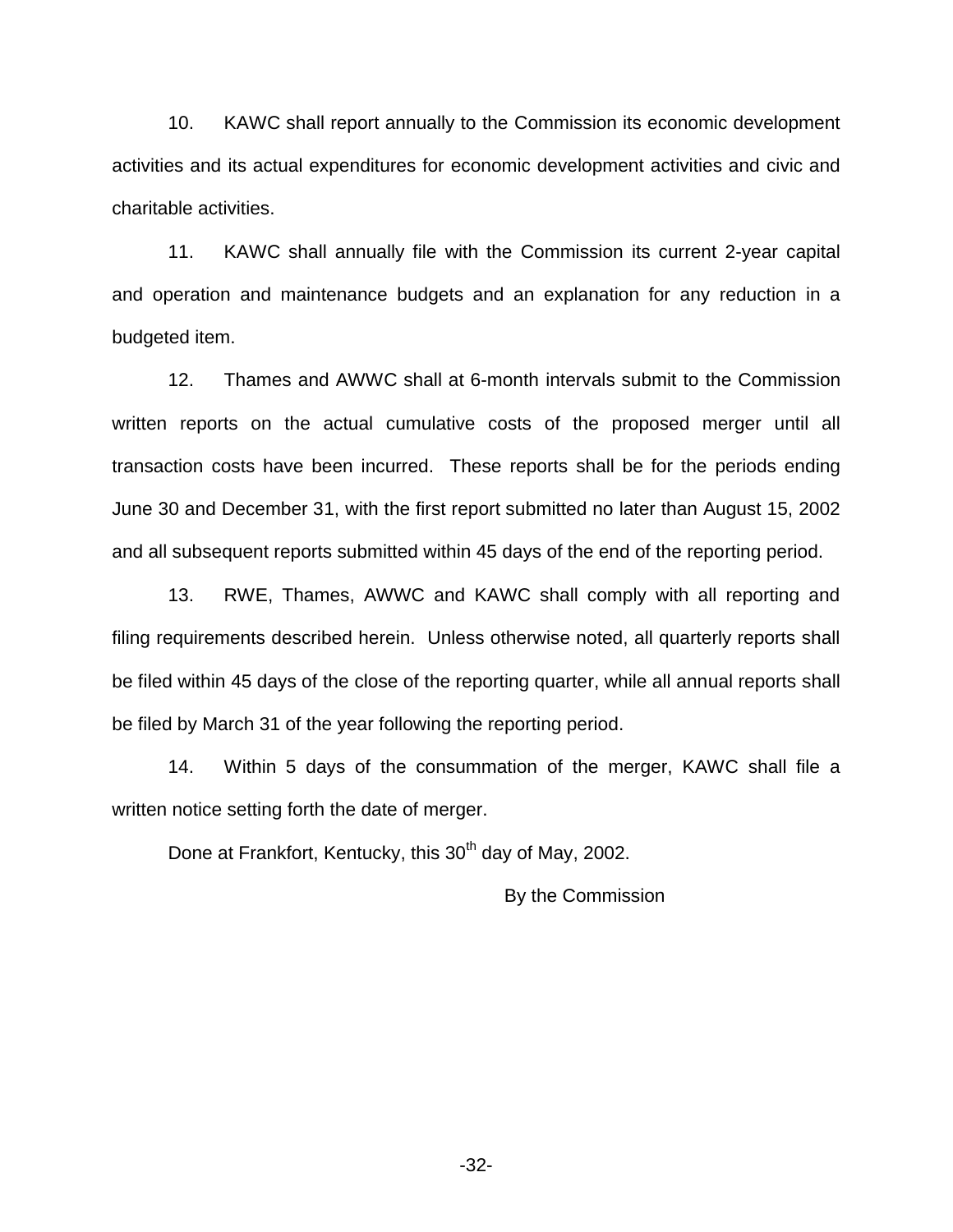### DISSENT OF COMMISSIONER ROBERT E. SPURLIN

Kentucky-American is a family-owned corporation that has historically valued its employees and provided outstanding service to its customers. As a Richmond, Kentucky native, a former Kentucky-American customer, and a twice-appointed Public Service Commissioner, I have both personal and professional knowledge of the company s stellar service record. Nowhere was Kentucky-American s record of employee and customer satisfaction more evident than at the public hearing held on April 2, 2002.

It has long been the policy of the Commission to allow individuals who are not parties to a proceeding to offer public comment before the hearing. In this case, 15 citizens traveled to Frankfort and offered their opinions on the proposed acquisition.<sup>1</sup> While these individuals came from very different walks of life, all spoke highly of Kentucky-American. They expressed deep concerns about a possible decline in management and service quality if the Commission decided to approve the acquisition. They bestowed glowing compliments upon the management and boasted about the superior service they had received over the years. Overall, I was very impressed with the support Kentucky-American received from its customers. I was also impressed with the statements made by Roy Mundy II, President of Kentucky-American. I have never heard stronger testimony for the benefit of a company. Mr. Mundy is truly a company man and, given that he had no guarantees of his future with Kentucky-American at the

<sup>1</sup> Joanne Bell; Chetan Talwalkar; James Peck; Andy Slone; Governor Edward T. Breathitt; Thomas P. Dupree; Emma Tibbs; Joe Graves; Richard Moloney; William L. Quisenberry; Foster Pettit; Don Slagel; Joan Crowe; Don Pratt; and Don Dampier all provided public comment.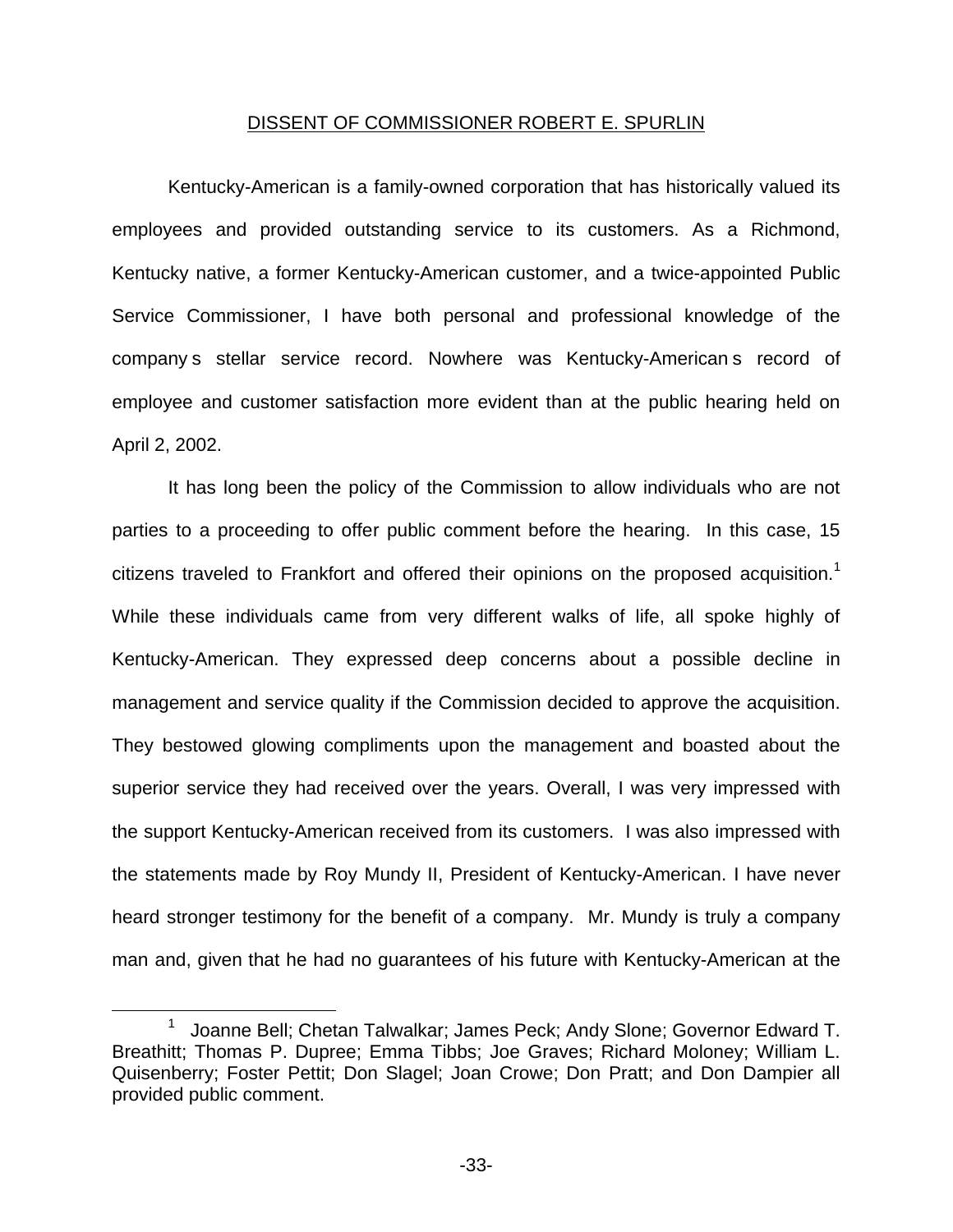time of his testimony, I admire his loyalty. His statements, along with the statements offered by private citizens, clearly demonstrate Kentucky-American s commitment to employee and customer satisfaction.

Prior to these proceedings, I had no personal knowledge of the reputation of Thames or RWE, and had to rely upon the record. The companies began this case with a request that this Commission keep volumes of documents confidential rather than disclose them to the public. From the beginning, I viewed this excessive request for confidentiality as a warning sign. Due to the financial scandals involving companies like Enron, Arthur Andersen and Firestone, I am sensitive to the fact that many members of the public no longer trust large corporations. Because this case involved the control of water, a commodity basic to the lives of Kentuckians, it was important to me that all parties and citizens had access to key information. The Applicants passion for secrecy, in contravention of the public s need to know, cast a pall over the entire proceeding. I believe that the Applicants initial reluctance to divulge important information goes directly to the question of the Applicants credibility and is one of the many facts the Commission must consider in determining whether the public interest is served by this acquisition.

I also question the Applicants commitment to Kentucky-American employees. In any merger, the most important document is obviously the merger agreement. During my initial review of the merger agreement it became apparent that the contract was extremely one-sided. While the agreement reads as if highly competent counsel skillfully represented the interests of Thames and RWE, it reflects no concern for the interests of other parties affected by the agreement. This is the first merger contract I have reviewed that does not have a section to protect management or retain key employees.

-34-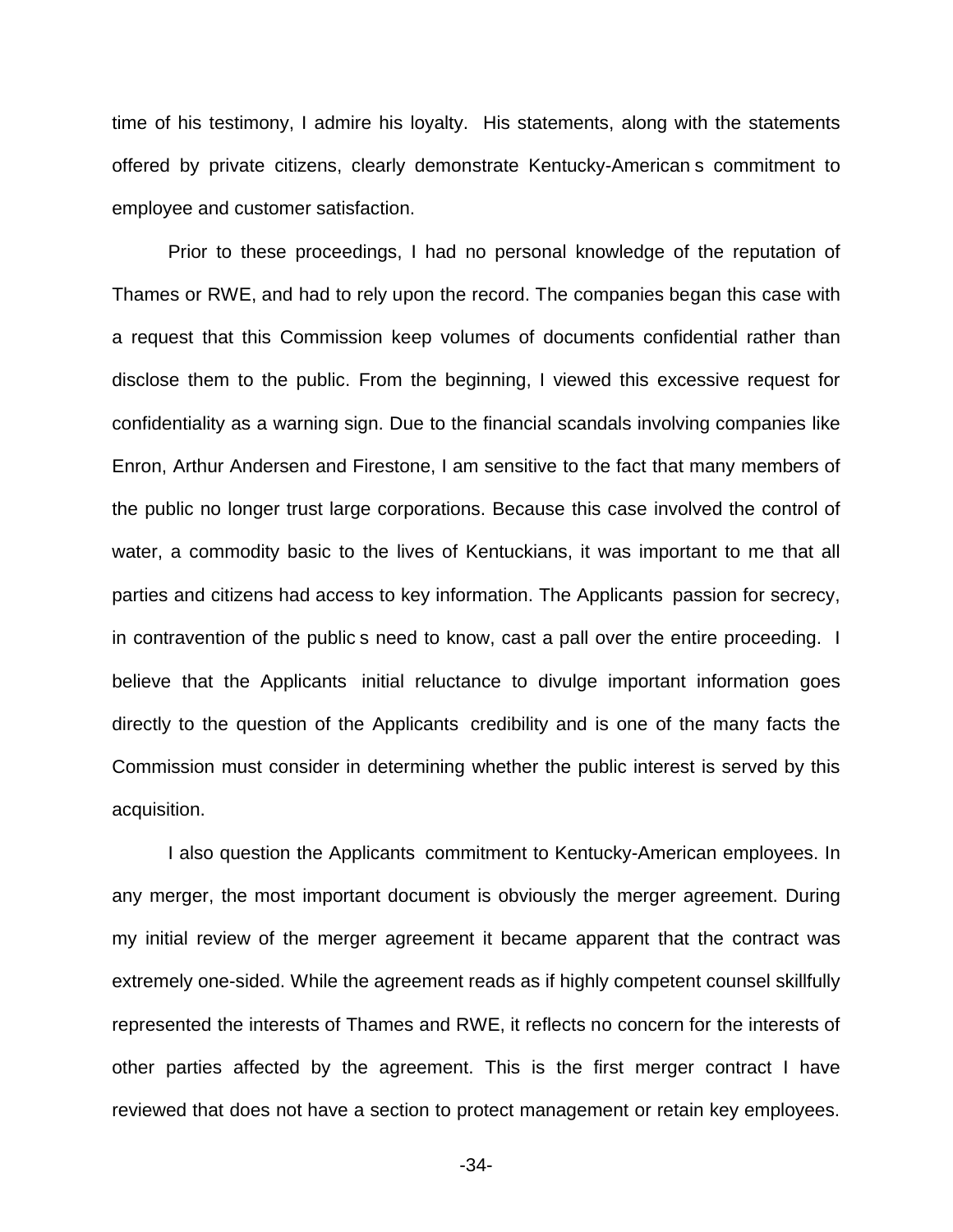In the section of the merger agreement that follows Section 5.07 are the words intentionally omitted. The omitted section is the general area of the agreement that addresses employee retention issues. Omissions in a contract often speak louder than inclusions, and, in my opinion, this glaring omission speaks volumes about Thames and RWE. The Applicants could have cured the omission by extending management contracts to key employees but, as the record reflects, management contracts were never offered to Kentucky-American staff. $2$  Even more disturbing, while the Applicants offered retention bonuses totaling \$10,414,000 to employees *outside* of Kentucky-American, $3$  it was only after rigorous cross-examination by the Office of the Attorney General and Commission staff attorneys that the Applicants chose to offer similar bonuses to certain Kentucky-American employees.<sup>4</sup> I predict that the Applicants belated attempt to assure these employees of their future with Kentucky-American will dramatically decrease morale and quality of service.

I am also disappointed with the Applicants failure to honor all existing agreements with Kentucky-American employees. Thames and RWE have decided not to honor a provision concerning equity-based plans. The Applicants claim that they will replace the current equity agreement with a comparable one, but, to date, they have not done so. In fact, the Applicants are not committed to retaining any Kentucky-American employee past March 2004.<sup>5</sup> The omissions in the merger agreement, together with the

<sup>&</sup>lt;sup>2</sup> Transcript of May 1, 2002 Hearing, Vol. 1 at 212.

<sup>&</sup>lt;sup>3</sup> Joint Applicants Response to Commission Staff s Second Set of Interrogatories and Requests for Production of Documents, Item 3(d).

<sup>&</sup>lt;sup>4</sup> Joint Applicants Supplemental Response to Commission s Second Set of Interrogatories and Requests for Production of Documents, Item 3(d).

<sup>&</sup>lt;sup>5</sup> Transcript of May 1, 2002 Hearing, Vol. 1 at 127.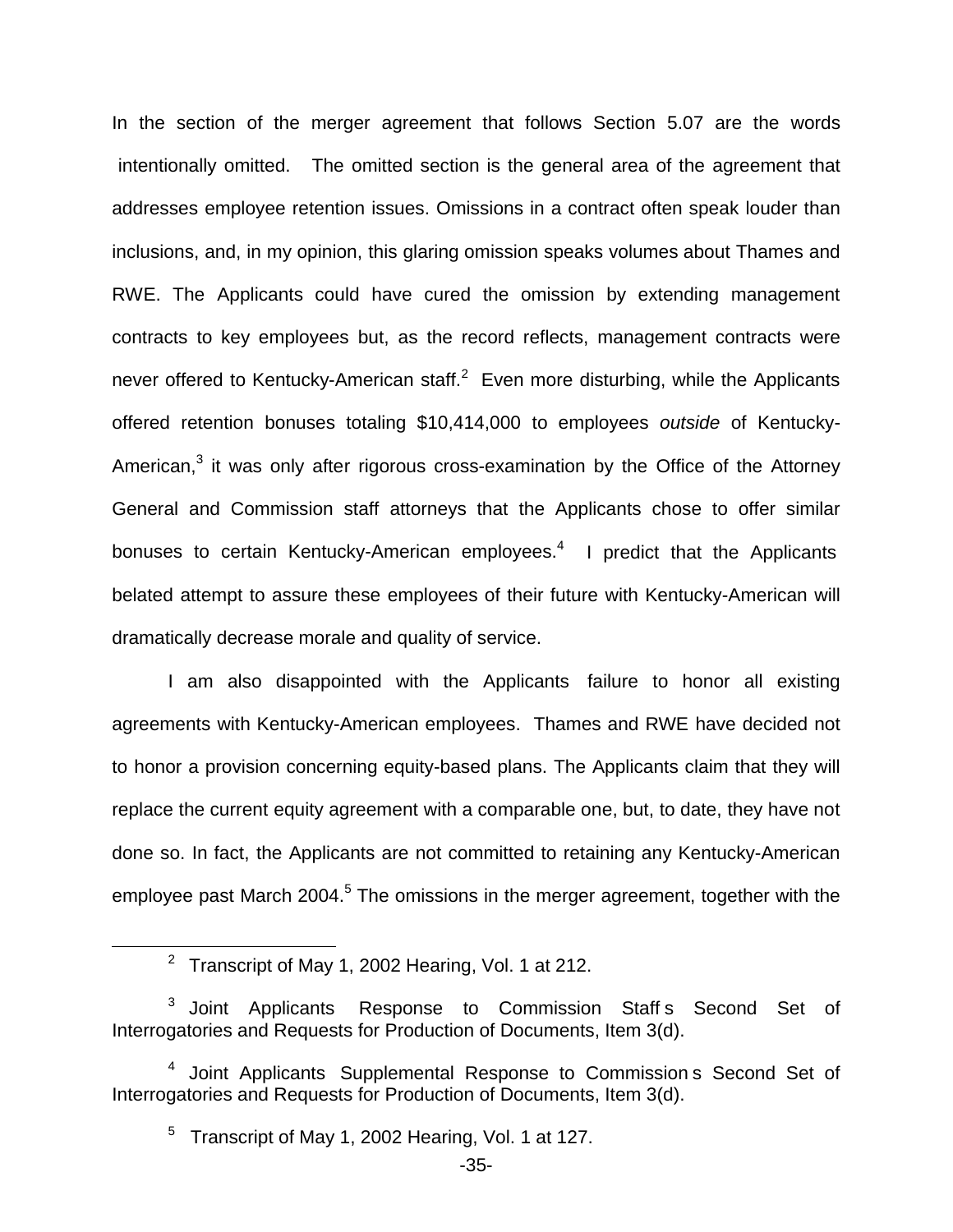Applicants failure to honor existing agreements, force me to conclude that this merger will negatively impact employee morale and, subsequently, will lower the quality of service provided to Kentucky-American customers.

In addition to the Applicants apparent indifference to Kentucky-American employees, I have serious concerns about RWE s future financial stability. The intervenors presented testimony regarding the uncertainty of RWE s future liability for the disposal of nuclear waste, the decommissioning of nuclear power plants, and the reclamation of coal mines. The level or cost of capital could be adversely impacted if RWE fails to set aside funds for these future liabilities or if the laws governing these industries are revised. In my opinion, RWE and Thames failed to adequately address the impact that these future liabilities could have on RWE s ability to adequately fund the capital requirements of American Water Works and Kentucky-American.

I am also concerned that central Kentuckians will have little or no input in forming the policies that will affect Kentucky-American customers. Stockholders in Germany elect RWE s board. RWE s board appoints the Director of Thames who will appoint the Director for American Water Works, who will appoint the Director of Kentucky-American. These multiple layers of company control will inevitably result in Kentucky-American directors who place the strategic goals of Thames and RWE above the interests and concerns of Kentucky-American customers. I fear that this lack of local control will shift Kentucky-American s focus from employees and service to shareholders and profit.

The demonstration of some net positive benefit to the public is a necessary predicate for a determination that the proposed acquisition is in the public interest. In my opinion, Kentucky-American has not demonstrated that this proposed acquisition would result in any benefits to Kentucky customers that they would not otherwise receive. For

-36-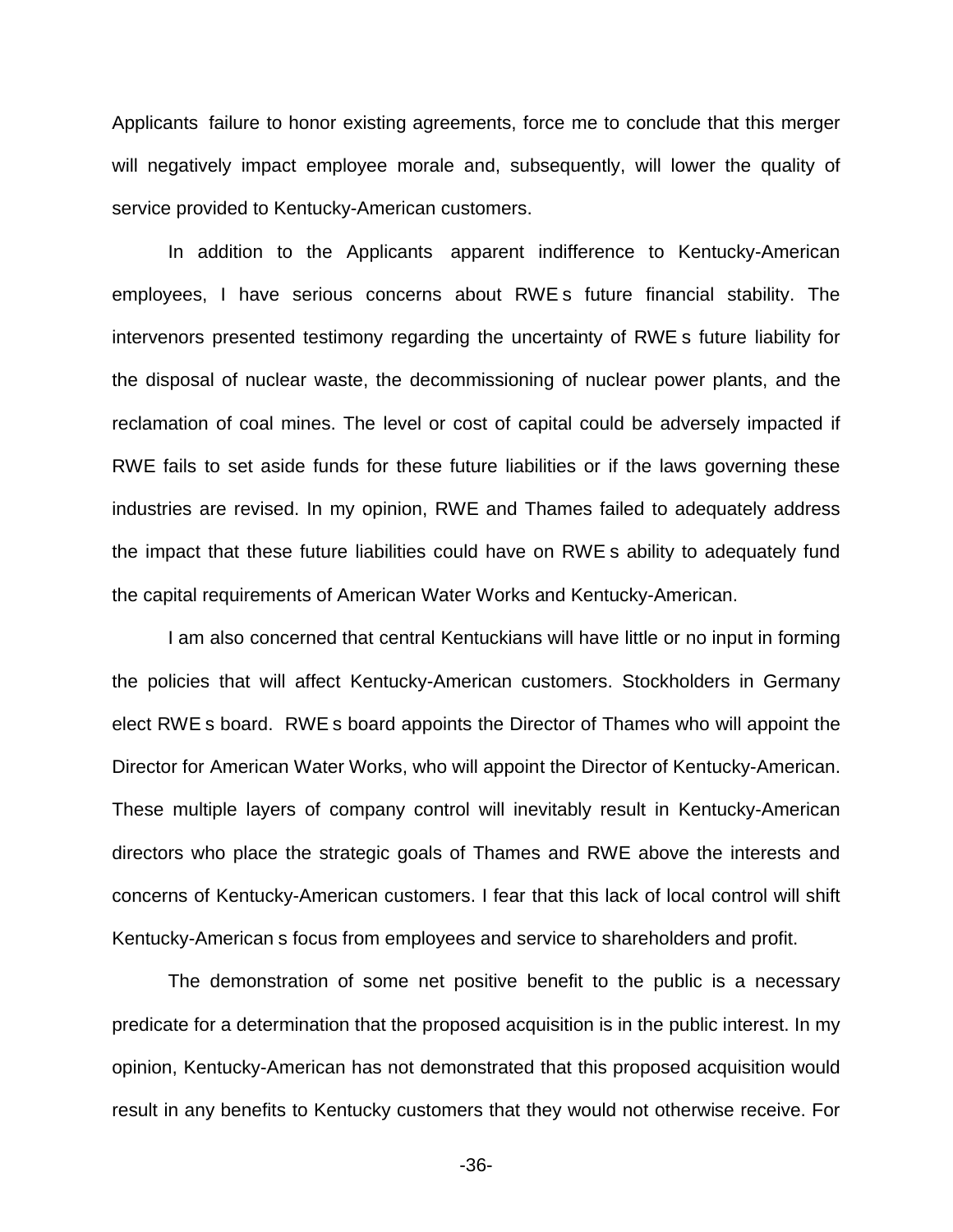the foregoing reasons, it is abundantly and painfully clear to me that this merger is not consistent with the public interest. I cannot agree with my colleagues decision to approve this merger. Therefore, I respectfully dissent.

Robert E. Spurlin, Commissioner

ATTEST:

 $\mathbb{D}$ 

**Executive Director**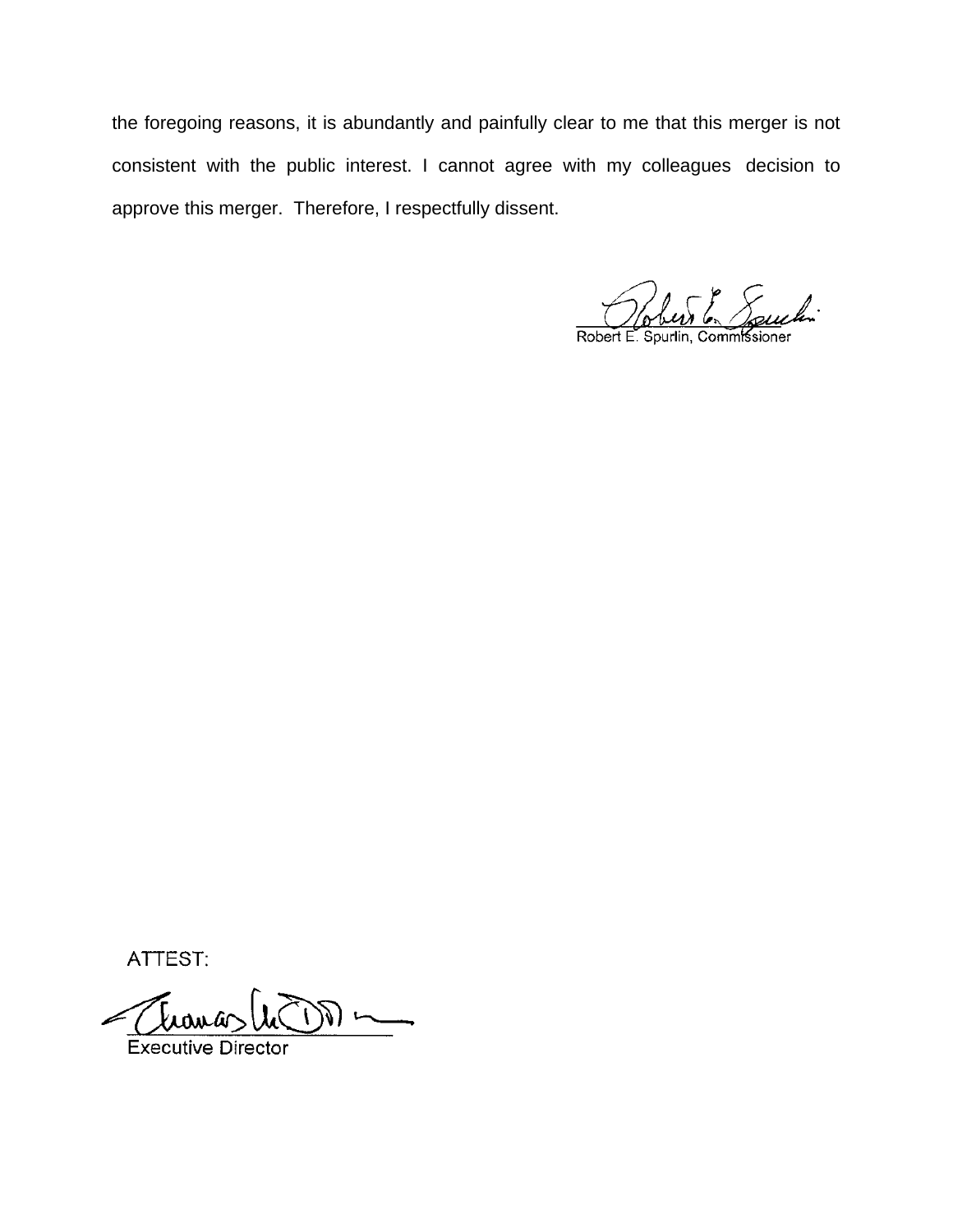# APPENDIX A

# APPENDIX TO AN ORDER OF THE KENTUCKY PUBLIC SERVICE COMMISSION IN CASE NO. 2002-00018 DATED MAY 30, 2002

The approval of the proposed merger agreement between RWE, Thames, AWWC, and Apollo and the transfer of control of KAWC from AWWC to Thames and RWE is conditioned upon the written acceptance by RWE, Thames, AWWC, and KAWC of the commitments and assurances listed below:

# OPERATIONS AND FINANCIAL

1. From the date of this Order until March 16, 2004, or one year following the date of the consummation of the proposed merger, whichever is later, KAWC will not apply to the Commission for a rate adjustment or make any other filing that has the effect of increasing its rates for water service.

2. KAWC will, within 10 days of the date of this Order, withdraw its proposed Asset Protection Charge Tariff that is currently the subject of review in Case No.  $2001$ -00440<sup>1</sup> and will not for 5 years from the date of this Order apply to the Commission for recovery of costs associated with the protection of water utility assets except through adjustments in its general rates for water service.

3. KAWC s books and records will be maintained and housed in Kentucky.

4. RWE, Thames, AWWC, and KAWC will not assert in any Commission proceeding that Commission review of the reasonableness of any cost has been or is

 $1$  Case No. 2001-00440, Proposed Revisions to the Filed Rate Schedules of Kentucky-American Water Company to Permit the Assessment of an Asset Protection Charge.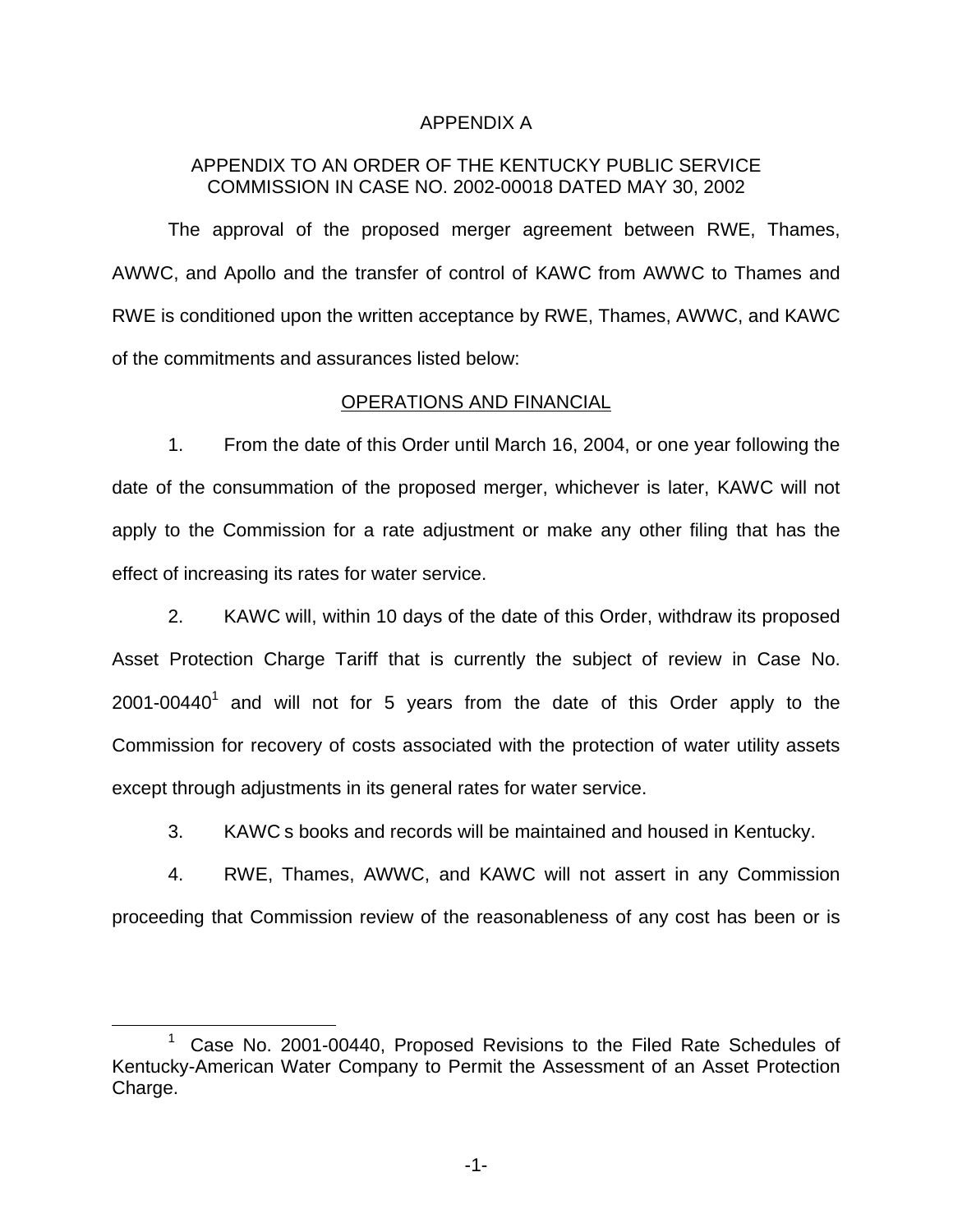preempted by a United Kingdom, Federal Republic of Germany, European Community, or other foreign regulator.

5. RWE, Thames, AWWC, and KAWC will not assert in any judicial or administrative proceeding that the Commission lacks for rate-making purposes jurisdiction over KAWC s capital structure, financing, and cost of capital.

6. RWE, Thames, AWWC, and KAWC will obtain Commission approval prior to the transfer of any KAWC asset with an original book value in excess of \$1 million or real property or real estate with a net original book value in excess of \$200,000.

7. KAWC will obtain Commission approval prior to any transfer of control or ownership of the land upon which Jacobson Park is located.

8. Neither KAWC nor its ratepayers, directly or indirectly, will incur any additional costs, liabilities, or obligations in conjunction with Thames and RWE s acquisition of AWWC.

9. KAWC will not incur any additional indebtedness, issue any additional securities, or pledge any assets to finance any part of the purchase price paid by Thames for AWWC stock.

10. The payment for AWWC stock will be recorded on Thames books, not those of KAWC.

11. The premium that Thames pays for AWWC stock, as well as all transaction-related costs, will not be pushed down to KAWC and will not be recovered from KAWC s ratepayers.

12. Thames acquisition of AWWC will not affect the accounting and ratemaking treatments of KAWC s excess deferred income taxes.

-2-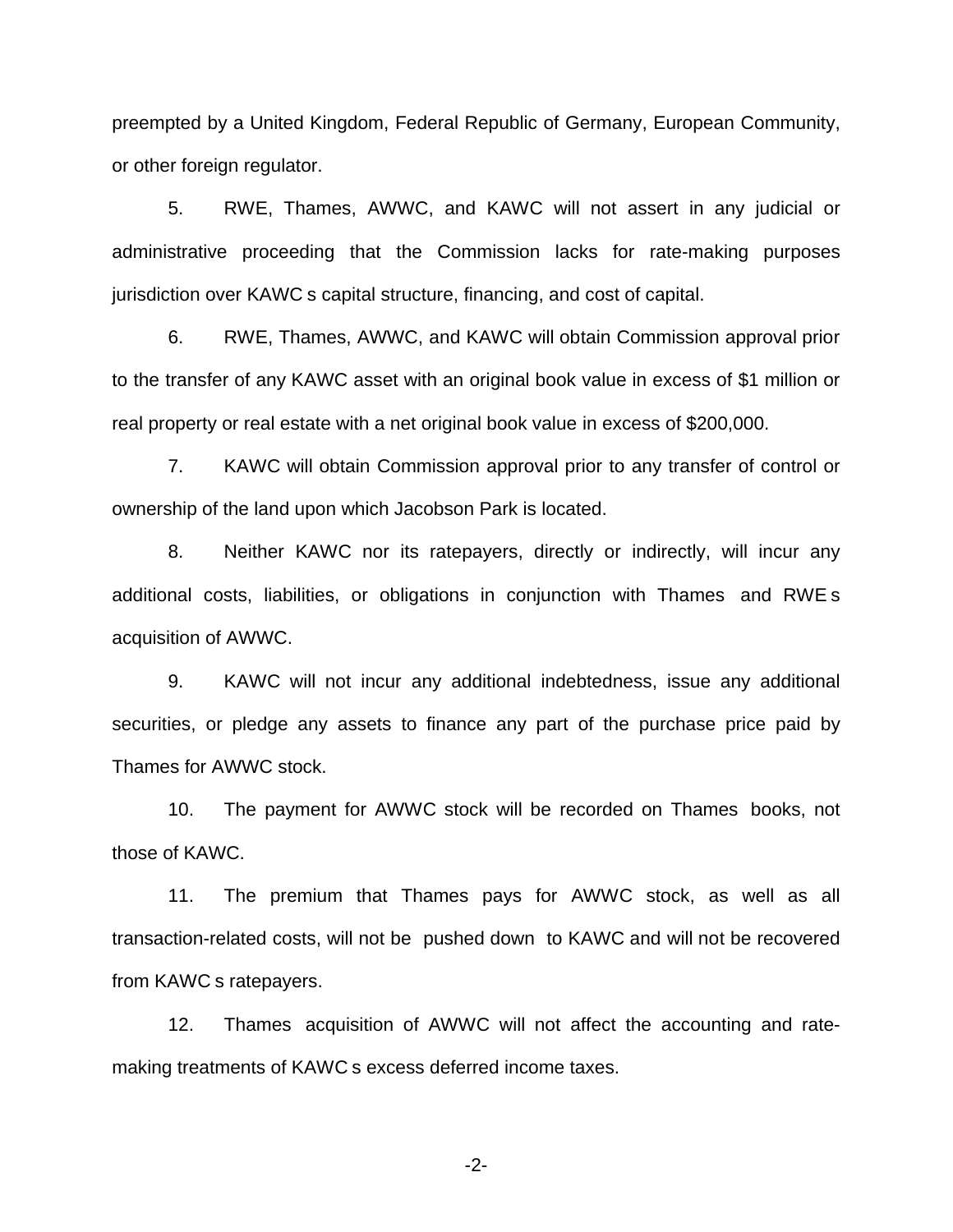13. No early termination costs, change in control payments, or retention bonuses paid to a KAWC or AWWC employee as a result of the proposed transaction will be allocated to KAWC or recovered from KAWC s ratepayers.

14. KAWC will not bear any costs incurred to comply with any law, regulation, standard or practice of the United Kingdom, Federal Republic of Germany, or European Community necessary to complete the proposed transaction.

15. For at least one year from the date of the consummation of the merger or until March 16, 2004, whichever occurs later, each of KAWC s current corporate officers will continue in his current position and perform his current duties unless he requests reassignment or retirement, is unable to continue to perform the duties of that position due to some physical, mental or civil disability, or has engaged in some misconduct that requires his removal or reassignment.

16. For at least one year from the date of the consummation of the merger or until March 16, 2004, whichever occurs later, RWE, Thames, AWWC or KAWC will notify the Commission in writing within 10 days of any changes in KAWC s corporate officers and management personnel.

17. RWE and Thames will take an active and ongoing role in managing and operating KAWC in the interests of customers, employees, and the Commonwealth of Kentucky, and will take the lead in enhancing KAWC s relationship with the Commission, with state and local governments, and with other community interests, and to advance these goals shall, among other things, arrange for meetings between RWE s and/or Thames chief executive and the Commission and/or its Staff at least twice a year.

-3-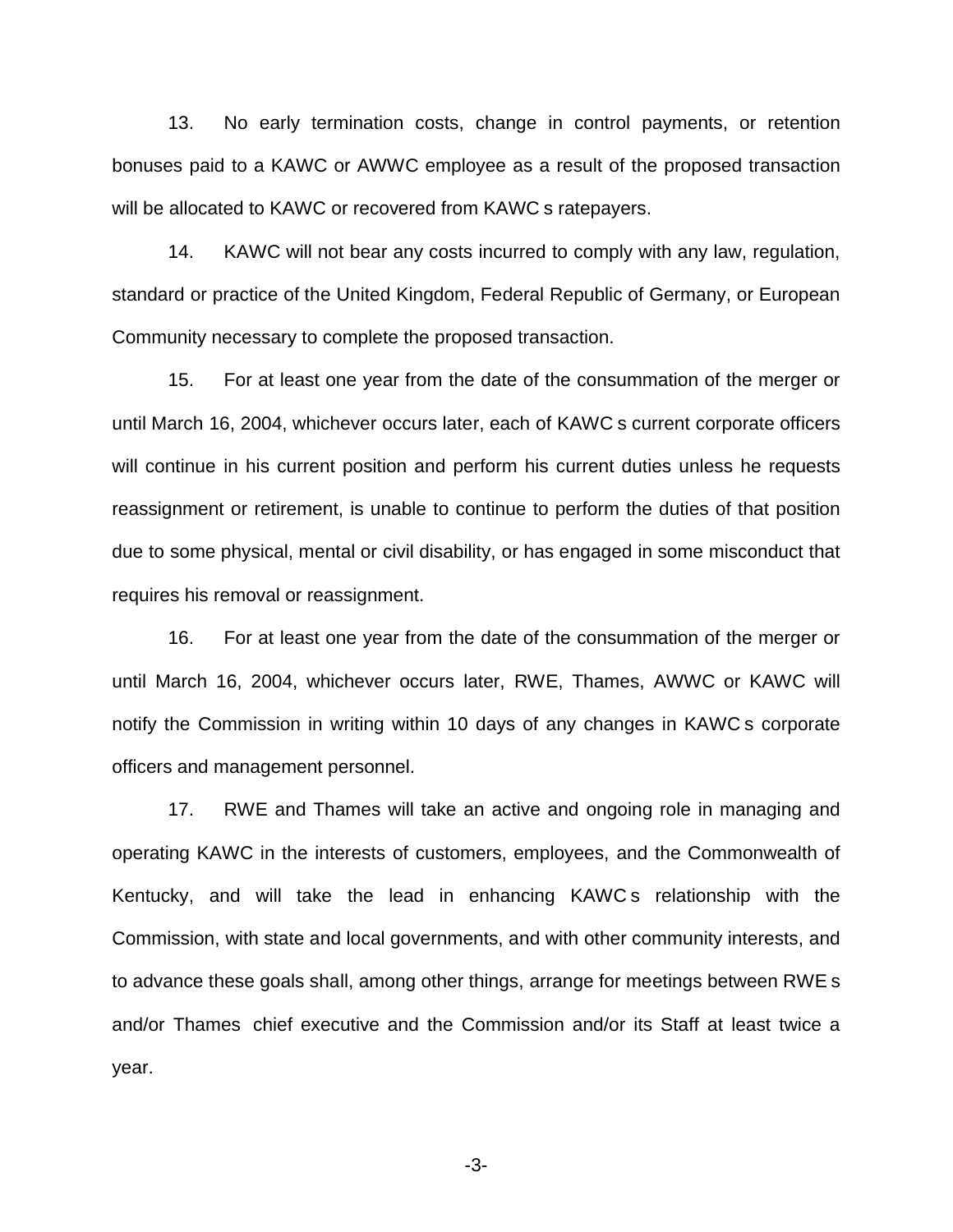18. No later than March 16, 2003, RWE, Thames, AWWC, and KAWC will develop and implement a mechanism to track the savings and costs resulting from the proposed merger and a methodology to allocate such savings and costs and will submit to the Commission in writing a detailed description of that methodology.

19. Following the consummation of the proposed merger, RWE, Thames, AWWC, and KAWC will submit written reports to the Commission annually on the adoption and implementation of best practices at KAWC.

20. RWE, Thames, AWWC, and KAWC will retain separate books for each corporate entity operating within Kentucky and will follow state cost allocation guidelines, as well as all applicable codes of conduct.

21. KAWC s equity to capital ratio will be maintained between 35 to 45 percent. If the equity to capital ratio exceeds this range, RWE, Thames, AWWC, and KAWC will notify the Commission in writing within 30 days of this development and will submit to the Commission a detailed plan of action to return KAWC s equity to capital ratio to this range.

22. AWWC will implement the revisions to its Retention Bonus Plan as set forth in Joint Applicants Supplemental Response to Item 3(d) of the Commission Staff s Second Set of Interrogatories and Requests for Production of Documents.

23. RWE, Thames, AWWC, and KAWC will notify the Commission in writing within 30 days of any downgrading of the bonds of RWE, Thames, AWWC, or any AWWC subsidiary and will include with such notice the complete report of the issuing bonding agency*.*

-4-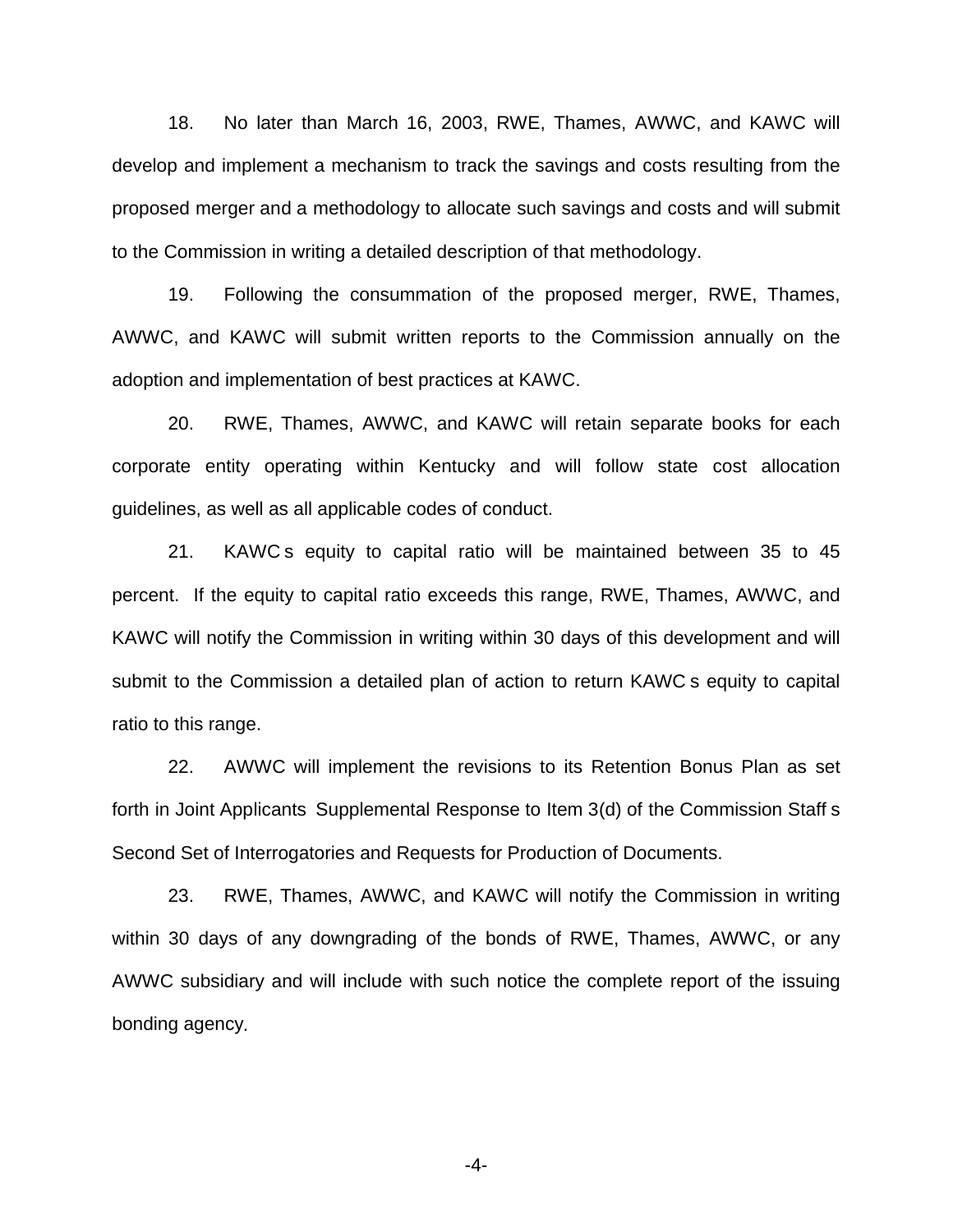24. KAWC will match in its future rate proceedings the cost of any best practices that are implemented with a reasonable estimate of the savings or increased revenues that will result from the implementation of such practices and will not implement the practices if the increased revenues or decreased expenses do not exceed the cost of such practices.

25. KAWC will not be the employer or purchaser of last resort for employees, assets, and products associated with any failed or troubled RWE, Thames, or AWWC affiliate venture.

26. KAWC s utility operations will continue to be a priority and will not be used to solely benefit non-utility affiliates.

#### REPORTING

27. Unless the Commission requests otherwise, all documents filed with the Commission on behalf of RWE or any RWE subsidiary or affiliate will be in English and all financial statements will be stated in their original currency and in U.S. dollars (converted as on the date of the financial statement).

28. If RWE or Thames issues new debt or equity in excess of \$100 million, it will notify the Commission in writing as soon as practicable prior to such issuance.

29. If AWWC issues new debt or equity in excess of \$100 million, it will notify the Commission in writing 30 days prior to such issuance.

30. No later than 30 days after the public announcement of any acquisition of a regulated or non-regulated business representing 5 percent or more of Thames total capitalization, RWE and Thames will notify the Commission in writing of such acquisition.

-5-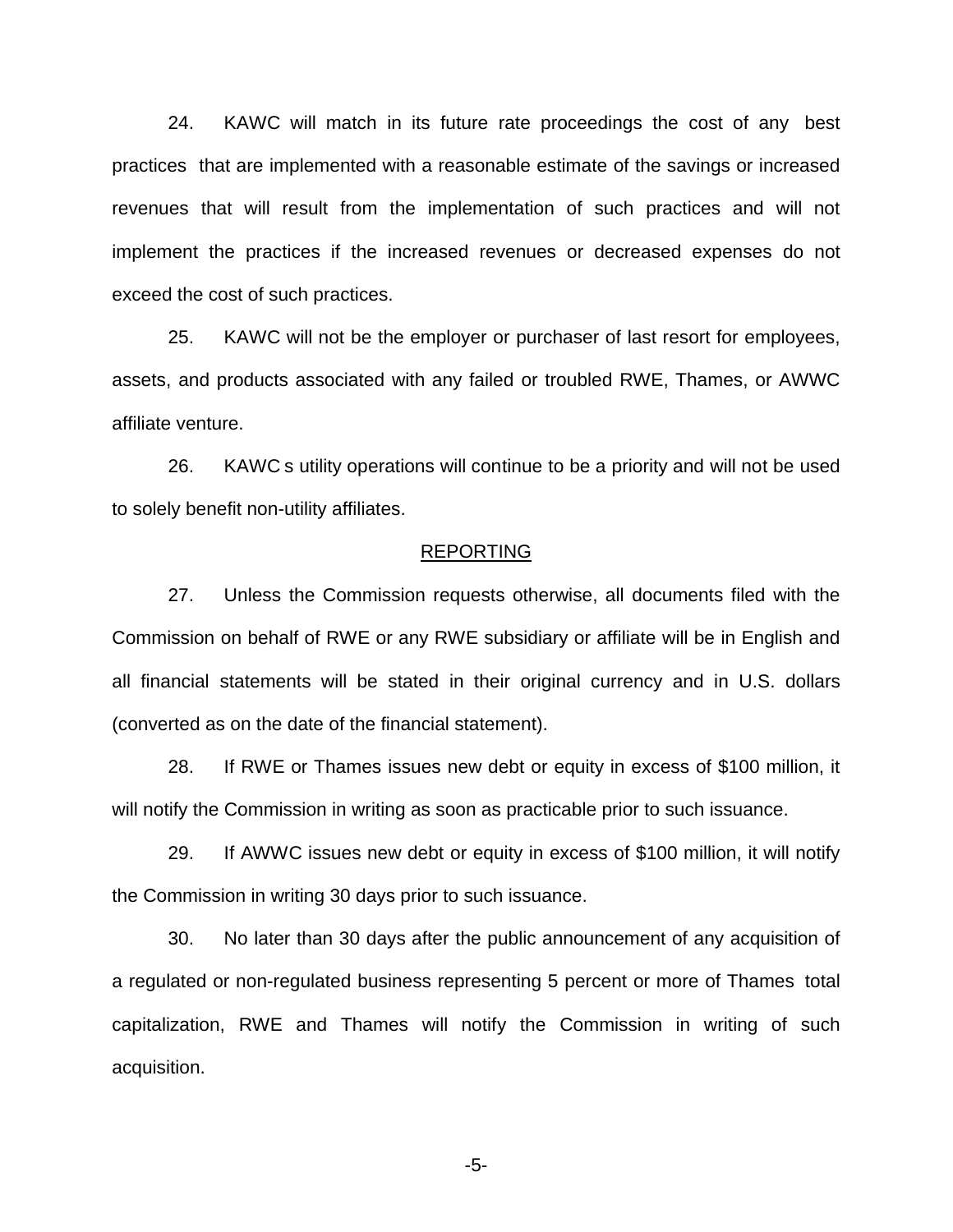31. No later than March 31 of each year following the consummation of the proposed merger, RWE and Thames will report in writing to the Commission on KAWC s proportionate share of RWE s total assets, total operating revenues, operating and maintenance expenses, and number of employees for the most recently completed fiscal year. If AWWC remains a subsidiary of Thames and KAWC remains a subsidiary of AWWC, this report will also reflect KAWC s proportionate share of Thames total assets, total operating revenues, operating and maintenance expenses, and the number of employees for the most recently completed fiscal year.

32. RWE, Thames, AWWC and KAWC will obtain Commission approval prior to KAWC s payment of any dividend or transfer of any funds representing more than 5 percent of KAWC s retained earnings to RWE, Thames or any other entity related to RWE.

33. RWE and Thames will notify the Commission in writing at least 30 days prior to AWWC s payment of any dividend or transfer of any funds representing more than 5 percent of AWWC s retained earnings to RWE, Thames or any other entity related to RWE.

34. RWE, Thames, AWWC or KAWC will file the following reports with the Commission: RWE s quarterly interim reports to its shareholders; RWE s annual reports to its shareholders; and, RWE s, Thames , AWWC s, and KAWC s annual audit reports.

35. Beginning for calendar year 2002 and for the next 5 years thereafter, KAWC will include in its annual report to the Commission a table that shows each water quality standard, the number of water service interruptions, the average employee

-6-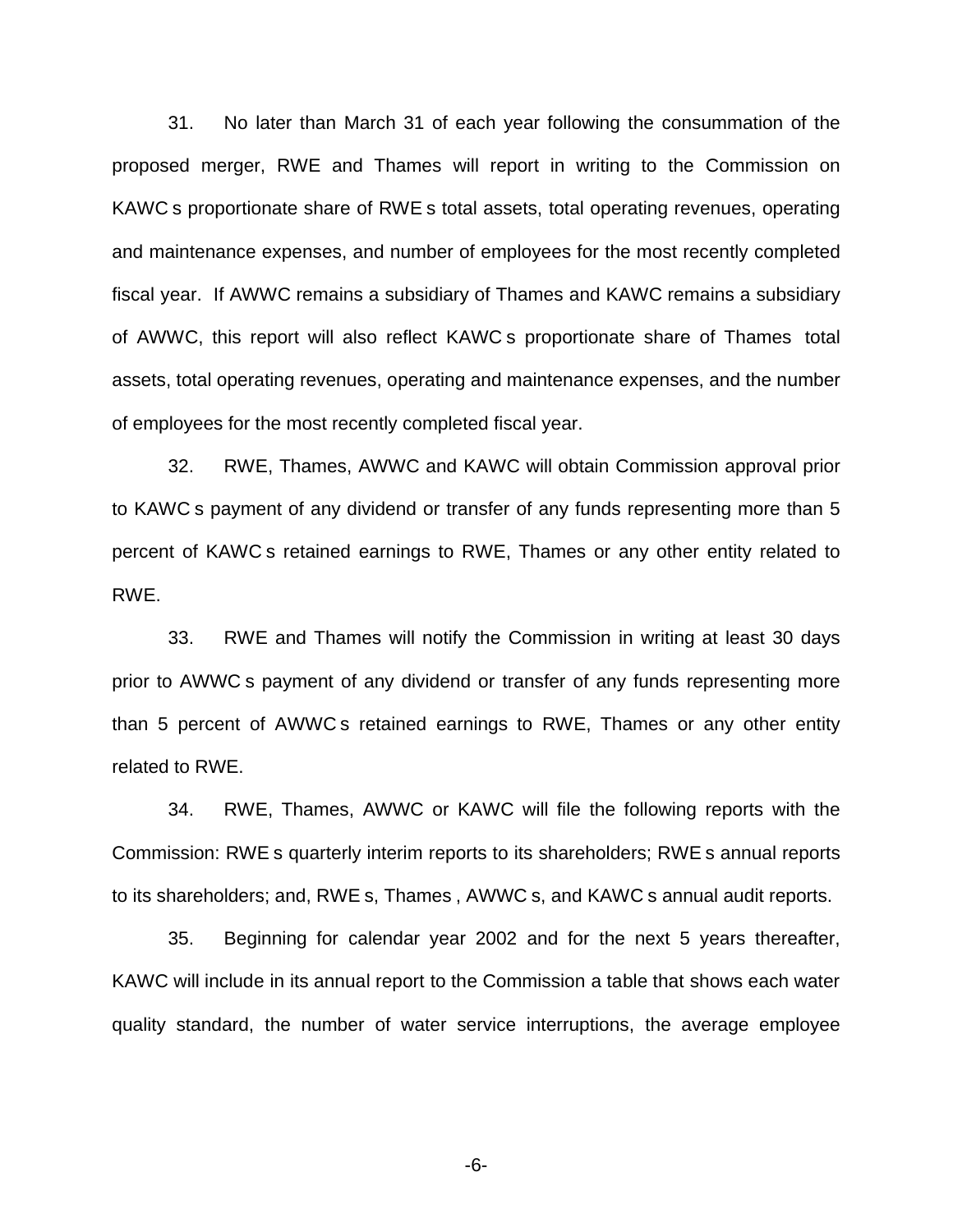response time to water service interruptions, the number of customer complaints, and the customer inquiry response time for each calendar year from 2000.

36. Beginning August 15, 2002 and continuing until all transaction costs have been incurred, Thames and AWWC will semi-annually submit written reports to the Commission on the actual cumulative costs of the proposed merger. The reports should be for reporting periods ending June 30 and December 31 and submitted within 45 days of the end of the reporting period.

37. RWE, Thames, AWWC, and KAWC will file with the Commission, no later than March 31 of each year, a detailed organization chart showing all subsidiaries and affiliates of RWE as of the end of the previous calendar year.

# SERVICE QUALITY AND RELIABILITY

38. KAWC customers will experience no material adverse change in utility service due to the merger.

39. RWE, Thames, AWWC and KAWC will adequately fund and maintain KAWC s treatment, transmission, and distribution systems; comply with all applicable Kentucky statutes and administrative regulations; and supply the service needs of KAWC customers.

40. When implementing best practices, RWE, Thames, AWWC and KAWC will take into full consideration the related impacts on the levels of customer service and customer satisfaction, including any negative impacts resulting from any future work force reductions.

41. At least 30 days prior to any planned reduction of 5 percent or more in KAWC s work force, RWE, Thames, AWWC or KAWC will notify the Commission in

-7-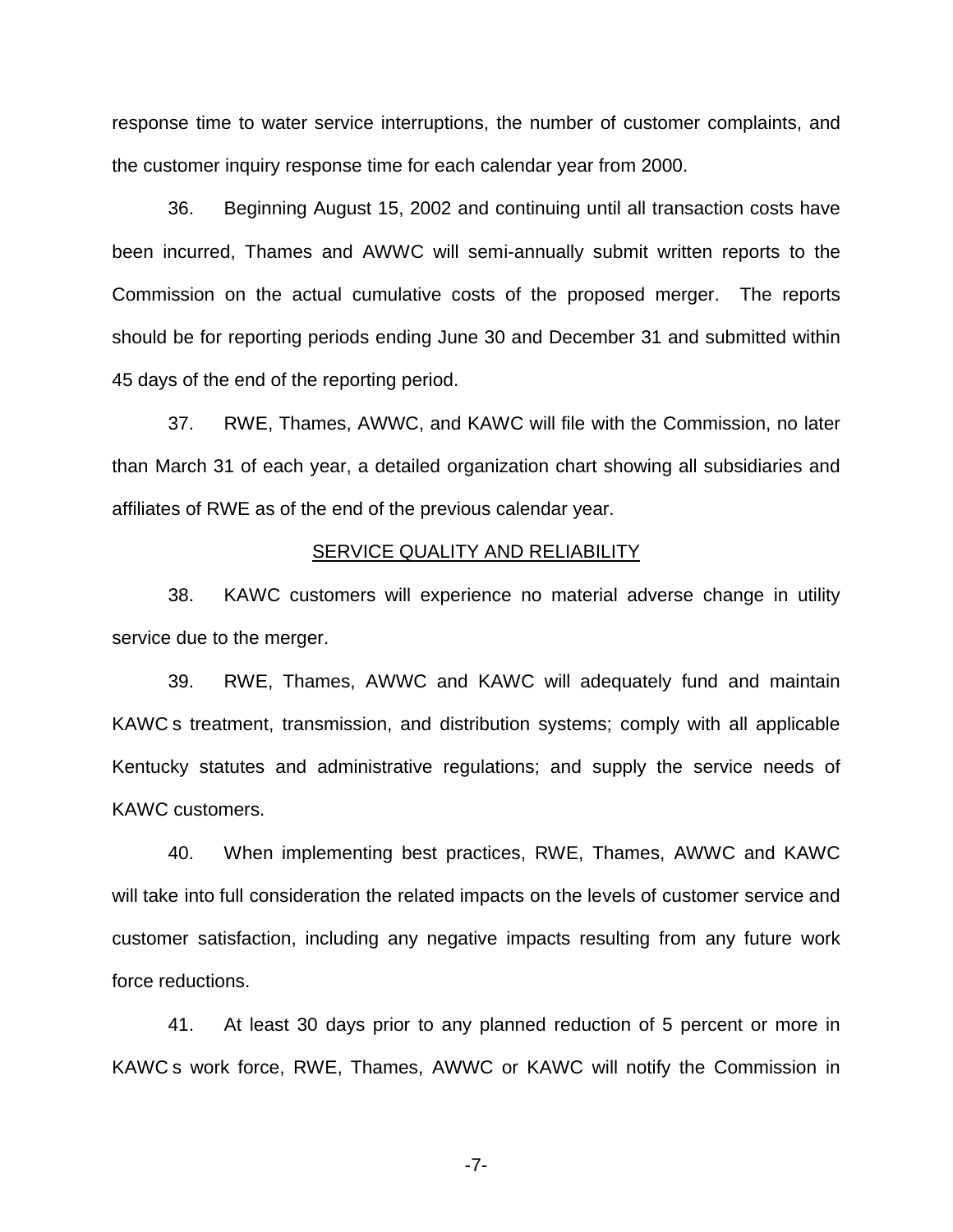writing of the planned reduction and will include with such notice a written study of the reduction s expected effects on service and KAWC s plan for maintaining service quality at the reduced work force level.

42. RWE and Thames will maintain AWWC s and KAWC s levels of commitment to high quality utility service and will fully support maintaining KAWC s record for service quality.

43. KAWC will continue to protect and safeguard the condition of all of its watershed land holdings surrounding its reservoirs and well fields in Kentucky.

#### OTHER COMMITMENTS AND ASSURANCES

44. If, during the 10 years following the consummation of the proposed merger RWE establishes a headquarters for its operations in the United States, RWE will locate such headquarters in the Commonwealth of Kentucky, will include in that headquarters the corporate management personnel of those operations, and will require the chief executive officer and subordinate officers of these operations to reside in Kentucky.

45. RWE, Thames, AWWC and KAWC will actively support economic development and social and charitable activities throughout the areas in which KAWC serves for as long as KAWC continues to serve those areas.

46. KAWC will maintain a substantial level of involvement in community activities, through annual charitable and other contributions, on a level comparable to or greater than the participation levels experienced prior to the date of the merger.

47. RWE and Thames will maintain and support the relationship between KAWC and the communities that it serves.

-8-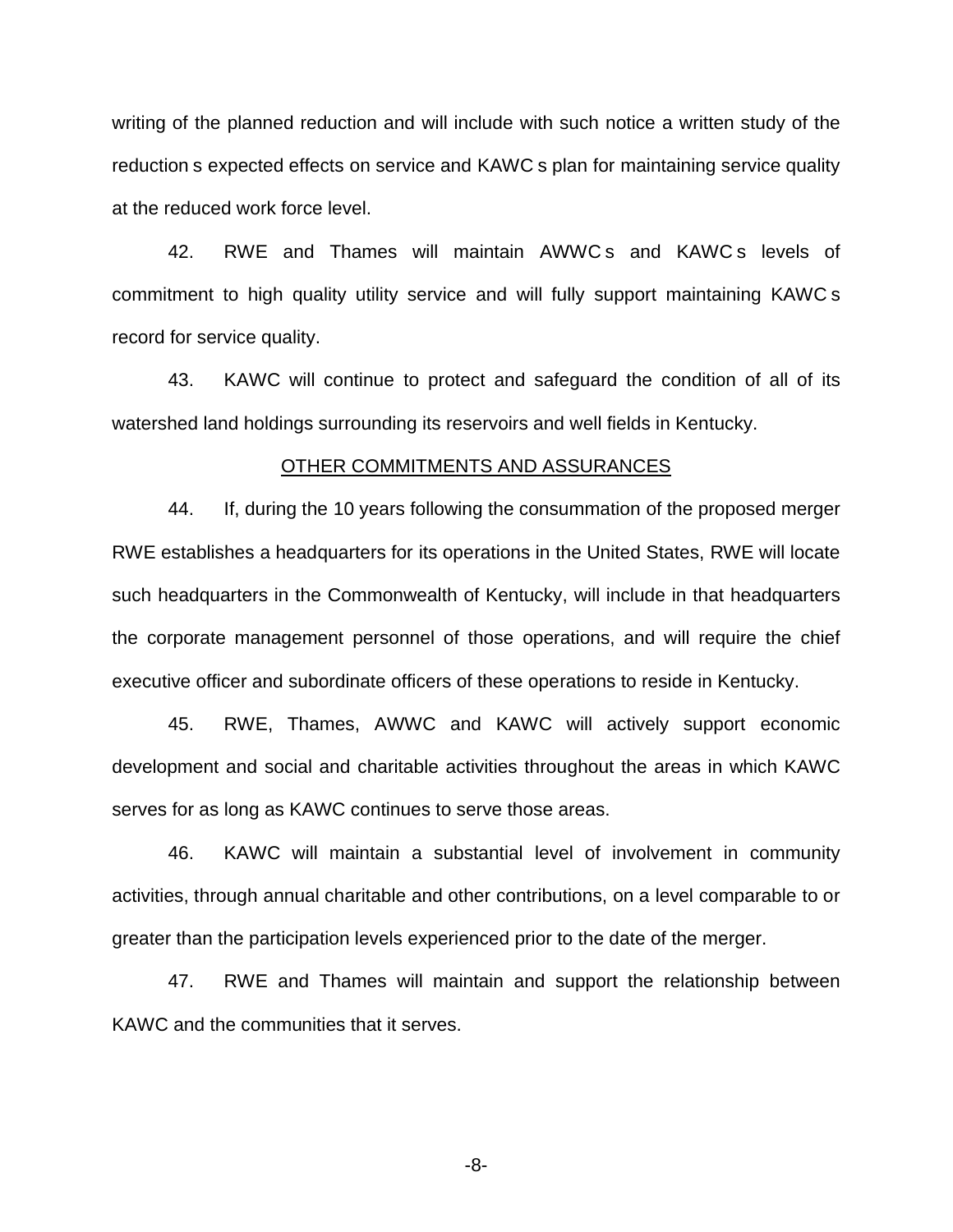48. RWE, Thames, AWWC and KAWC will file annually with the Commission a formal analysis of any potential synergies and benefits from any water or wastewater utility merger or acquisition in the United States that occurred in the previous calendar year and that is exempted from Commission review, together with and a proposed methodology for allotting an appropriate share of the potential synergies and benefits to KAWC s ratepayers.

49. At least 40 percent of the members of KAWC s Board of Directors will be persons who are not employees or officers of RWE, Thames, AWWC, or any other RWE affiliated entity, and who reside within the area in which KAWC serves.

50. AWWC will hold all of KAWC s common stock and shall not transfer any of that stock without prior Commission approval even if the transfer is pursuant to a corporate reorganization as defined in KRS 278.020(6)(b).

51. If any state regulatory commission, except for a commission that presently exercises jurisdiction over both AWWC and Thames operating subsidiaries, imposes conditions on RWE, Thames or AWWC as a condition for its approval of the proposed merger and those conditions would benefit ratepayers in any other jurisdiction, proportionate net benefits and conditions will be extended to KAWC ratepayers.

52. KAWC will retain its current name and will continue as a corporation organized under Kentucky law.

53. KAWC s headquarters will remain in Lexington, Kentucky.

54. RWE, Thames, AWWC and KAWC will honor all existing KAWC contracts, easements or other agreements with the LFUCG, and will negotiate with the LFUCG in good faith regarding the renewal of those agreements.

-9-